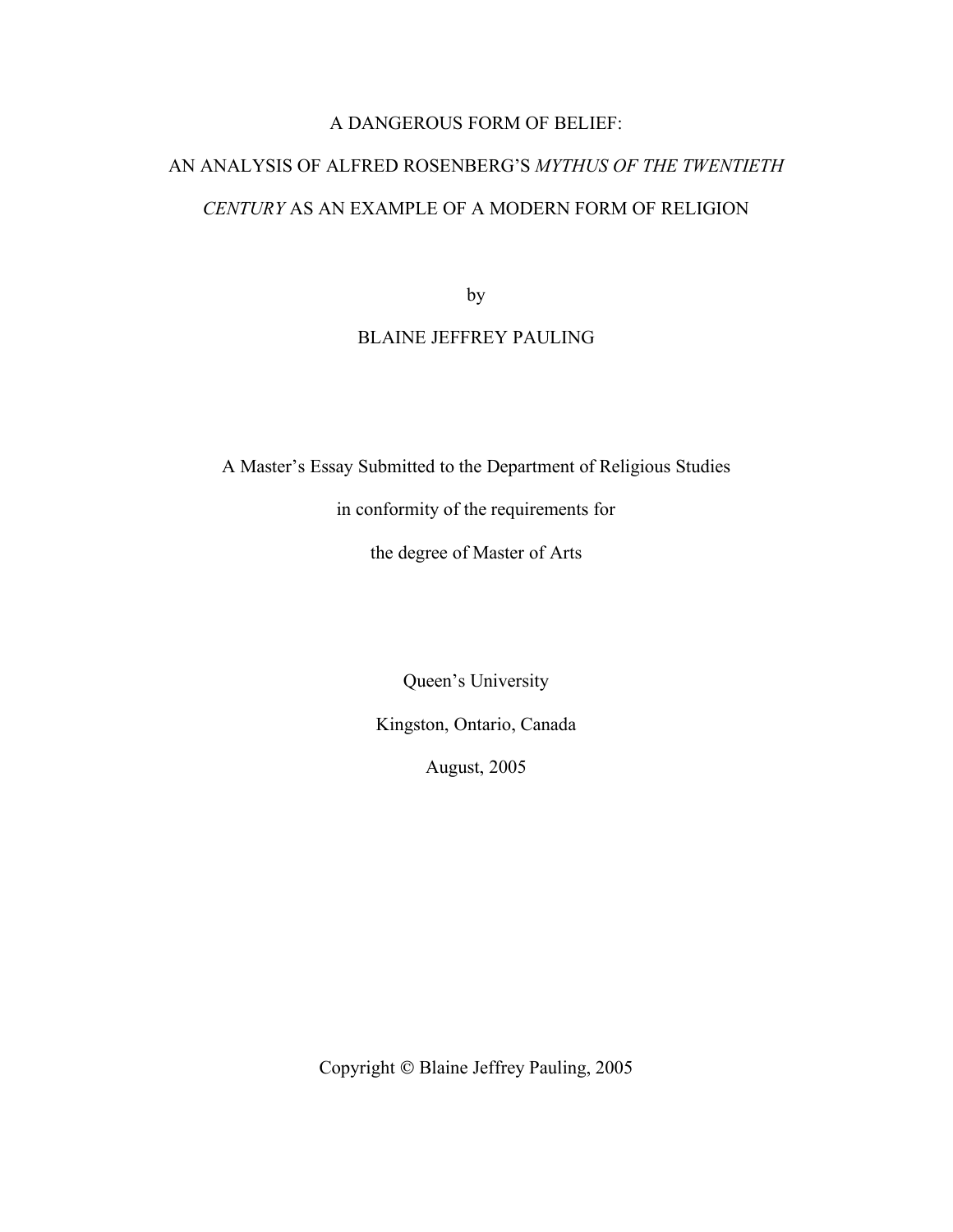## ABSTRACT

This paper examines the thought of the Nazi ideologist Alfred Rosenberg as it is contained in his book, *The Mythus of the Twentieth Century*. I examine the spiritualized racism he describes in the *Mythus* as a distinctly modern form of religion. I do this by analyzing it according to three categories that I believe reflect the form of the modern consciousness: scientific naturalism, the culture of authenticity and self-conscious narrative epistemology. I argue that although the tribalist ground of this religiosity is premodern in origin, it is nevertheless modern in its form. Rosenberg articulates and understands his racist religion of the blood in a form that reflects the three categories that I take to be representative of modern consciousness. I conclude with a discussion of how this form of religion or 'spirituality' is characteristic of modernity.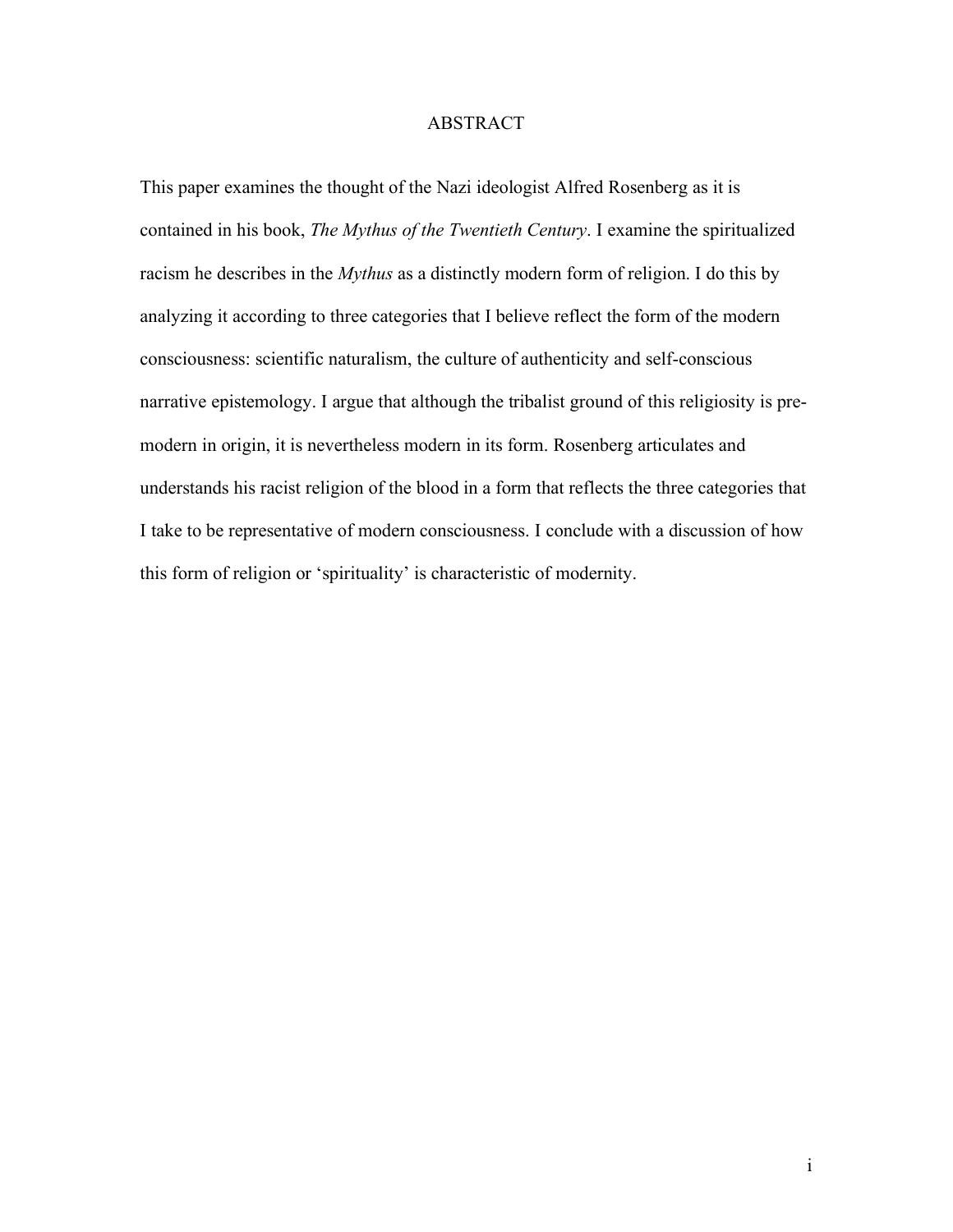#### ACKNOWLEDGEMENTS

First of all, I would like to thank my supervisor, Dr. James Miller, without whose guidance, interest and encouragement I could not even have begun, let alone completed, a work that means so much to me but was afraid to write. I would also like to thank my second reader, Dr. Marguerite Van Die, and all the professors with whom I've had the privilege of studying with in the past year, Drs. Pamela Dickey-Young, Ellen Goldberg, Forough Jahanbaksh, William Closson James, and William Morrow. I would have been completely lost without the amazingly patient help of the department's Administrative Assistant Linda Thomas. I would also like to thank my fellow students, Gillian Cornie, Rebecca King, Vivian Lee, Robert Martel and especially Catherine Rolfsen for their knowledge, support and friendship. I am also grateful to the people and vision of the College of the Humanities at Carleton University, a truly rare and unique place that set me on the path that lead to Queen's. It goes without saying that none of this would have been possible without the support and love of my parents and all the invisible things that they have given me. Finally, I would like to thank my future wife, Julee, who has had such faith in me the past year even when I lacked it myself.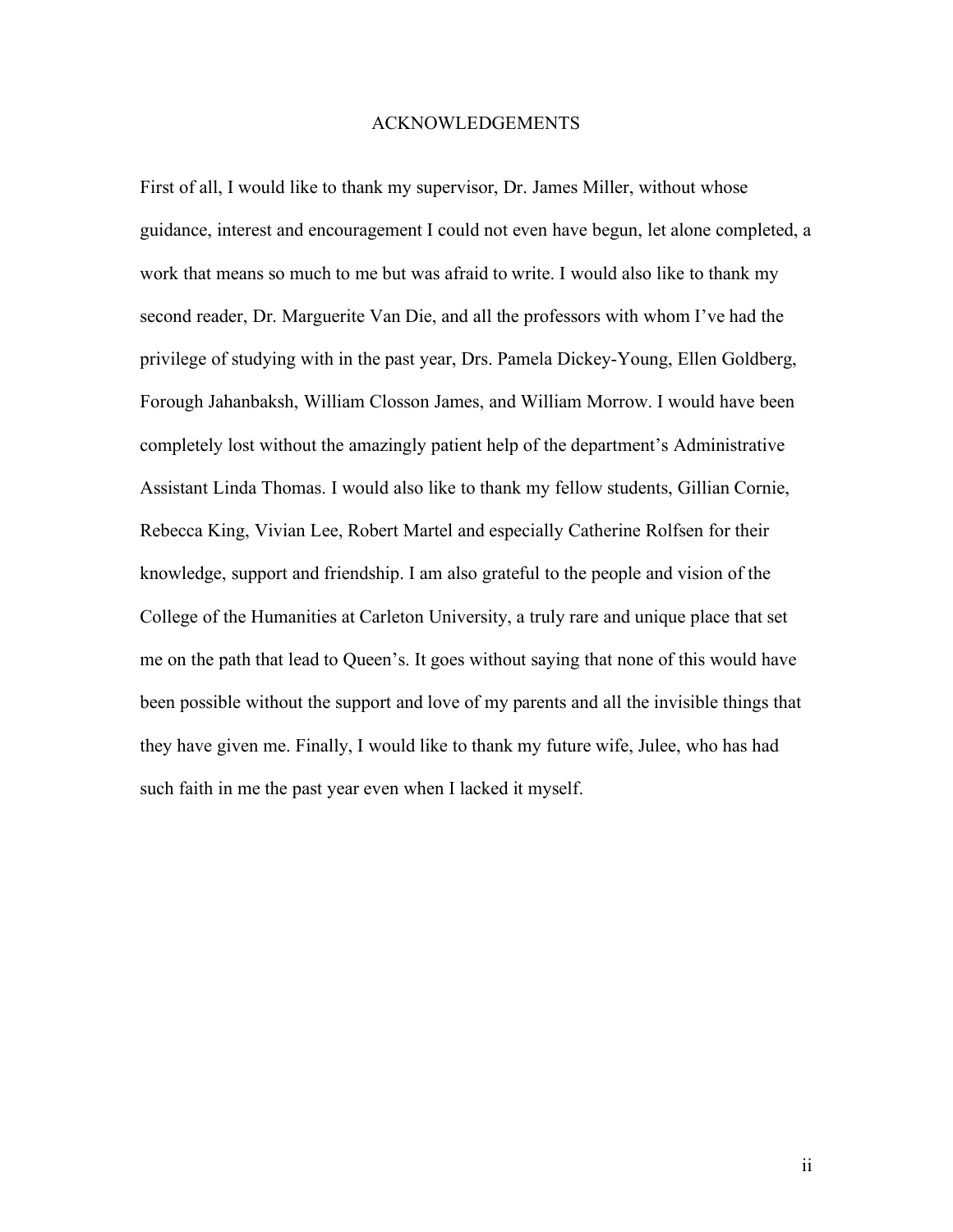# TABLE OF CONTENTS

| Chapter One: Introduction to the Problem and Material          | $\mathbf{1}$ |
|----------------------------------------------------------------|--------------|
| Who is Alfred Rosenberg?                                       | 3            |
| The Mythus of the Twentieth Century                            | 5            |
| Chapter Two: Approaches to the Study of Nazi Ideology          | 10           |
| Approaches that disregard ideology                             | 10           |
| Scholarship on the intellectual sources of Nazism              | 12           |
| Studies of Nazism as a religion                                | 16           |
| The Theoretical Approach of this Essay                         | 20           |
| Chapter Three: Analysis of the Mythus of the Twentieth Century | 25           |
| Scientific Naturalism                                          | 25           |
| The Culture of Authenticity                                    | 34           |
| Self-Conscious Narrative Epistemology                          | 46           |
| A Modern Religiosity                                           | 56           |
| <b>Chapter Four: Conclusion</b>                                | 62           |
| <b>Works Cited</b>                                             | 66           |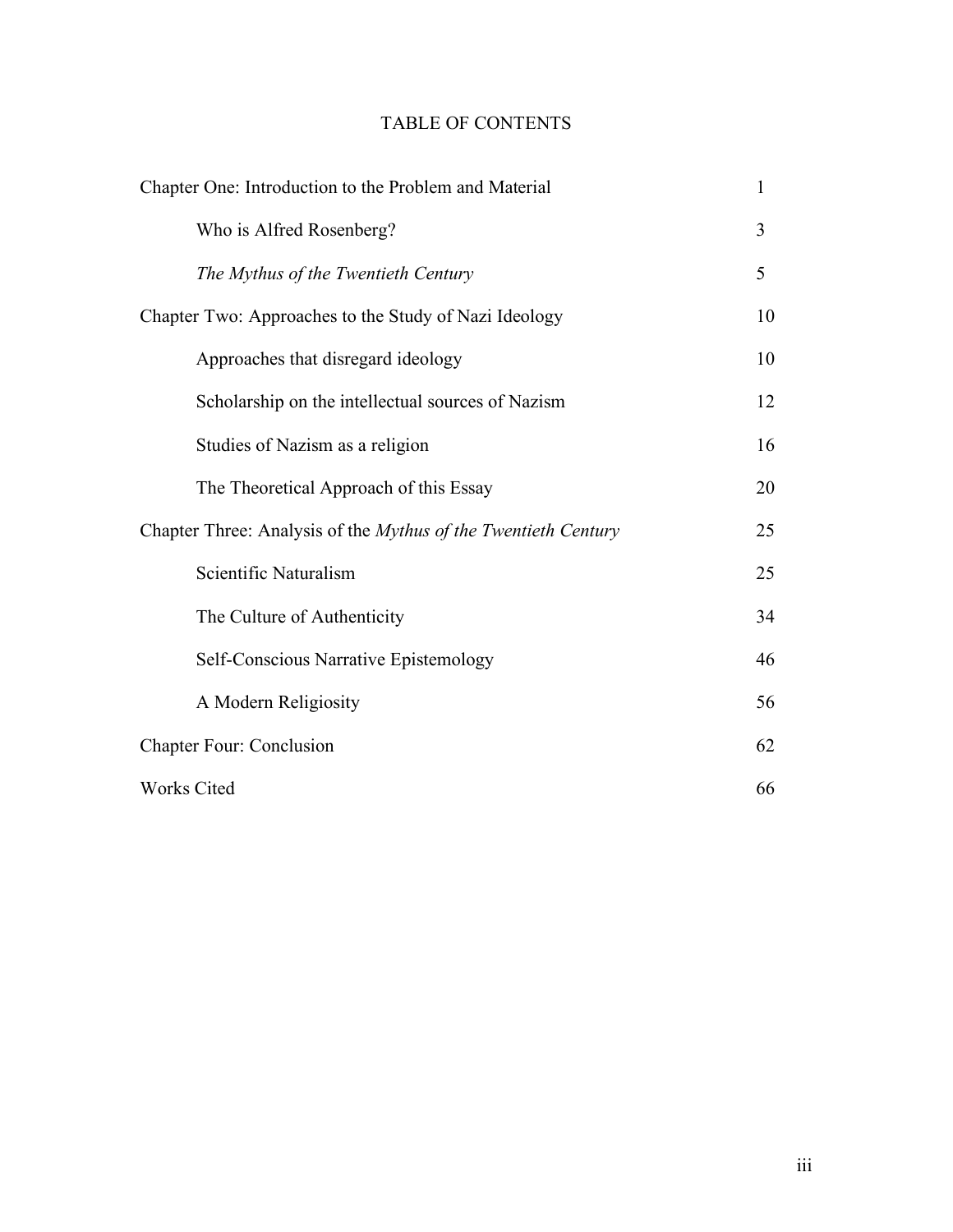#### CHAPTER ONE

### INTRODUCTION TO THE PROBLEM AND MATERIAL

Alfred Rosenberg (1893-1946) was executed at Nuremberg on October 16, 1946 for his role not only in the German war effort and the atrocities perpetrated by Nazi Germany, but also for laying the foundation of an ideology that went so far in justifying both. His prolific writings were cited as evidence of the horrific plans and nature of the National Socialist movement. Most remarkably, Rosenberg went to the gallows regretting only that National Socialism had been sullied by the egoistic opportunism and cynical power games played by those such as Hermann Goering and Joseph Goebbels (Fest 1970: 174). At no time did he regret or retract any element of his spiritualized racism and explicit anti-Semitism; he died lamenting only that the purity of the movement and its cause had been lost.

In his person, Alfred Rosenberg is an example of an aspect of National Socialism that is often ignored by scholars investigating the Nazi movement. While hypernationalism, racist pride and the will to conquer were clearly important elements that formed Nazism and made it popular, Rosenberg was not only devoted to National Socialism as a seemingly sacred cause but articulated a mythic system for the movement in his book, *Der Mythus des Zwantzig Jahrhunderts: eine Wertung der seelischgeistigen Gestaltenkaempfe unserer Zeit* (*The Mythus of the Twentieth Century: An Evaluation of the Spiritual-Intellectual Confrontation of Our Age*), hereafter referred to as the *Mythus*. The *Mythus* displays a religious understanding of and devotion to the Nazi movement that makes it important to examine as more than just a political ideology. Nazi religiosity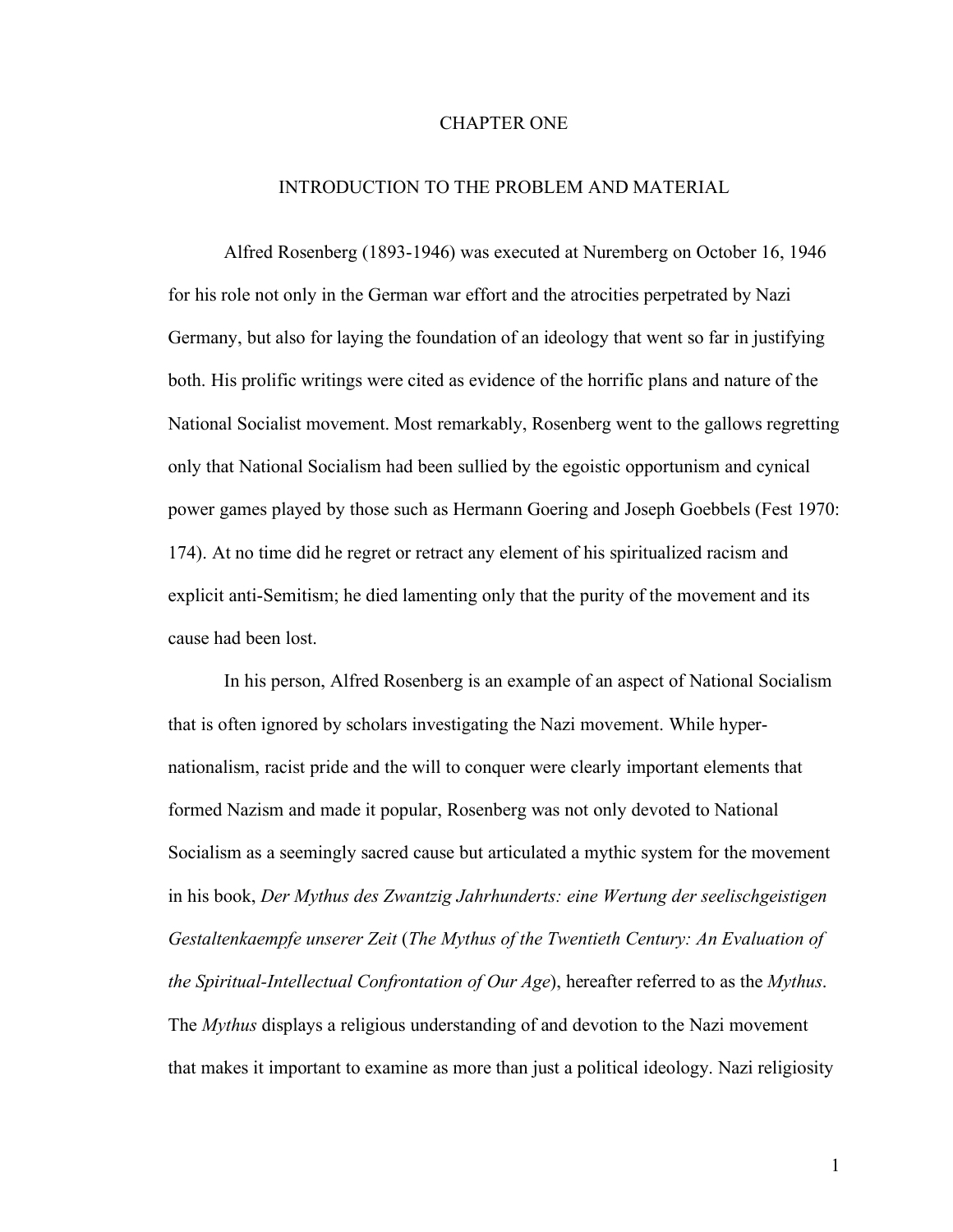was not simply a political religion that sanctified the operation of a racist and nationalistic state in its greedy drive for power. There are too many examples of devotion to Nazi ideals that suggest the movement meant more to people than just an outlet for greed and the lust for power. Aside from the example of Rosenberg himself, a middleclass non-combatant and aspiring intellectual who died honestly believing in the cause, there is also the fact that the resources necessary for the murder of millions of Jews would have been much more useful had they been directed instead to the war effort; while it is certainly reassuring to think that hatred, stupidity or simply evil motives alone could be responsible for Nazi aggression and atrocities, it is both naïve and dangerous to believe that people commit such horrendous and *organized* crimes without any sort of rationale or moral motivation, no matter how twisted.

The topic of this essay is the nature of the quasi-religious vision constructed by Rosenberg in the *Mythus*. I argue that the *Mythus* represents a distinctly modern form religiosity because it participates in three important aspects of the modern consciousness. These three aspects are: a scientific or naturalistic approach to the nature of reality; the notion that our moral sources are contained within the inner depths of the self; and that consciously produced stories or narratives are authentic expressions and sources of selfunderstanding. I emphasize that I am interested in the form of this religiosity, rather than only its content. This paper begins with a brief account of the life of Alfred Rosenberg and a short description of the content of the *Mythus*. In the second chapter, I examine the prevailing theoretical approaches to the nature of National Socialism in a review of the literature, culminating in a description of the theoretical approach that I use to analyze the *Mythus* as an example of a modern religiosity. Chapter three is the analysis of the *Mythus*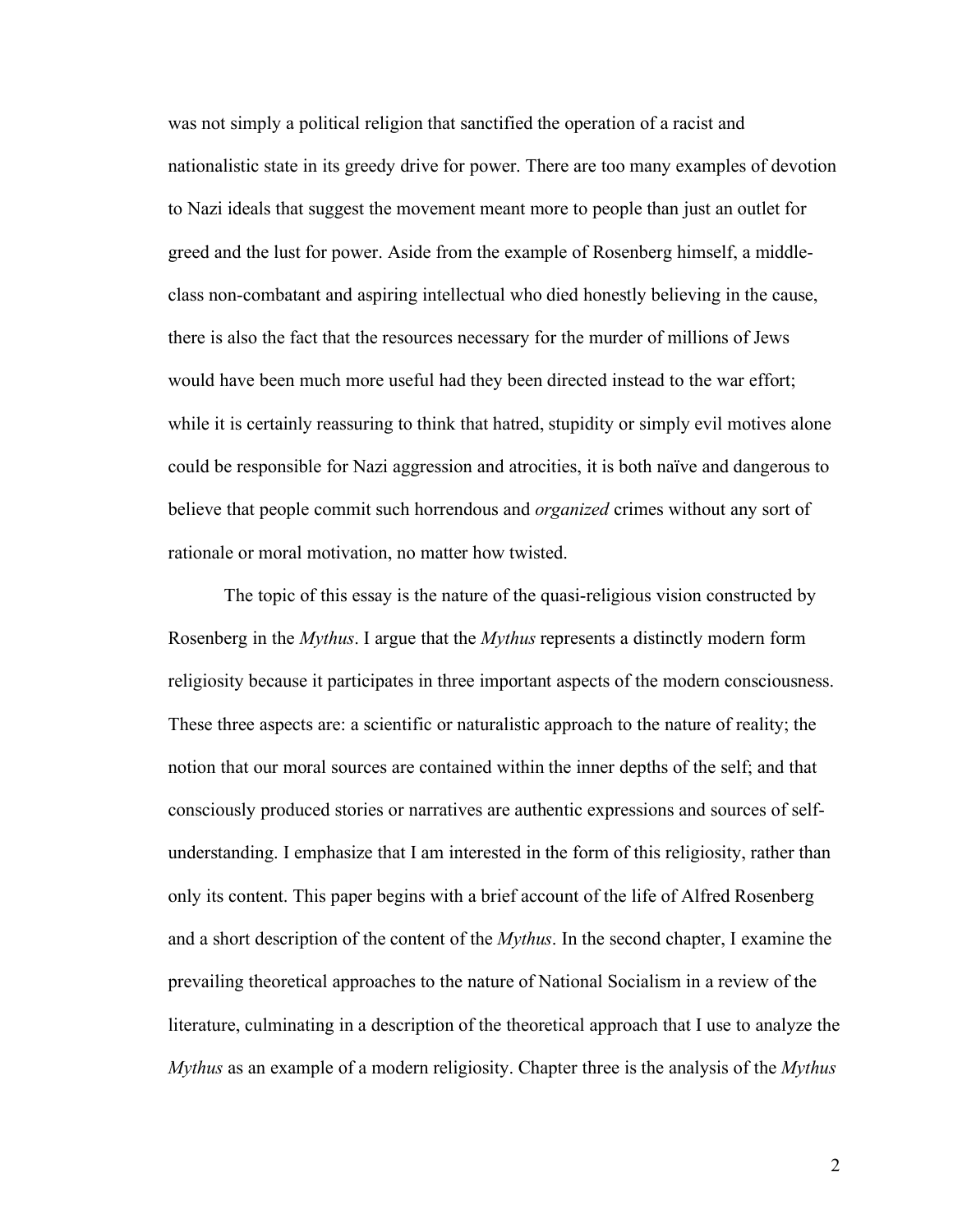according to the three categories of the modern consciousness. I conclude with a discussion of how this peculiarly modern form of religion poses particularly difficult questions for liberal thought and people living within modern culture.

### *Who is Alfred Rosenberg?*

Alfred Rosenberg was a Baltic German. Born and raised in Reval in what is now Latvia, he attended university in Moscow and was present in the city during the Bolshevik Revolution. It was there that he was exposed to the *Protocols of the Elders of Zion*, the famous nineteenth century Russian anti-Semitic text, and observed that a large number of Jews were involved in the leadership of the Bolshevik party, either beginning or solidifying his intellectual anti-Semitism. <sup>1</sup> Rosenberg hailed the arrival of German troops in his hometown in the summer of 1918, and witnessed with horror their retreat after the armistice of November. By January of 1919, Rosenberg had left Russian territory and emigrated to Munich, one of the hotbeds of counter-revolutionary fervour in the new Weimar republic. He was one of the first members of the *Nationalsozialistische Deutsche Arbeiterpartei* (National Socialist German Worker's Party, or NSDAP) and worked with another founder of the party, Dietrich Eckart (1868-1923), as an editor on the party's official newspaper, the *Völkischer Beobachter* (Racist or Nationalist Observer). Rosenberg was probably an important influence on the charismatic new leader of the party, Adolf Hitler (Bollmus 1993: 184). When Hitler was sent to prison in 1923, he left Rosenberg in charge of the outlawed NSDAP.

 $<sup>1</sup>$  I use the term intellectual anti-Semitism to distinguish it from the more traditional religious anti-Semitism</sup> that blamed the Jews for the death of Jesus Christ. Rosenberg's intellectual anti-Semitism is more in the tradition of men like Richard Wagner, who had a rationalized ideological regard for the Jews as enemies.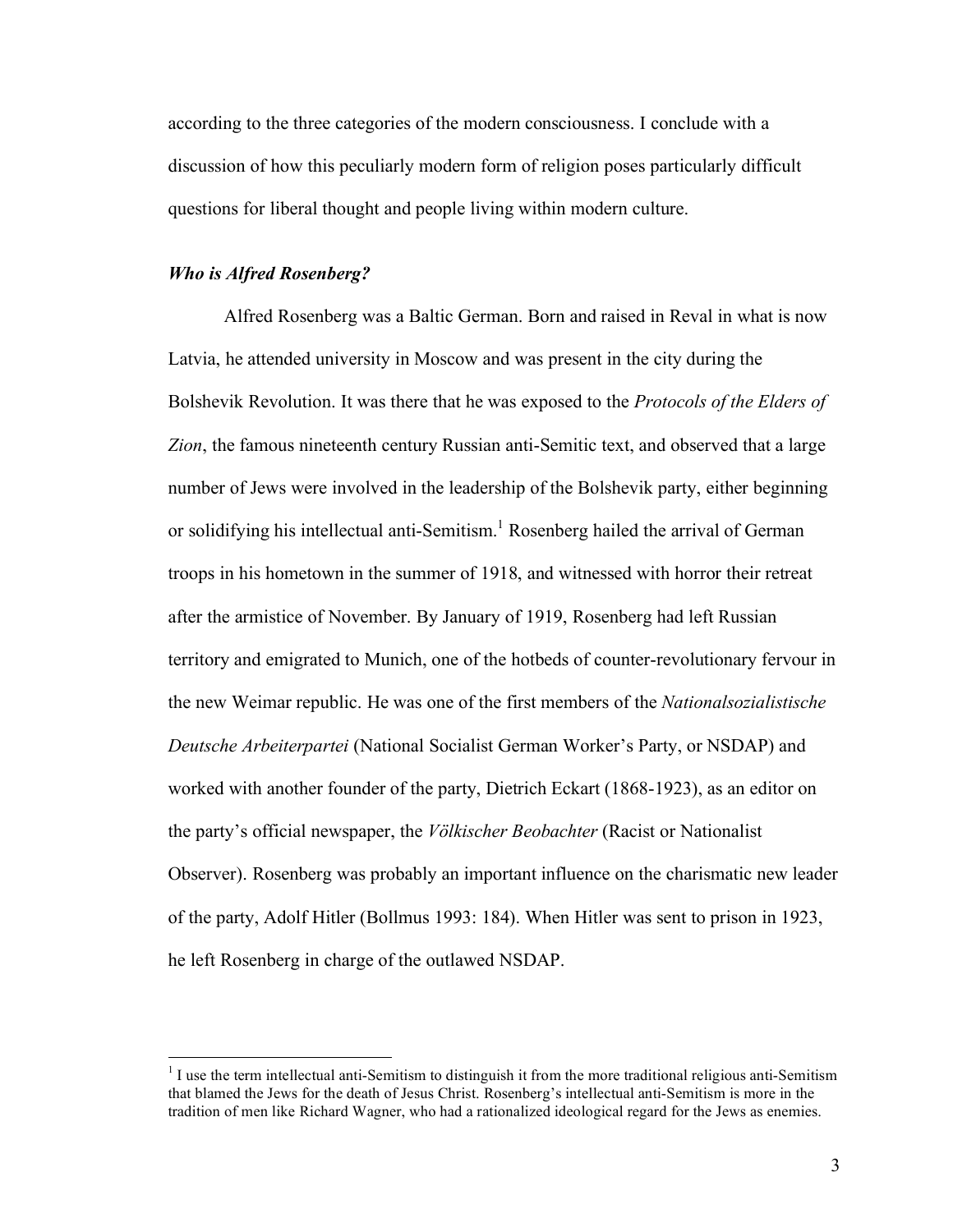Rosenberg published *The Mythus of the Twentieth Century* in 1930. Its anti-Christian themes caused problems for the party in parliament after his election to the Reichstag that same year. Hitler made certain that Rosenberg made clear that it was his own personal version of the National Socialist movement. Based on this and various remarks made by Hitler that seem alternately to praise or insult Rosenberg, scholars debate the degree to which the *Mythus* represents 'true' National Socialism (see Bracher 1970: 281; Steigmann-Gall 2003: 91-93; Fest 1970: 173-174; Rhodes 1980: 8, 24-35). Considering that Hitler made Rosenberg head of the *Amt für die Uberwachung der gestamten geistigen und weltanschaulichen Schulung und Erziehung der NSDAP* (Office for the Supervision of the Ideological and Intellectual Indoctrination of the NSDAP) in 1934, a largely powerless post within the party but one that allowed Rosenberg to distribute his book to every school in Germany, his job as an editor for the party newspaper, and that his book sold hundreds of thousands of copies, it is reasonable to assume that Rosenberg's *Mythus* represents Nazi ideology to some degree even if not in an official capacity.

Rosenberg's power within the party itself was never very strong, and continued to decline throughout the 1930s. His weak personality and pretensions to be the philosopher of National Socialism, a title Hitler had claimed for himself ever since the publication of *Mein Kampf*, did not make it likely that he would ever gain much real power (Cecil 1971: 44-45). Nevertheless, he was appointed Minister for the Occupied Eastern Territories in 1941. He was executed less for his role as Nazi ideologist (international law prosecutes people for what they have done, rather than what they have thought) than in his capacity as minister in a territory that saw the deportation of Jews to the death camps. Yet the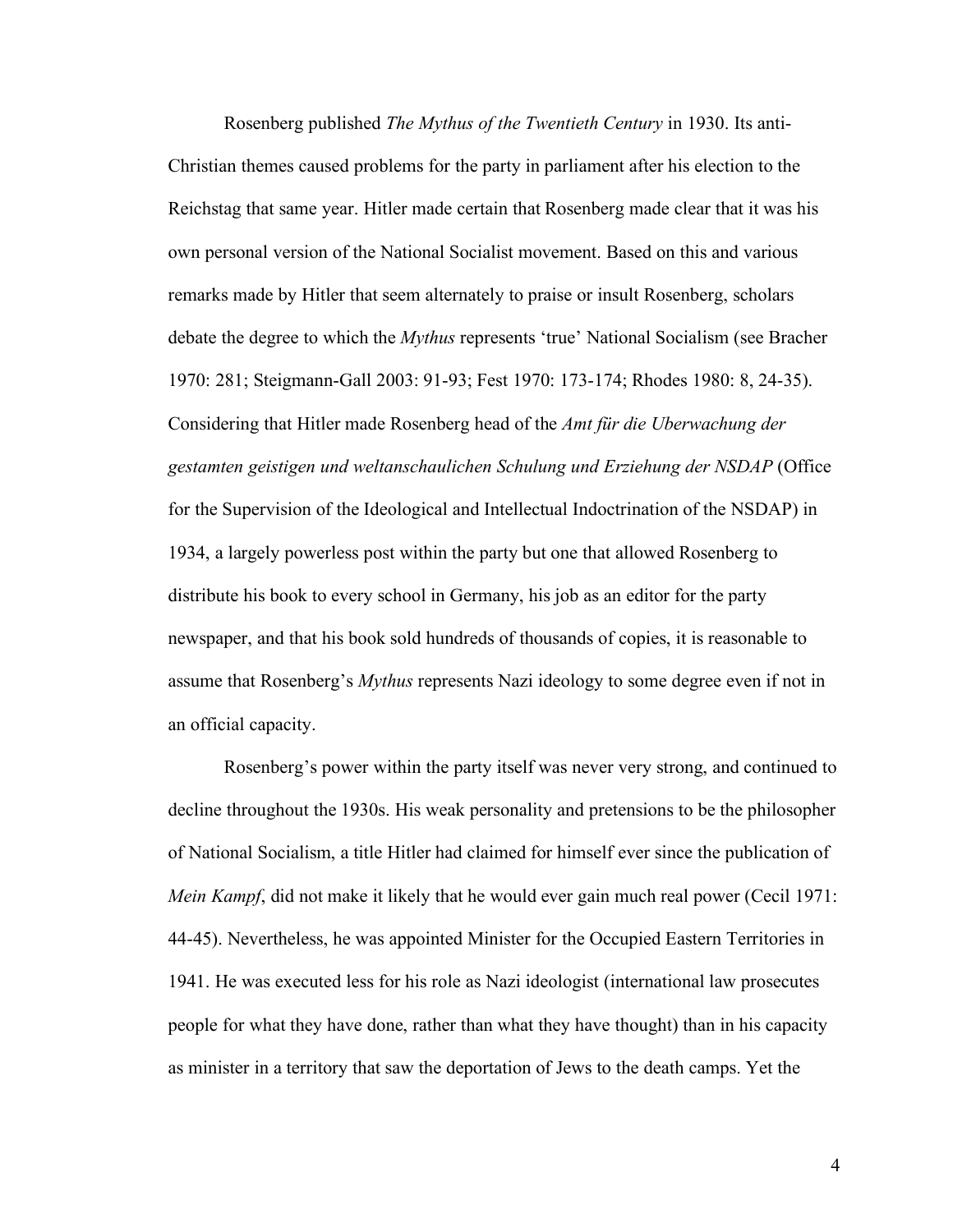Nuremberg documents clearly refer to his ideology (USGPO 1946: 593-616). Most importantly, he died a true believer (Fest 1970: 163).

#### *The Mythus of the Twentieth Century*

Rosenberg's chief work, *The Mythus of the Twentieth Century*, describes his understanding of the meaning of the National Socialist movement, the cause whose corruption and defeat he regretted as much as the loss of his own life. Uriel Tal calls it a sacred manual of Nazism that describes an idolatrous cult of nature and blood, a natural religion based on race (Tal 2004: 101). The *Mythus* is divided into six sections: racial history, an analysis of the distinctive features of Germanic art and creative achievement, a description of the coming Reich, race hygiene, the responsibilities of the coming Reich in religion and education, and international affairs (Cecil 1972: 83). It remains unavailable in a complete English translation to this day; I base my description and analysis of the *Mythus* on Robert Pois's translation of selected excerpts, relying almost exclusively on the sections Pois calls 'Race and History' and 'Nordic Religion' (Pois 1970). I will review only some of its more important aspects in order to familiarize the reader with its general character.

To begin with, Rosenberg clearly ascribes a spiritual nature to race when he says "Soul means race when viewed from within. And, vice versa, race is the externalization of soul" (Trans. Pois 1970: 34). The Nordic race has a particularly important spiritual nature: "Today a new belief is arising: the *Mythus* of the blood; the belief that the godly essence of man itself is to be defended through the blood…the Nordic race represents that *Mysterium* which has overthrown and replaced the old sacraments" (Trans. Pois 1970: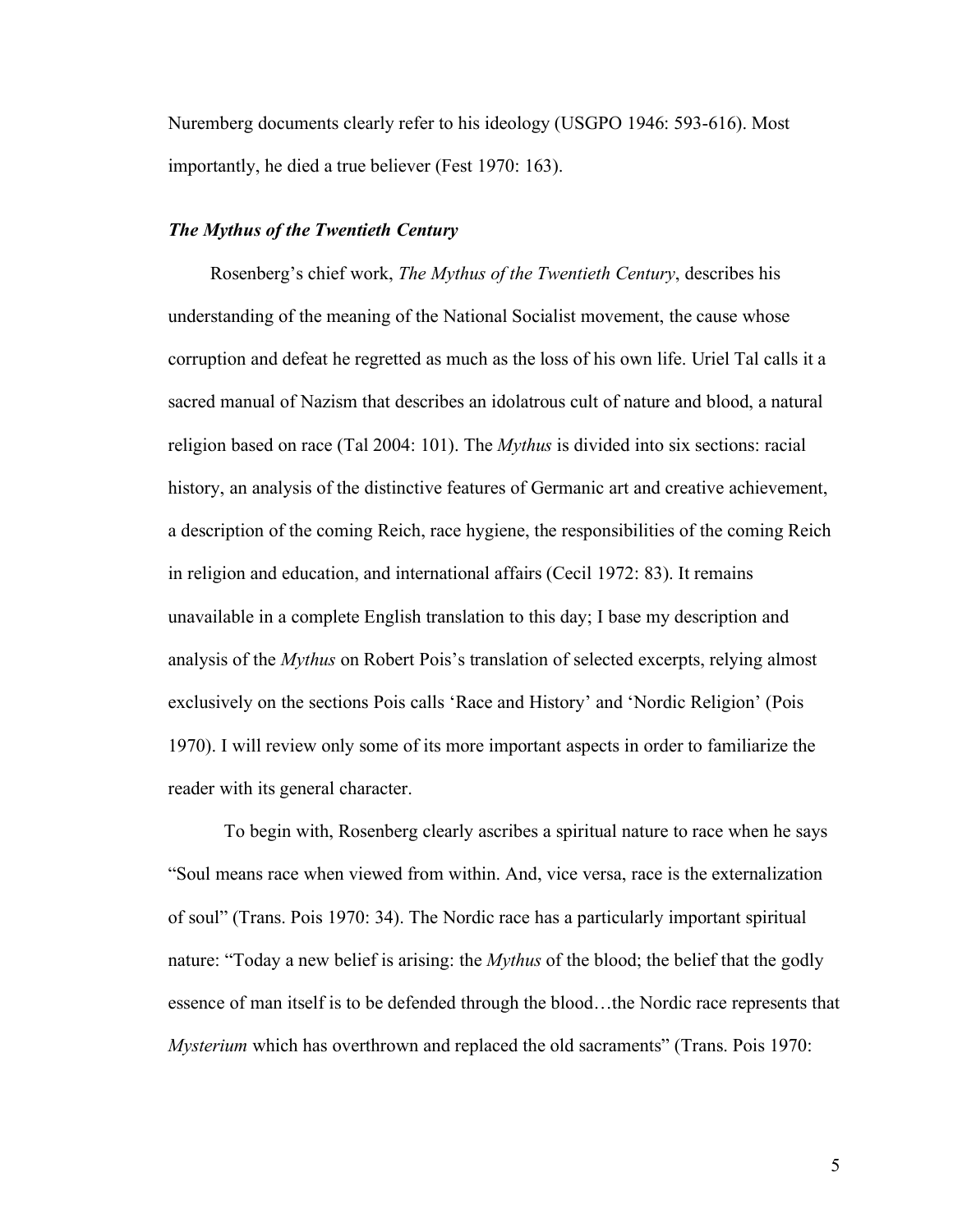$82$ ).<sup>2</sup> Three things are evident immediately: the qualities of race are associated with blood; the racial blood is itself a power, superior to that of the Christian sacraments, and; Nordic blood is the focus of a new faith that expresses and realizes that power. Rosenberg then goes on to connect the blood both to nature and to the creation of civilizations throughout history:

Man fulfills the command of the blood, in cult and in life, in the realm of the subconscious, 'true to nature' as that happy phrase describes the harmony between nature and civilization…Racial history is, therefore, both natural history and spiritual mystique. (Trans. Pois 1970: 37)

The Nazis took Germanic folk tales and idealized the German peasant living close to the soil, stressing the importance of the *volk* over that of the individual in the culture (Bausinger 1994: 34-35). This amounted to a sort of Nordic German tribal cult that recalled a utopia of the Germanic spirit and put a religious stamp on its power to create culture (40). Blood, race and spiritual power are connected to each other through a distorted version of history that gives the Aryan race (another name for Nordic) credit for the creation of not just German but *all* civilization on earth. The decline of civilization is a direct result of the decline in the purity of blood (Vieler 1999: 50). Only pure Aryan-Nordic blood can sustain civilization; it has a power the other races do not.

Rosenberg describes this special spiritual power of the blood in terms of 'Being'

or *Dasein,* and opposes it to *Sosein*, or Being-given:<sup>3</sup>

This *Dasein,* however, is the race-bound soul...This race-soul lives and unfolds itself in nature, a nature which awakens certain characteristics while inhibiting others. These strengths of race, soul and nature are the eternal preconditions, *Dasein* and life, and it is only from them that *Sosein* is finally produced as civilization, forms of belief, art and so on. (Trans. Pois: 118)

<sup>&</sup>lt;sup>2</sup> Following Rosenberg. I use the terms Aryan, Nordic and German interchangeably throughout this essay. Aryan refers to the original race from which the Nordic German race sprang.<br><sup>3</sup> It is interesting that Rosenberg uses the categories used by Heidegger three years earlier in *Being and* 

*Time.* No scholars seem to comment on this. This link between Heidegger and Rosenberg would be a worthy subject of study considering Heidegger's early commitment to National Socialism.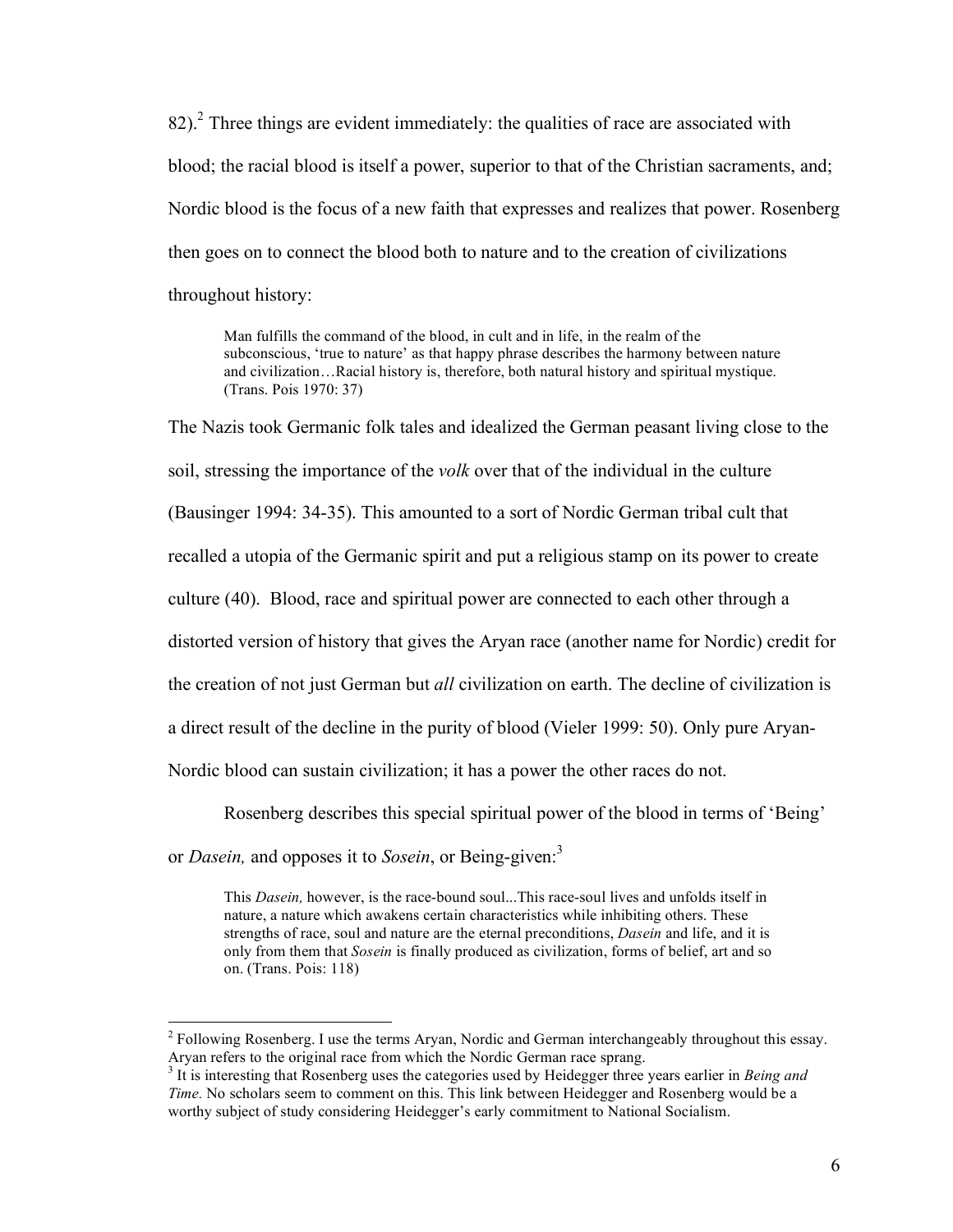Each race has a religion appropriate to it; for the Nordic Germans, religion is based on this contact with *Dasein* rather than any codified or revealed *Sosein* (Pois 1986: 110- 112). <sup>4</sup> *Dasein* is the direct experience and contact with the mysterious force of 'life'; thus, the *volk* or German race is the source of its own religion (Pois 1986: 44-45). Rosenberg is arguing that only the Nordic race is capable of creating an authentic way of life and civilization based on an inner contact with 'Being', rather than having to live and build civilization based on an outside dispensation that he calls *Sosein* (Whisker 1982: 106). As Uriel Tal says, God becomes man in the Nordic race (Tal 2004: 98). This is the source (or rationalization) of his anti-Semitism. The Semitic race does not have direct access to Being as the Aryan does; 'the Jew', as Rosenberg calls them, must rely on an artificial or crafted *Sosein* that has a source external to the self, therefore rendering it a legalistic obedience to a constructed image rather than a inner devotion to the truths of Being. Judaism is not simply a revealed religion, but a marker of the spiritual quality (or lack thereof) of the Jewish race. The revealed nature of Jewish ethics and experience of the divine are in direct contrast to the direct and immediate relationship with the divine that is characteristic of Aryan blood.

This is the basis for Rosenberg's rejection of almost all traditional Christian doctrine. The Old Testament, for example, he dismisses as a Jewish document that has nothing to do with Germanic religion (Steigmann-Gall 2003: 95-96). The codification of ethics by St.Paul and the Catholic Church are similar Jewish corruptions of the Germanic spirit because they interfere in the natural contact with *Dasein* and, even worse, attempt to convince the Nordic race that they have no such connection; only inferior peoples need

<sup>&</sup>lt;sup>4</sup> This exclusivism is based on Herder, but in Rosenberg is given a racial turn. Rosenberg specifically cites Herder (see Pois 1970: 88-89).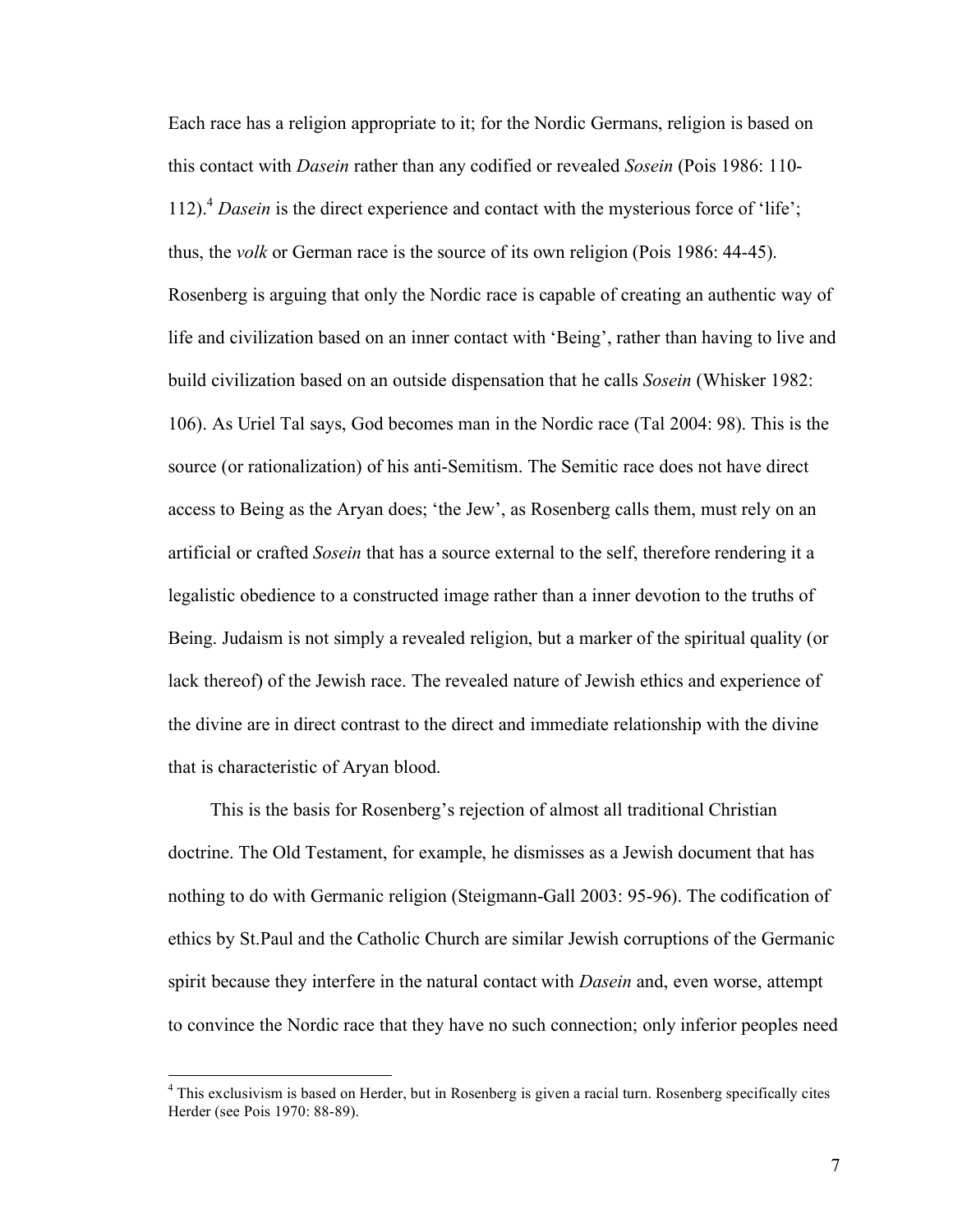complex, codified laws of *Sosein* (Whisker 1982: 112). <sup>5</sup> 'The Jew' presents a cosmological threat to the German race rather than simply a social or biological one. The Semitic estrangement from God or the divine has corrupted the way the German race thinks about itself and the world, and even worse, interbreeding threatens the spiritual nature of the race itself by polluting it with a strain that diminishes its direct contact with the divine or *Dasein*. A positive Christianity is one that recognizes Jesus as a Nordic prophet and symbol of God's identity with the Nordic race.

Rosenberg believes universalism and individualism are examples of the Judaic corruption facing the German race. The *Volk* ought to come before the individual (Pois 1970: 92-93). The myth of the blood, as the expression of the special Nordic connection to Being, must take precedence over the whole of one's life in order to unify the *Volk* in reflection of its very real blood, and therefore spiritual, kinship: "Personalities must rally around the center of the *Volk* and race-soul around that mysterious center which makes fruitful the very cadence of German Being and Becoming" (Trans. Pois 1970: 97). Likewise, universalism is an attack on the exclusive quality and nature of the Nordic race  $(96-97)$ <sup>6</sup> Rosenberg's basic premise is that the Nordic race alone is endowed with the an intimate connection to Being and God that is threatened by the Jewish race through its

 $5$  Rosenberg is probably influenced by the Christian idea (from Galatians 2:16) that under the new dispensation of Christ, human beings are free from the commandments of the old Law (such as the dietary restrictions). This point of view, that faith in Christ is an immediate experience of God than simple obedience to a set of laws, is part of the traditional caricature of Jewish legalism as opposed to Christian spirituality. Rosenberg transforms this theology into a racial opposition between Nordic *Dasein* and Jewish *Sosein.* <sup>6</sup> By universalism, Rosenberg is referring to the idea that all human beings share <sup>a</sup> common nature. With

regard to Christianity, it means universal human access to God (through faith in Christ). With regard to modern liberalism, it means respect for the universal natural rights of human beings *as* human beings. Rosenberg rejects both the salvation of all souls through a Second Coming and the dream of 'humanizing humanity (see Pois 1970: 36).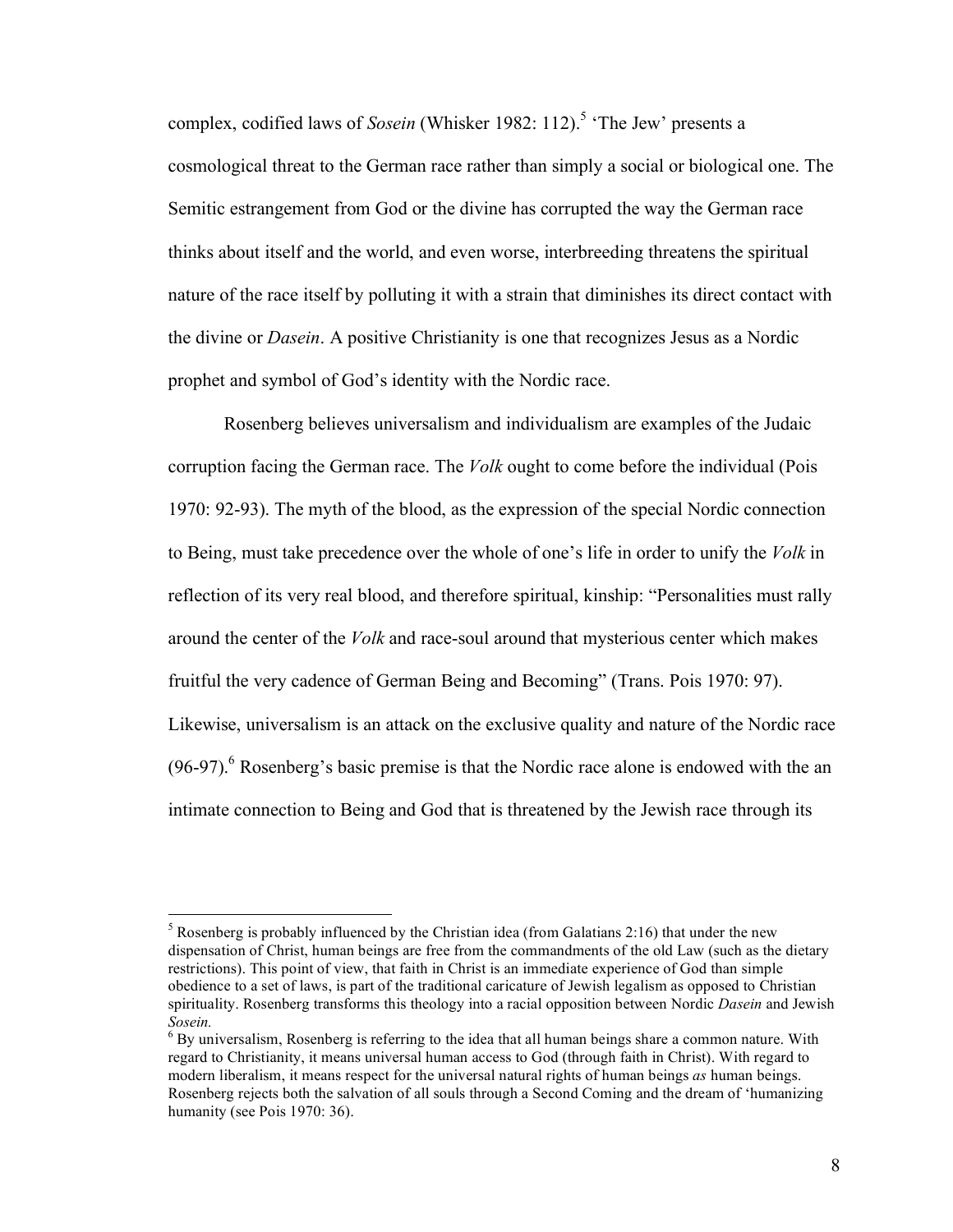corrupting blood and accompanying ideologies of individualism, universalism and *Sosein*  ethics and civilization.

The Nazi rejection of some of the most important aspects of modern Western civilization, such as some of the core Christian doctrines, individualism and universalism, has played a large role in the way that scholars have characterized and approached the *Mythus* and Nazism theoretically. The next chapter reviews some of the most important literature on Nazi ideology, especially with regard to Rosenberg and the religious characteristics of the National Socialist movement.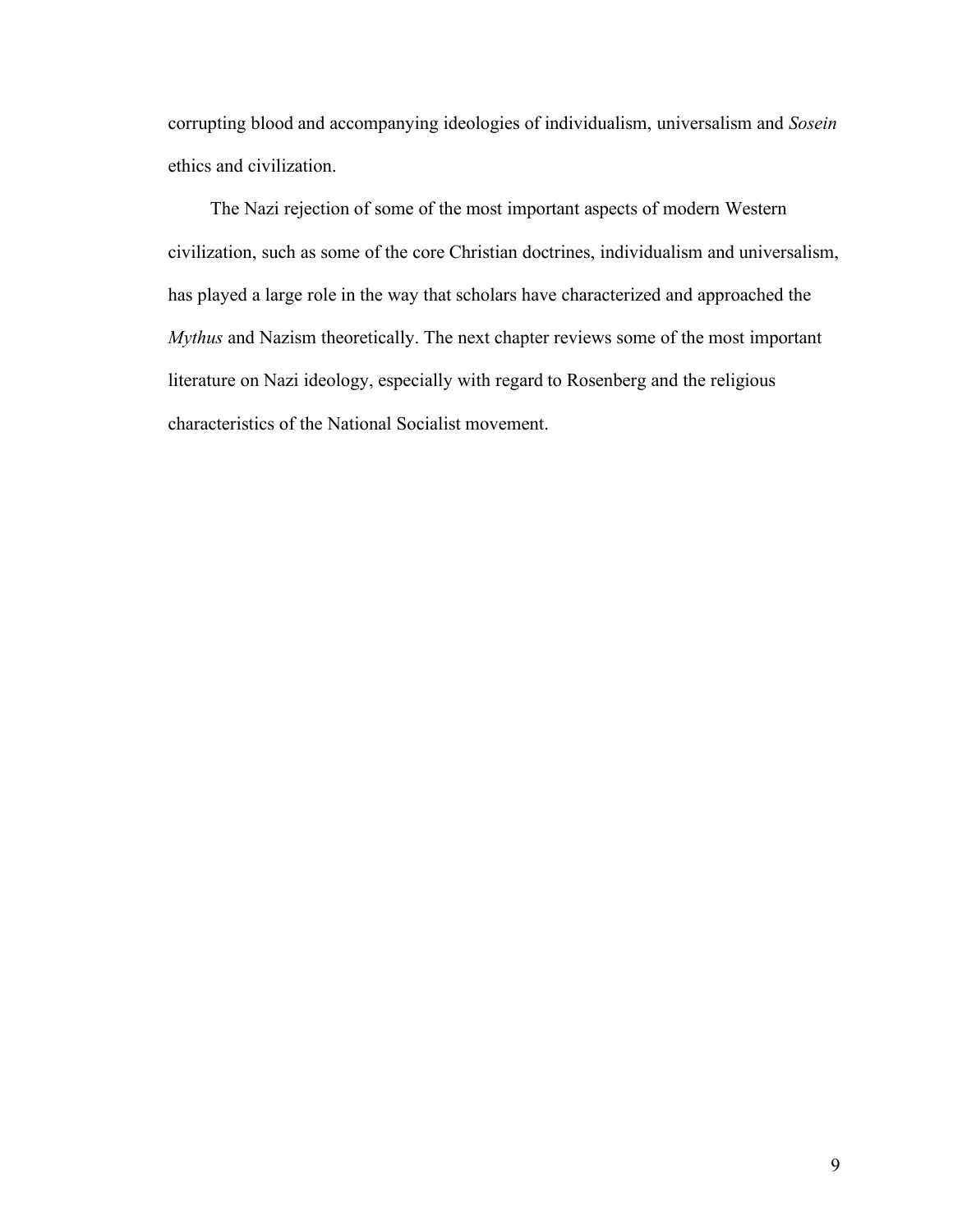#### CHAPTER TWO

# APPROACHES TO THE STUDY OF THE RELIGIOUS ASPECTS OF NATIONAL SOCIALISM

There are three general approaches to the study of the ideological character of National Socialism. The first tends to disregard Nazi ideology almost entirely and instead focuses on other aspects, whether this is a sociological study of the structure of Nazism or a study of what Hitler and the Nazis 'really' wanted. The second type of investigation seeks to understand the intellectual history or sources of Nazi ideology. These studies tend to examine the roots of National Socialist racism, nationalism, Romanticism, attitudes to modernity and other intellectual sources. A very small portion falls into the third category, those that are interested in exploring the religious aspects of National Socialism. Of these, even fewer are interested in Rosenberg as an example of Nazi religiosity. This chapter first examines the theoretical approaches used by existing studies of Nazism. Secondly, it formulates a new theoretical approach to interpreting Rosenberg's *Mythus* as a distinctly modern form of religion.

#### *Approaches that disregard ideology*

As early as 1934, Ludwig Lewisohn described Nazism as "a pagan revolt against the whole of Christian civilization" that was based on a supposed special spiritual and biological quality to Aryan Germans; even more incredibly, he says, this racial myth is actually believed (Lewisohn 1934: 144-145). In *Revolution of Nihilism* (1939), Hermann Rauschning claims National Socialism is nothing but a nihilistic drive for power that used whatever ideological props served its purpose. This remains a popular tradition in the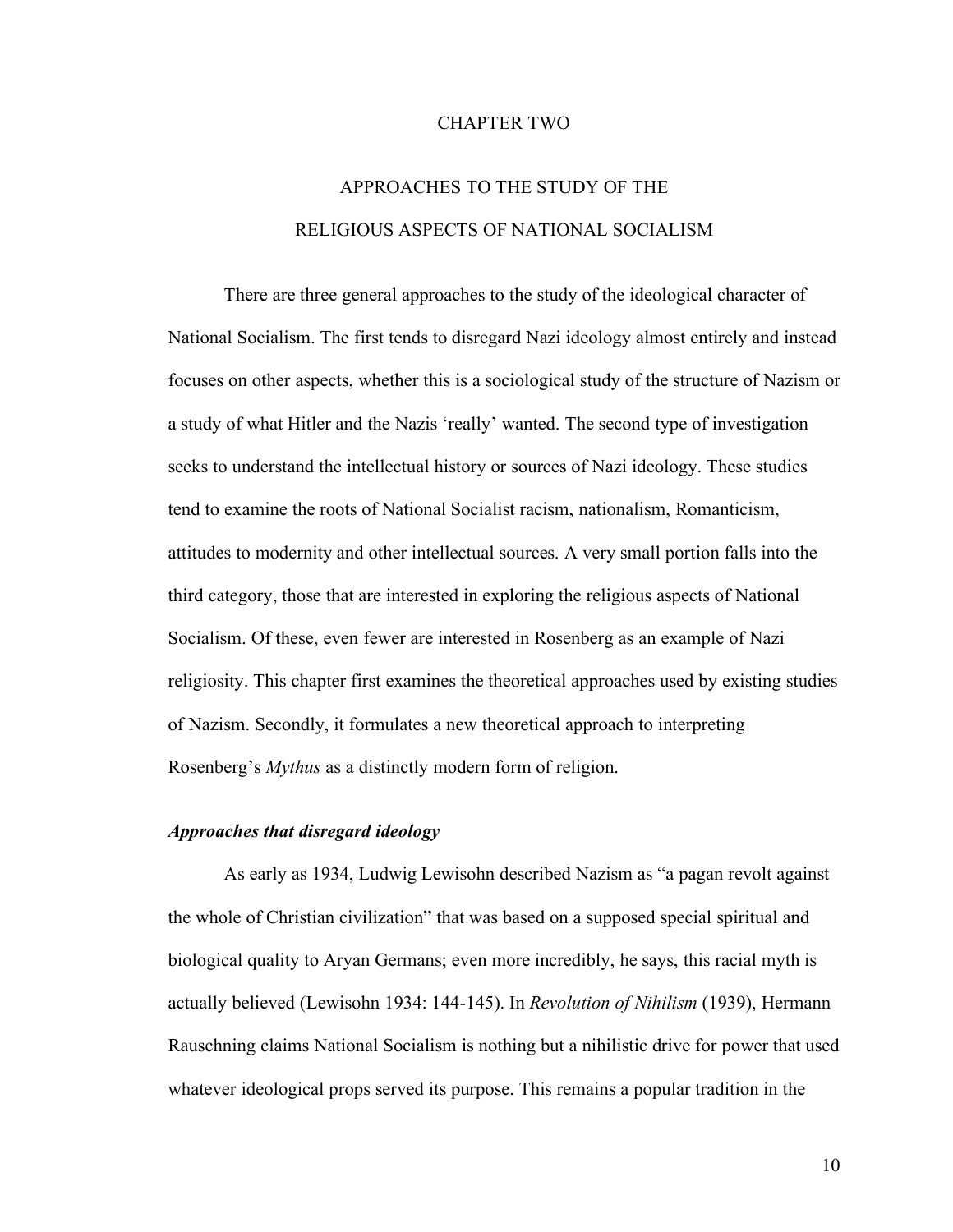characterization of National Socialism. Other important historians in this tradition are Martin Broszat, Friedrich Meinecke and Aryeh Unger (Pois 1986: 14). Nazism is quickly dismissed as an irrational mish mash of anti-capitalism, anti-Bolshevism, antimodernism, anti-materialism, anti-Semitism, anti-liberalism, with no coherence and no underlying unity. Similar is the tendency to focus on Hitler and characterize him as seeking power more than anything else. Alan Bullock and Hugh Trevor-Roper fall into this category (Pois 1986: 15). Marxist scholars, such as Arther Schweitzer in *Big Business in the Third Reich* (1964) or Wilheim Reich in *The Mass Psychology of Fascism* (1970), have no interest in Nazi ideology itself since they consider ideology a sham for class interests. Studies of Nazi ideology often focus mainly on Hitler and *Mein Kampf* (1926), for the obvious reason that one seeks to understand Nazism through its undisputed leader.

The thought of Alfred Rosenberg draws far less attention, despite his role as party ideologue and editor for the *Völkischer Beobachter.* Karl Bracher, in *The German Dictatorship*, refers to Rosenberg's failures in calling him the 'administrative clerk' of the National Socialist W*eltanschauung*, but also believes that despite being marginalized in the party itself, Rosenberg did play an important role in the realm of Nazi ideology: "Rosenberg's disappointment was more the misunderstanding of an impractical theorist; the regime did everything in its power to realize his bizarre ideology" (Bracher 1971: 282). Many of the scholars who pay any attention to Rosenberg dismiss the importance of his ideology. Richard Bollmus calls Rosenberg an important contributor to the 'irrational' ideology of the NSDAP, and notes that Hitler rejected Rosenberg's attempts to give a 'religious intensity' to his racist interpretation of history (Bollmus 1993: 185), opposing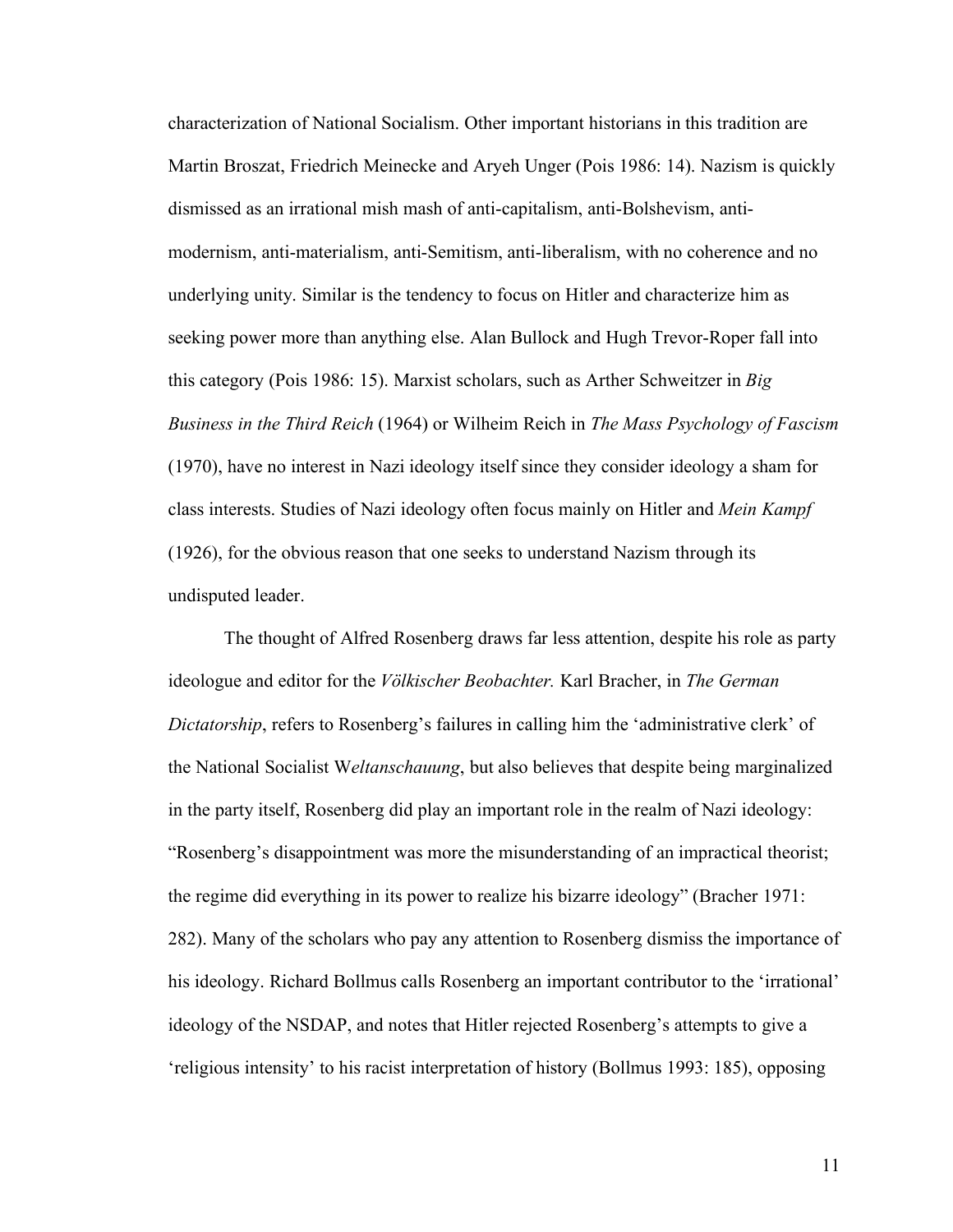Rosenberg's 'mysticism' to Hitler's 'rationalism' (186). In *The Faces of the Third Reich*, Joachim Fest presents a brief biography of some of the major Nazis, including Rosenberg. Fest portrays Rosenberg as a pathetic figure, 'a prophet without honour in his own country' (Fest 1970: 165). Fest approaches Rosenberg's *Mythus* seeking a rational system of philosophy rather than a mythic expression of spiritual beliefs, saying that it "was based on emotional arguments … safeguarded against any objective, logical refutation" (167). All of these scholars tend not take Nazi ideology seriously as a source of German motivation for participation in the movement, and spend little time examining an ideology that they usually dismiss as 'bizarre' or 'irrational'.

#### *Scholarship on the intellectual sources of Nazism*

There is more scholarship devoted to the study of the intellectual sources of the Nazi movement. In *The Ideological Roots of German National Socialism* (1999), Eric Vieler describes Nazi ideology in general, and places Rosenberg in the section detailing the mythological roots of Nazism. Many scholars approach Nazism as a negative creed, as a failure of modernity. Jeffrey Herf's *Reactionary Modernism*, for example, argues "It is not the Enlightenment but its inadequate and partial incorporation into German society that should be condemned and understood" (Herf 1984: ix). In a similar vein, in *The Politics of Cultural Despair*, Fritz Stern argues that cultural criticism in German culture and its flawed prophets of national rebirth formulated an ideology that rejected modernity and constituted "a leap from despair to utopia across all existing reality that gave their thought its fantastic quality" (Stern 1974: xi). Mark Roseman, in his article "National Socialism and Modernisation" is part of this discourse, as he discusses whether or not the Nazis were anti-moderns or simply a grotesque form of the modern. Milan Hauner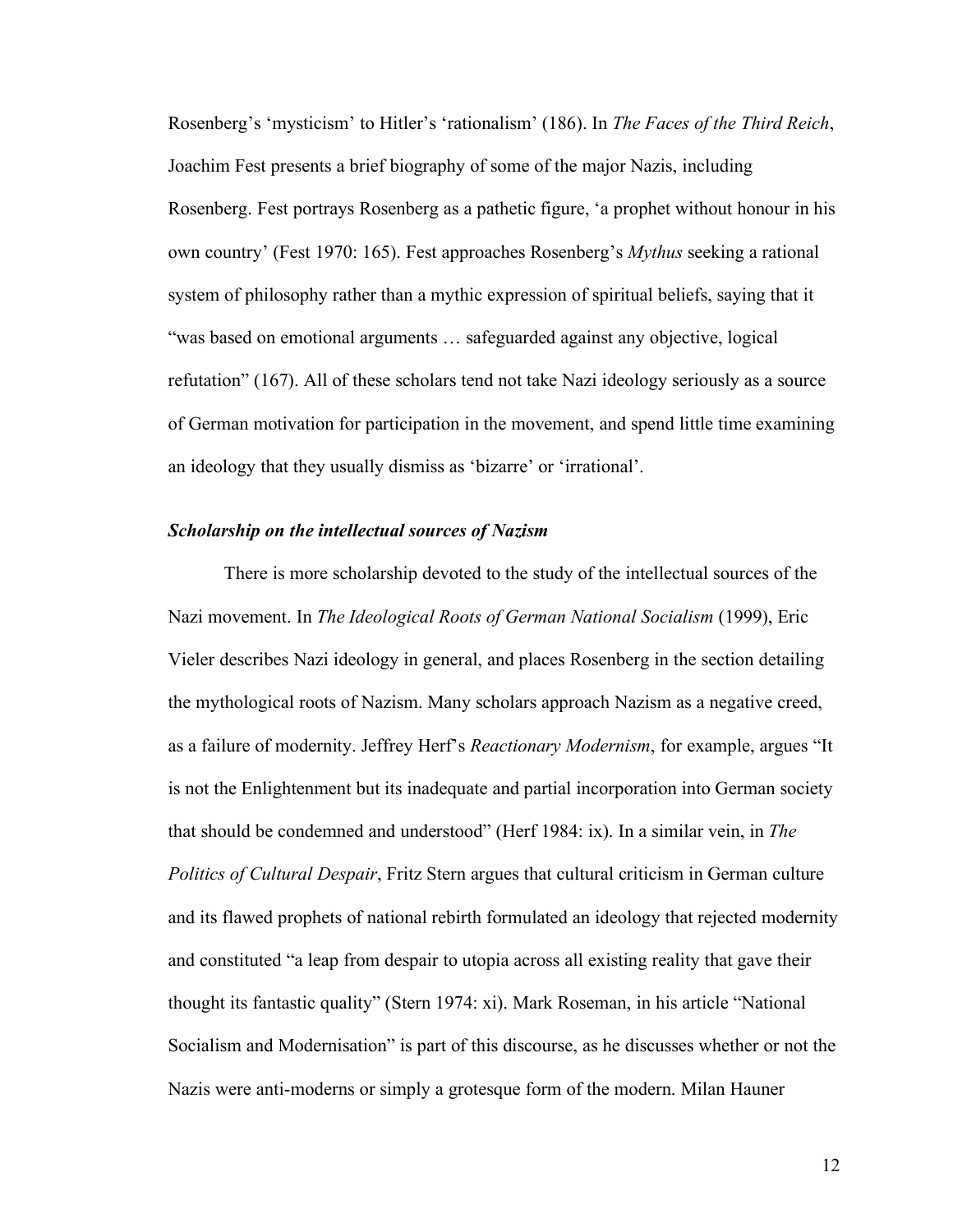concentrates on the political nature of Nazism, and suggests that the movement ought to be studied as a racial revolutionary movement, similar to how Bolshevism is studied as theory of economic and political revolution (Hauner 1984: 673). Fritz Nova focuses on Rosenberg in *Nazi Theorists of the Holocaust*, arguing that Rosenberg's racist thought contributed substantially to Holocaust ideology (Nova 1986: 238).

The search for the general intellectual sources of Nazi ideology is also found in the many books of George L. Mosse. In *Masses and Man: Nationalist and Fascist Perceptions of Reality*, after describing the thought of several German thinkers, Mosse says that "In Germany the recovery of the unconscious, in reaction against the positivist ideologies, laid the groundwork for the German form of twentieth century dictatorship" (Mosse 1980: 213). *Germans and Jews* explores the fascist quest for a 'third way' between Marxism and capitalism, and how in Germany this took the form of an anti-Semitic, volkische ideology (Mosse 1970). *Toward the Final Solution* examines the roots of European racism, but, like all of his books, Mosse has little interest in Rosenberg in particular. In this case, on of his few references to Rosenberg, Mosse says of the *Mythus* that it essentially argues that "Racism was the one true 'people's Church' which would replace Christianity" (Mosse 1978: 189). In *The Crisis of German Ideology*, Mosse calls *völkisch* ideology the primary ingredient of Nazism; his "object is to show how one trend of German thought could become so strong that millions of people accepted it as the solution to Germany's dilemna" (Mosse 1964: 8). While Mosse's works investigate the most destructive aspects of National Socialism, namely *völkisch* nationalism and anti-Semitism, he does not explore these as serious religious beliefs, and very rarely even mentions Alfred Rosenberg.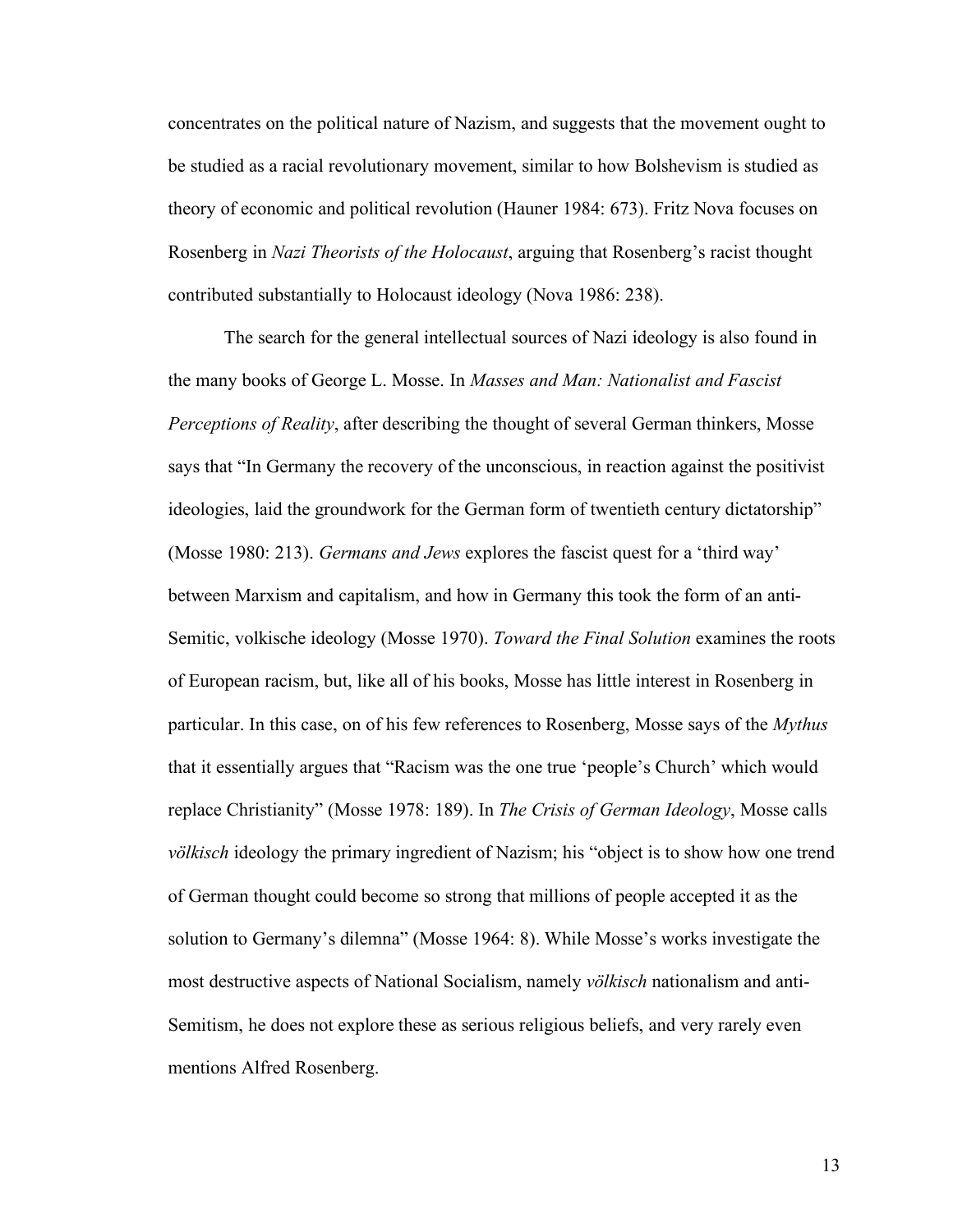Another group of scholars, while still investigating the intellectual sources of National Socialism, examines the religious nature of these ideas. Peter Viereck explored the intellectual roots of National Socialism in *MetaPolitics: From Wagner and the German Romantic to Hitler* (2004), evaluating the influence of German Romanticism, analyzing the thought and influence of Alfred Rosenberg, and comparing Nazi and Christian religion. Viereck was the first scholar to seriously analyze Nazism as an ideological and quasi-religious movement. He recognizes Rosenberg's role and importance, arguing that while "Many of Rosenberg's basic assumptions are sincere and brilliant nonsense…nonsense plus mass will-power is the very stuff of which history is often made" (Viereck 2004: 215). Like Viereck, R. G. Collingwood, opposed Nazi ideology and religion to Christianity; Collingwood ascribes the eclipse of Christianity under National Socialism to the Enlightenment critique of religion and the latent paganism of German culture (see Gilman 1986).

Leon Poliakov investigates the roots of the mythology surrounding the notion of the Aryan race in *The Aryan Myth* (1974). Poliakov explores the tendency to seek identity in one's ancestors, but argues that the Aryan mythos led in Germany to "the official doctrine of the Third Reich when men designated as non-Aryan were sacrificed to the gods of racialism" (Poliakov 1974: 327). Poliakov also opposes Nazism to the Judaeo-Christian tradition; he directly associates the mythology with the pagan association of humanity with nature, rather than the Mosaic distinction between the human and nature (330). This association is not unusual. In her study of the roots of the ecological movement, Anna Bramwell (1989) links the respect for nature with the racism of the Nazi movement through its intellectual ancestors, notably Ernst Haeckel,. She explores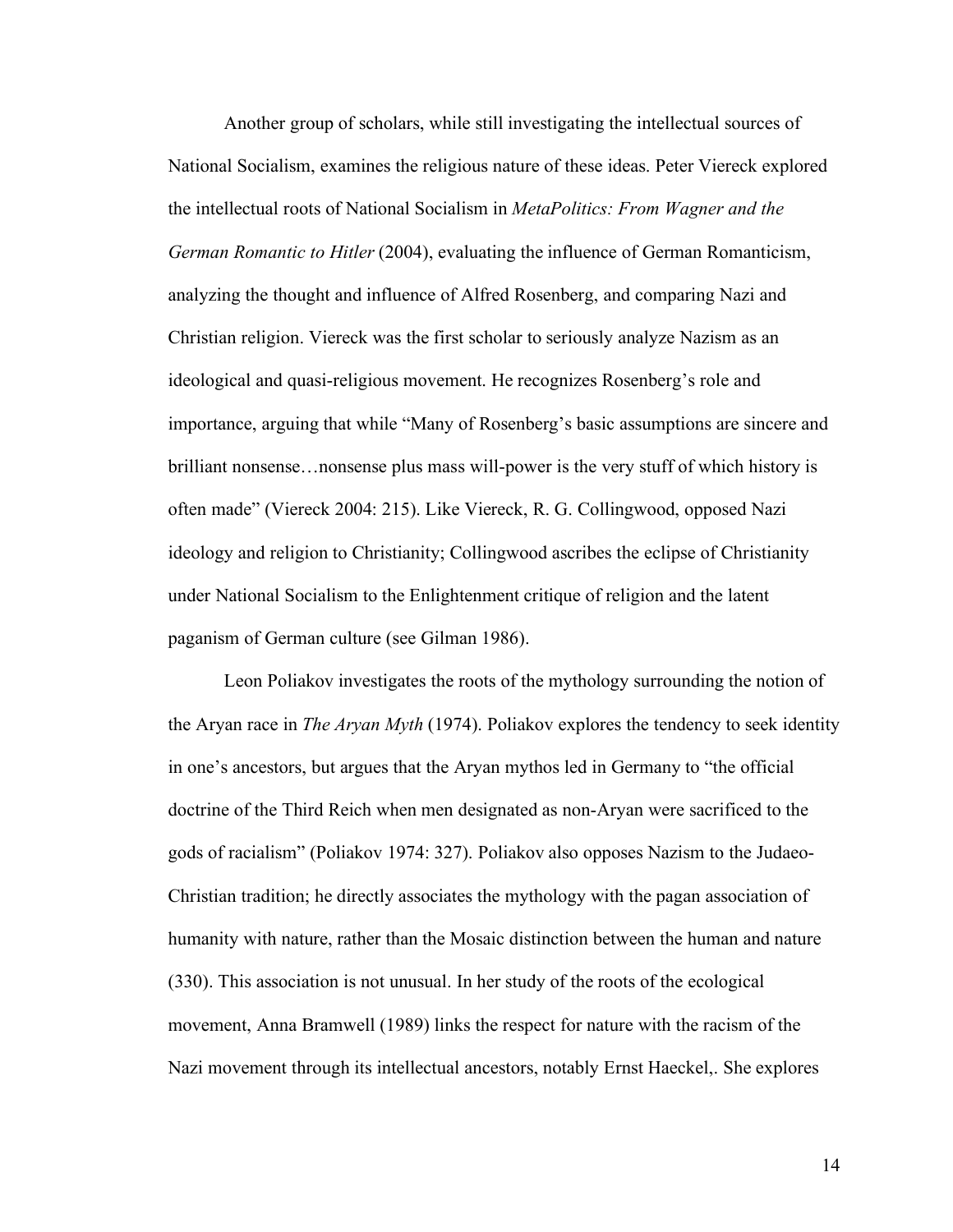these intellectual links further in *Blood and Soil: Walther Darre and Hitler's 'Green' Party* (1994), examining Nazi agricultural and ecological policies with regard to the blood and soil nature-religiosity of prominent Nazis such as Walther Darre. Daniel Gasman, in *The Scientific Origins of National Socialism* (1971), looks at the thought of Ernst Haeckel and how his scientific ideas made their way into Nazi racial ideology,

Nicholas Goodricke-Clarke investigates the more extreme occult elements of Nazism in *The Occult Roots of Nazism* (1992) and *Black Sun:Aryan Cults, Esoteric Nazism and the Politics of Identity* (2002). He says that "The religious and mythic elements of German National Socialism often made the Third Reich resemble a cult in power" (Goodricke-Clarke 2002: 2). In *The Myth of the Master Race*, Robert Cecil devotes an entire book to the study of Alfred Rosenberg's life and thought in an effort to understand Nazi motivation as something more than simply monsters of hate (Cecil 1971: vii). He recognizes the quasi-religious nature of these ideas, and calls Hitler the 'tribal chief' of the primitive cult of Nazism, and Rosenberg its 'witch-doctor' (103). James Biser Whisker performs an even more in-depth and exhaustive exposition and analysis of Rosenberg's thought in *The Social, Political and Religious Thought of Alfred Rosenberg*  (1982). In his preface, he argues for the importance of studying Rosenberg and writes: "no other writer, not even Hitler, had such a full and complete perspective on the Nordic past and German future within the context of general Nazi thinking as did Rosenberg. He offers a revitalization of ages-old German racial heritages and religious thoughts" (Whisker 1982: i).

All these scholars investigate the intellectual ideas that go into the various forms of Nazi ideology, but none really explore how these ideas are experienced or followed as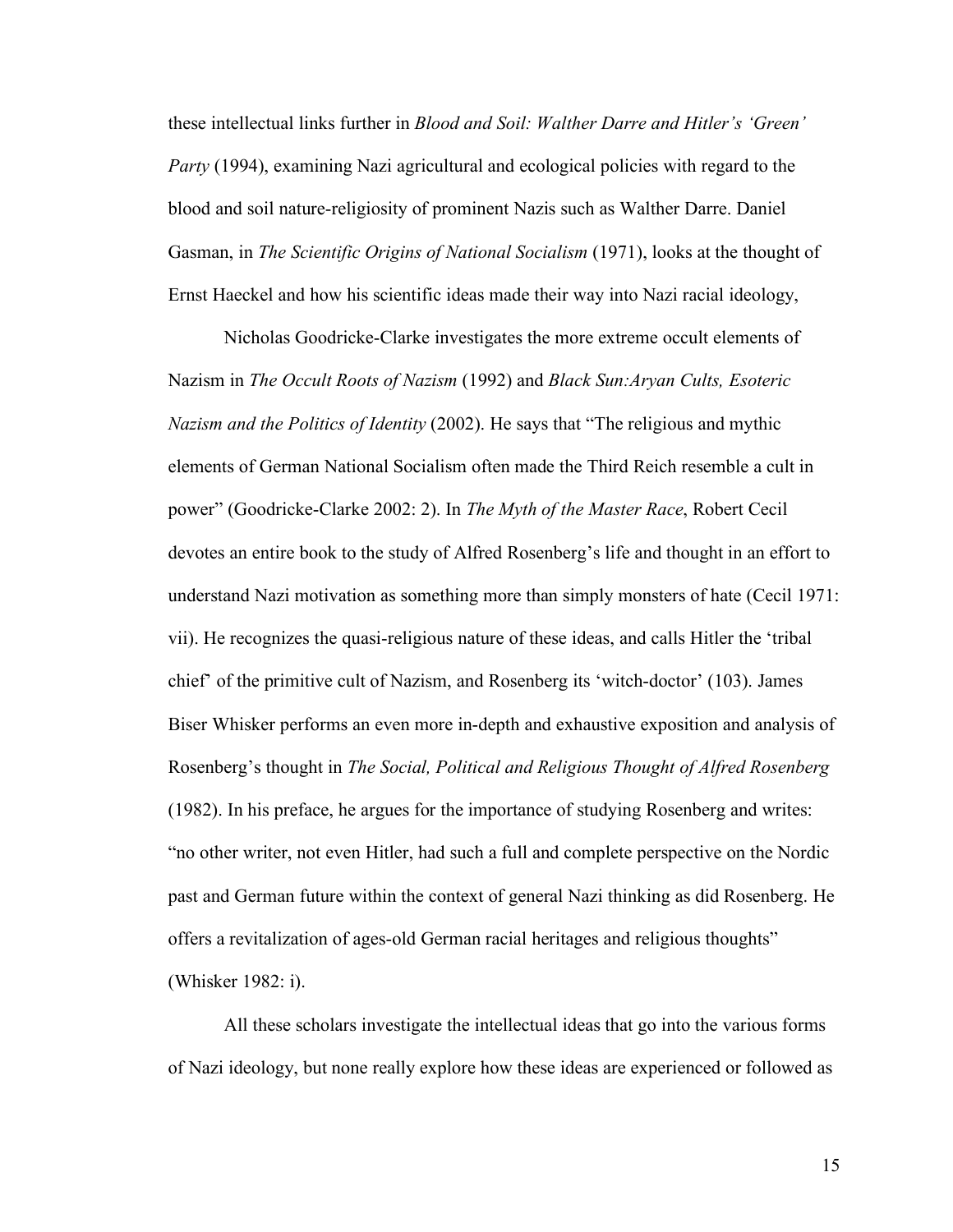a religious form of devotion.<sup>7</sup> They either single out certain ideas, such as Mosse's identification of *völkisch* ideology or Poliakov's exploration of the nineteenth century mythologization of the Aryan race, or explain the religious ideas inherent in Nazi ideology, such as Goodricke-Clarke's look at occultism, Bramwell's investigation of Nazi pantheism and Whisker's analysis of Rosenberg's thought. None, however, investigate Nazism *as* a religious movement, even if they do explore how certain ideas could become the focus of religious devotion.

# *Studies of Nazism as religion*

Few scholars take Nazi ideology or Rosenberg's *Mythus* seriously enough as a religious mode of thought to explore it in a detailed fashion for its own sake. In this section, I examine the four principal sources of scholarship that study National Socialism as a religious movement in order to explain both the limits of their accounts and how they contribute to my own investigation. I begin with Eric Voegelin.

Eric Voeglin explores the nature of modern ideology, including both Nazism and Communism, as gnostic political religions in a collection of works collected under the title *Modernity Without Restraint* (2000). <sup>8</sup> In *The New Science of Politics* Voegelin traces modern gnosticism to the thought of Joachim de Fiore (c. 1132-1202) and argues that in modernity this is transformed into the desire to achieve a state of perfection through revolutionary transfiguration based on that gnostic insight (Voegelin 2000: 186). Voegelin makes several important contributions to the study of National Socialism. The

 $<sup>7</sup>$  There is a much greater body of literature on the relationship between the Nazi government and the</sup> Christian Churches, but I am interested in the religious nature of Nazism itself, not its political and social

<sup>&</sup>lt;sup>8</sup> This collection contains works originally published much earlier. *The Political Religions* was originally published in 1939, and *The New Science of Politics* in 1952.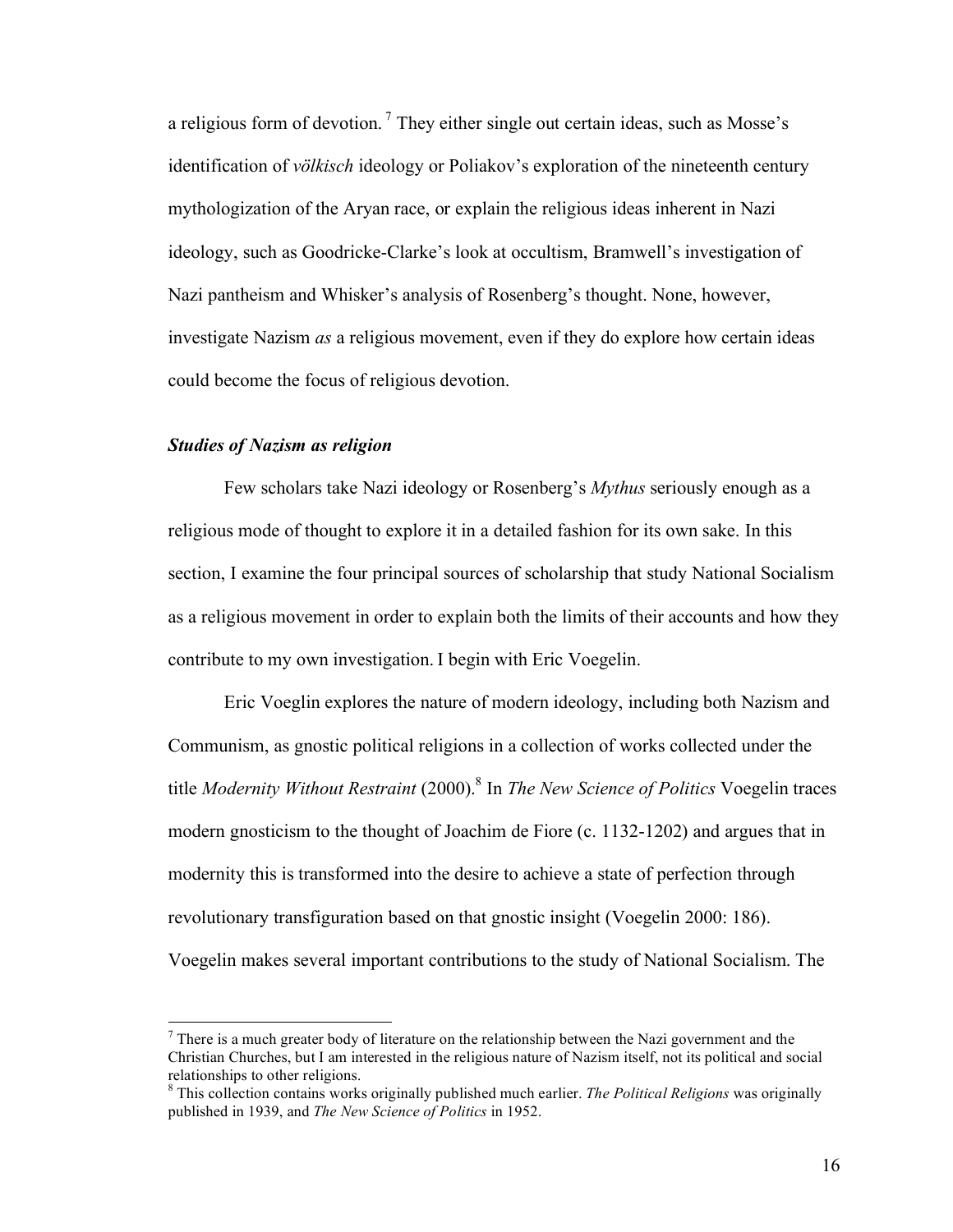most obvious is that he challenges the secularization thesis that modern political movements, and particularly the Nazi movement, occupy a realm distinct from that of religion or the sacred. In *The Political Religions*, he argues:

The language of politics is always interspersed with the ecstasies of religiosity and, thus, becomes a symbol in the concise sense by letting experiences concerned with the contents of the world be permeated with transcendental-divine experiences. (Voegelin 2000: 70)

Voegelin is saying that politics becomes a living symbol of religiosity. Gnostic political religions attempt to establish their vision in reality. The problem with gnostic political religions, according to Voegelin, is that their "inner-worldly religiosity" places its *realissimum*, or religious focus, on humanity or nature rather than a definition of God or 'the good' that is independent of our own desires (Voegelin 2000: 71).<sup>9</sup> Voegelin argues that the Nazis and Communists claimed to have this sort of gnostic political vision. However, he also claims that this gnostic element derives from the thought of the medieval Christian mystic, Joachim de Fiore, rather than from a distinctly modern form of consciousness.

James M. Rhodes takes up Voegelin's thesis and expands on it to argue that Nazism was a millennial-gnostic movement in which the Nazis believed they were called to combat fiendish powers in a desperate based on their special vision (Rhodes 1980: 18). Rhodes' *Hitler's Millenial Movement* (1980) quickly dismisses the importance of both Rosenberg and the *Mythus* as examples of abstract system-building that had little to do with the real Nazi movement (Rhodes 1980: 25). Instead, Rhodes focus on Hitler and the nature of his Nazism as a quest for salvation based on a disaster syndrome and a feeling of alienation (Rhodes 1980: 30-39, 100-105). It is based on six primary ideologies: neo-

 <sup>9</sup> <sup>I</sup> interpret Voegelin through Charles Taylor's notion of the modern tendency to affirm inner sources of morality and deny the existence of external sources of moral knowledge (see Taylor 1989: 22-23).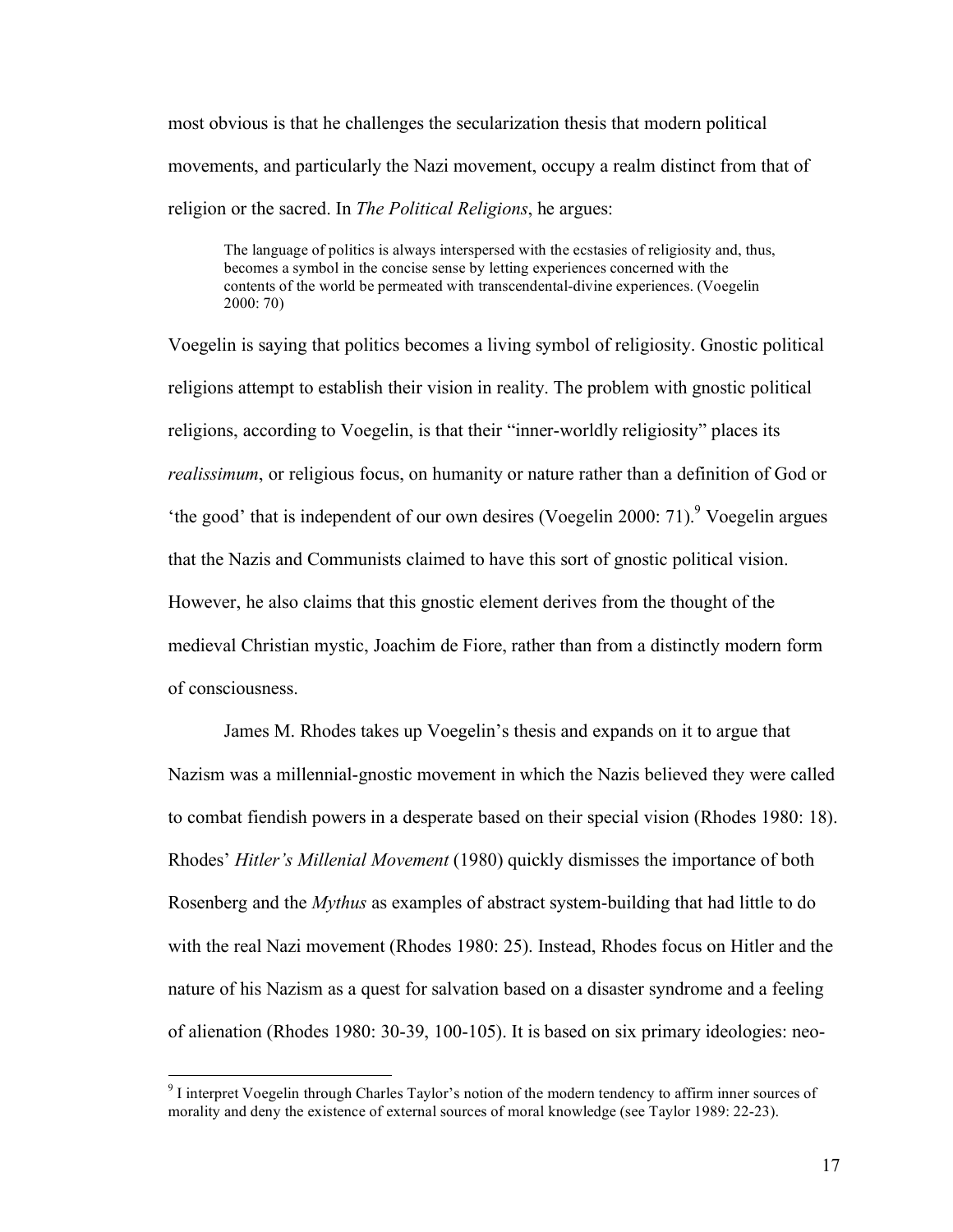Manichean race cosmology, *völkisch* mystique, a myth of cultural self-creation based on Wagner, a myth of heroic fanaticism, the myth of natural selection of peoples for immortality, and an ideology of egalitarianism based on race (Rhodes 1980: 106). Although Rhodes analyzes Nazi ideology in terms of its ideological content and religious form, he characterizes it as a movement of millennial expectation motivated by sociological and cultural factors; he does not analyze or even mention the *Mythus* in these terms nor does he explore the form or nature of this millennial expectation.

Robert Pois is the only scholar to translate large sections of the *Mythus* into English, demonstrating an interest in the thought of Alfred Rosenberg as an example of the religious aspects of National Socialism. In his book *National Socialism and the Religion of Nature*, he characterizes Nazism as a 'religion of nature'" which was essentially a "a true religious rebellion or, at the very least, assertion of religious values antithetical to the Judaeo-Christian tradition" (Pois 1986: 11). Pois considers Rosenberg's *Mythus* a 'stilted' attempt to articulate this religion as an ideology compared to Hitler's *Mein Kampf* (8), and accordingly cites Hitler far more than Rosenberg. He describes this paganistic religion as an exclusive pantheistic creed that is dangerously close to more contemporary forms of nature mysticism and occultism that seek a fantastical 'reenchantment of the world' and 'oceanic feeling' as the principle guide to life (Pois 1986: 151, 158).

Richard Steigmann-Gall breaks the tradition of regarding Nazi religiosity and Christianity as naturally opposing creeds. In *The Holy Reich* (2003), Richard Steigmann-Gall argues that the top Nazis, even Alfred Rosenberg and Heinrich Himmler, remained at least partly loyal to Christianity (Steigmann-Gall 2003: 96-97, 131). He calls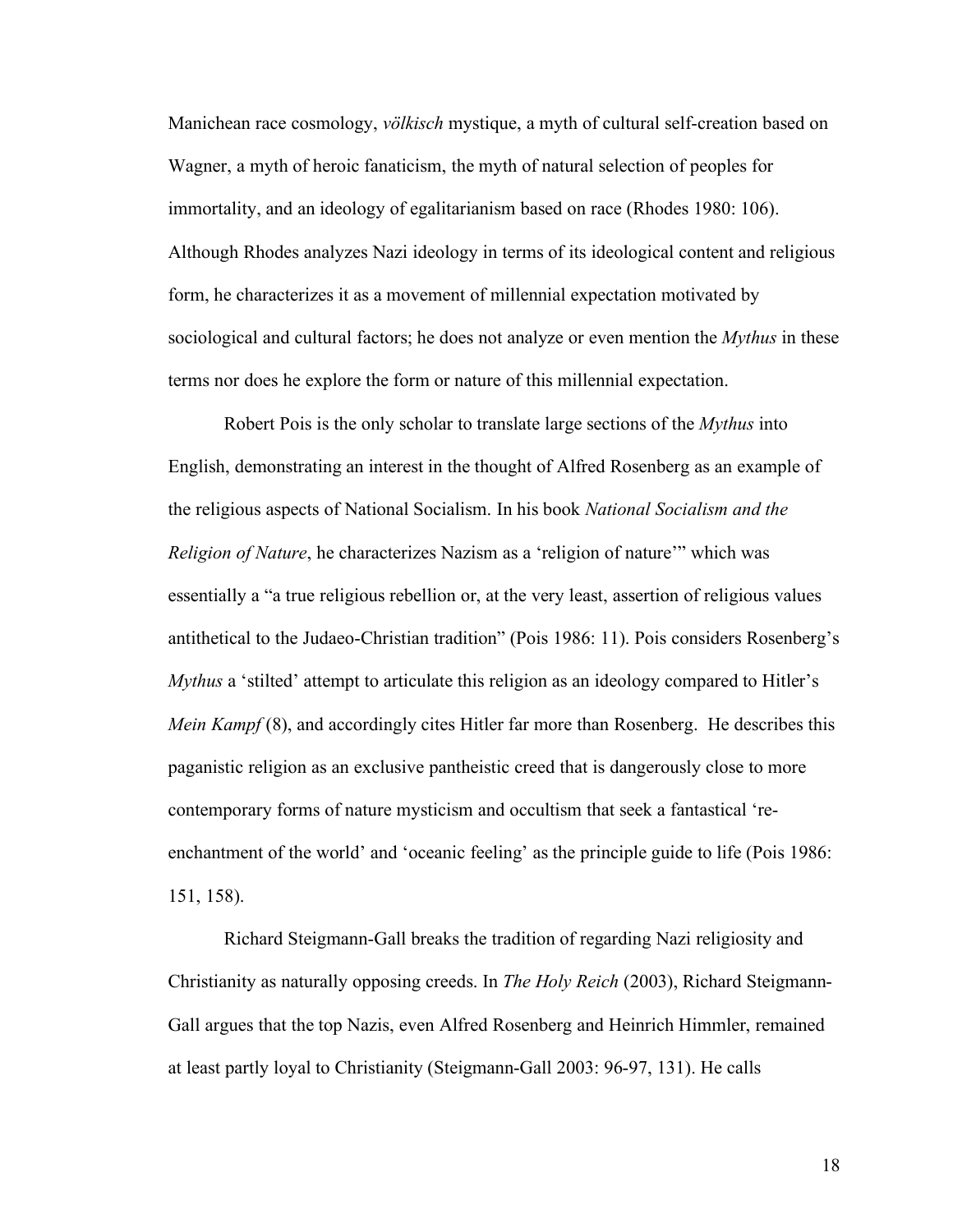Rosenberg's anti-Christian 'paganism' sympathetic to Christianity and claims that only those scholars who espouse 'political religion' theories of Nazism maintain that Rosenberg's ideas were hegemonic in the party (Steigmann-Gall 2003: 91). Steigmann-Gall's underlying argument is that the Christian ideology of the top Nazis (and by implication, of average Germans) was not eclipsed by a new rival Nazi creed, and that therefore Christian religious ideas motivated Nazis as much as other, more pagan ideas. He believes it unwise to protect such an important part of the Western idea from association with Nazism.

That Nazism as the world-historical metaphor for human evil and wickedness should in some way have been related to Christianity can therefore be regarded by many only as unthinkable…The discovery that so many Nazis considered themselves or their movement Christian makes us similarly uncomfortable. (Steigmann-Gall 2003, 266-267)

Nazism, he concludes, does not occupy its own exclusive evil territory that is entirely opposed to Christianity, but shares some disturbingly common ground with it.

These are the four primary scholars that have investigated the religious nature of National Socialism, but in their works, none pays exclusive attention to Rosenberg, largely because his ideas were not hegemonic in the party. Yet other scholars, such as James Whisker (1982), Fritz Nova (1986), Robert Cecil (1972) and Robert Pois (1970) in his partial translation of the *Mythus*, recognize that while unique, Rosenberg's ideas are an important example of Nazi religiosity. Of these scholars, however, all concentrate on the content of Rosenberg's *Mythus* rather than its form. Rhodes characterizes the movement as millennial, but analyzes it in terms of causes and ideological content. Only Voegelin is interested in the form of Nazi religiosity itself, but he argues that it possesses a gnostic basis that is pre-modern in origin. There is room, therefore, for an investigation of the distinctly modern aspects of National Socialist religiosity.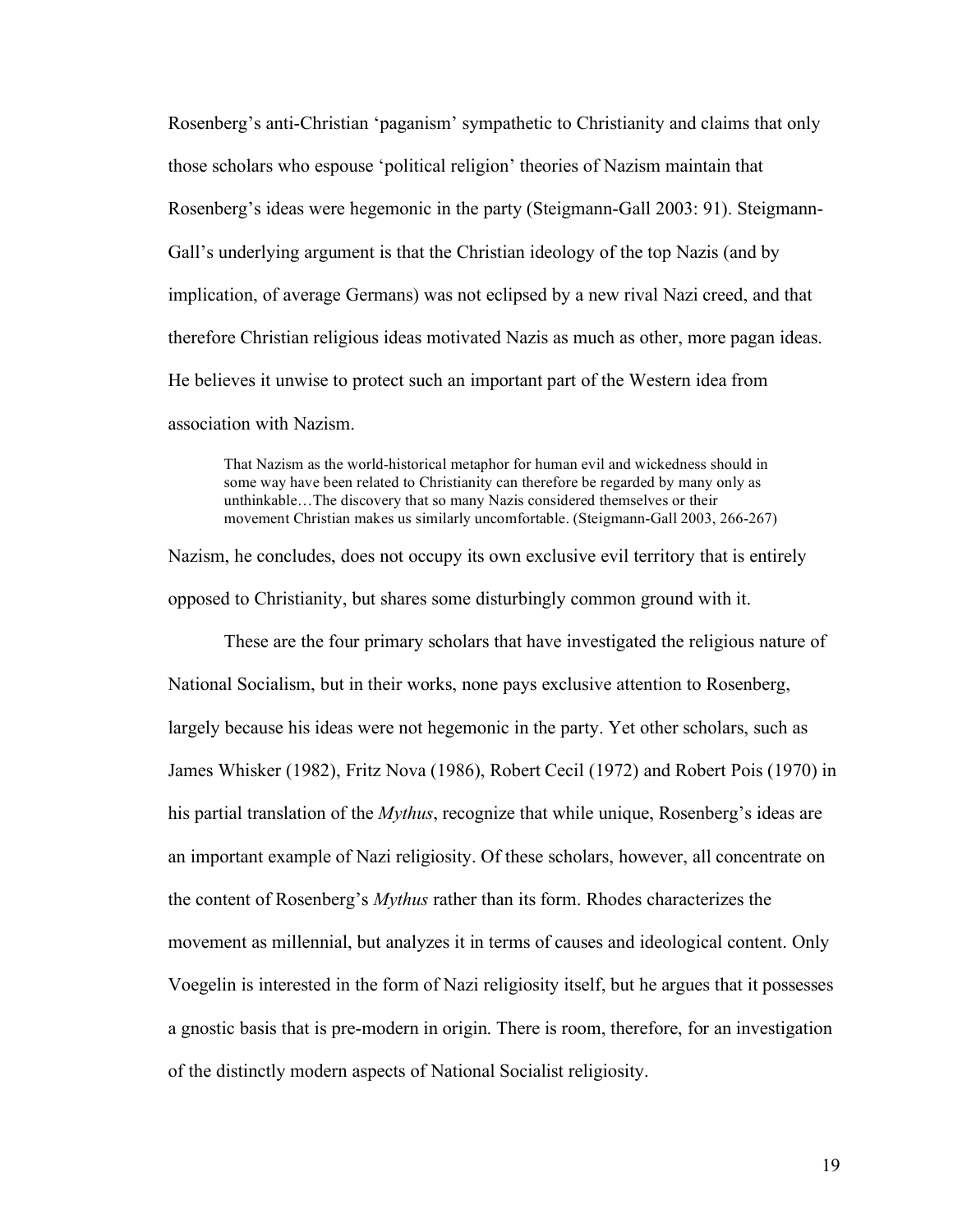#### *Theoretical Approach of this Essay*

In *Sources of the Self*, Charles Taylor argues that all people necessarily live within a framework oriented toward 'the good', that these frameworks are constitutive of human agency, a background for moral judgments, intuitions and reactions (Taylor 1989: 26-27). This is not a simple definition of 'the good', nor a list of commandments, but a frame, an orientation in moral space upon which a person builds an identity; this identity is the basis on which a person knows what direction to turn in order to understand their place in the world and decide on appropriate courses of action. I approach the universe that Alfred Rosenberg constructs in the *Mythus* as a sacred canopy, in Peter Berger's (1967) sense of the word, a canopy that is equivalent to a religious version of Taylor's moral framework of orientation. In its content, Rosenberg's canopy is racist, anti-Semitic and mythological. In its form, however, it is not simply a barbaric throwback to pagan or tribal primitivism. I argue that Rosenberg's *Mythus* represents a distinctly *modern* form of religiosity. I base my definition of what constitutes a modern religiosity primarily on Taylor's understanding of the modern identity, as he describes it in the *Sources of the Self: The Making of the Modern Identity* (1989) and *The Malaise of Modernity* (1991).

This modern religiosity is made up of three inter-related streams that contain interdependent elements: scientific naturalism, the culture of authenticity, and a selfconscious narrative epistemology.<sup>10</sup> Scientific naturalism is the general epistemological attitude of the modern world within which the culture of authenticity and modern mythic religion operate. Naturalism can be understood as "any philosophy in which nature or the natural functions as the most general explanatory or normative concept" (Stout 2005:

<sup>&</sup>lt;sup>10</sup> There are, of course, are important elements to the modern identity, but Taylor considers the culture of authenticity the most important. I add in scientific materialism.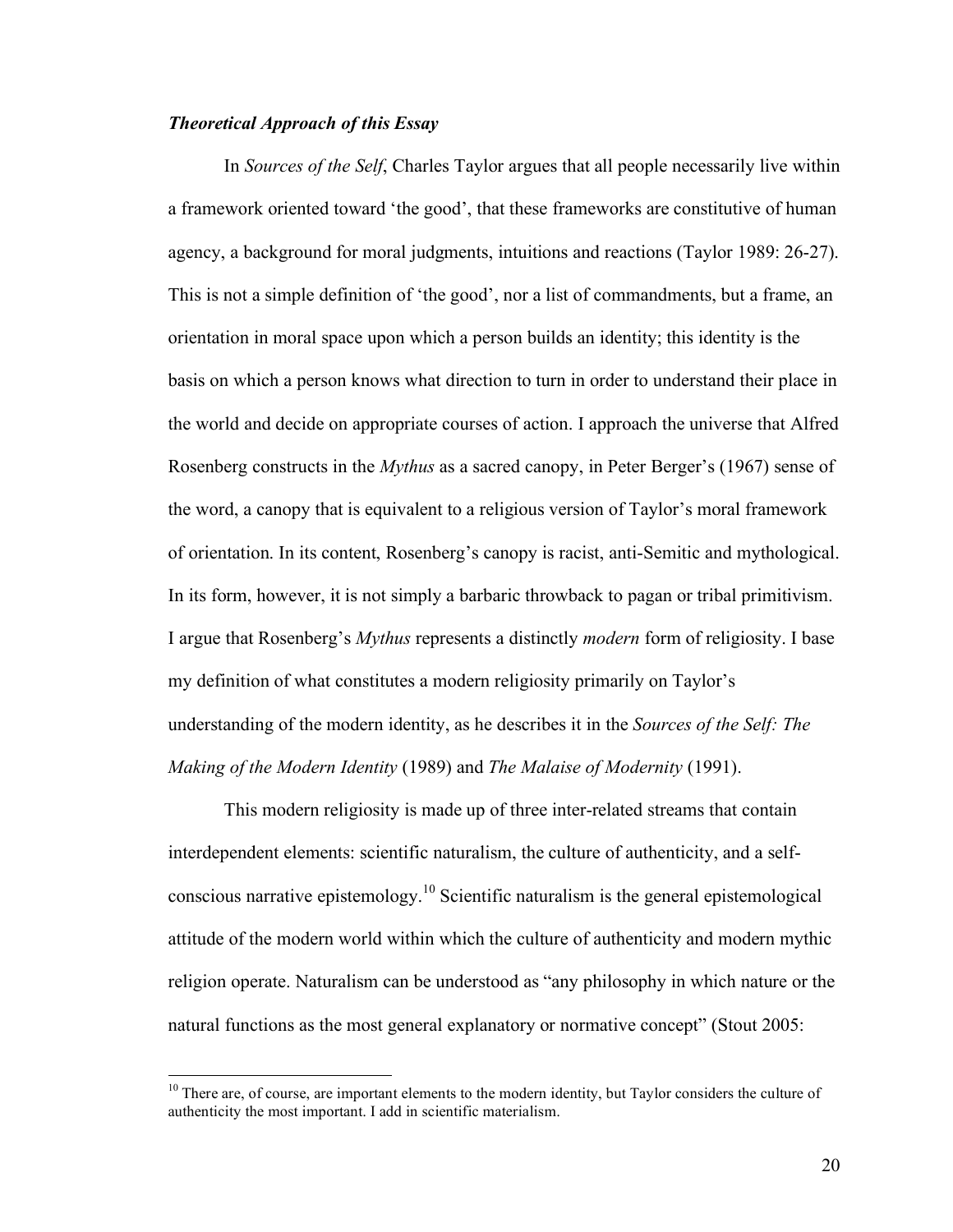Vol.9). In the modern world this generally takes the form of asserting that all phenomena fall within the scope of scientific inquiry. Materialism may be defined as the assertion that matter is all that there is (while allowing that the definition of 'matter' is often a focus of debate). The doctrine of materialism denies existence to entities that are radically different in kind from, and in some sense superior to, the matter of our ordinary experience, therefore it rejects belief in a god or gods on whom the universe would depend for existence, angels or spirits that affect the material order while escaping its limitations; it questions the notion of a soul, if taken to be an immaterial entity separable in principle from the human body it informs. Its two main targets are, therefore, theism and dualistic views of human nature (McMullin 2005: Vol.9). Along with this goes belief in any form of transcendence beyond this world. Materialism is thus the metaphysical view of the scientific mode of thought that informs so much of modern thinking. The theories and ideas generated by scholars and scientists, for example, hold almost as much, and in some cases more, weight than that of a theologian when discussing the material world. Together, the naturalist respect for scientific authority and the materialist skepticism toward the supernatural form an outlook that forces faith in gods or the soul into naturalistic frames, or simply asserts faith as a category totally independent of rational knowledge.

The culture of authenticity has three basic facets: inwardness, self-determining freedom, and expressivism. It is based on the notion, derived from Rousseau (1712- 1778), that morality ought to be based on an inner feeling or voice within rather than on abstract or utilitarian calculation. Taylor explains Rousseau's pantheistic version of this view: "Our moral salvation comes from recovering authentic moral contact with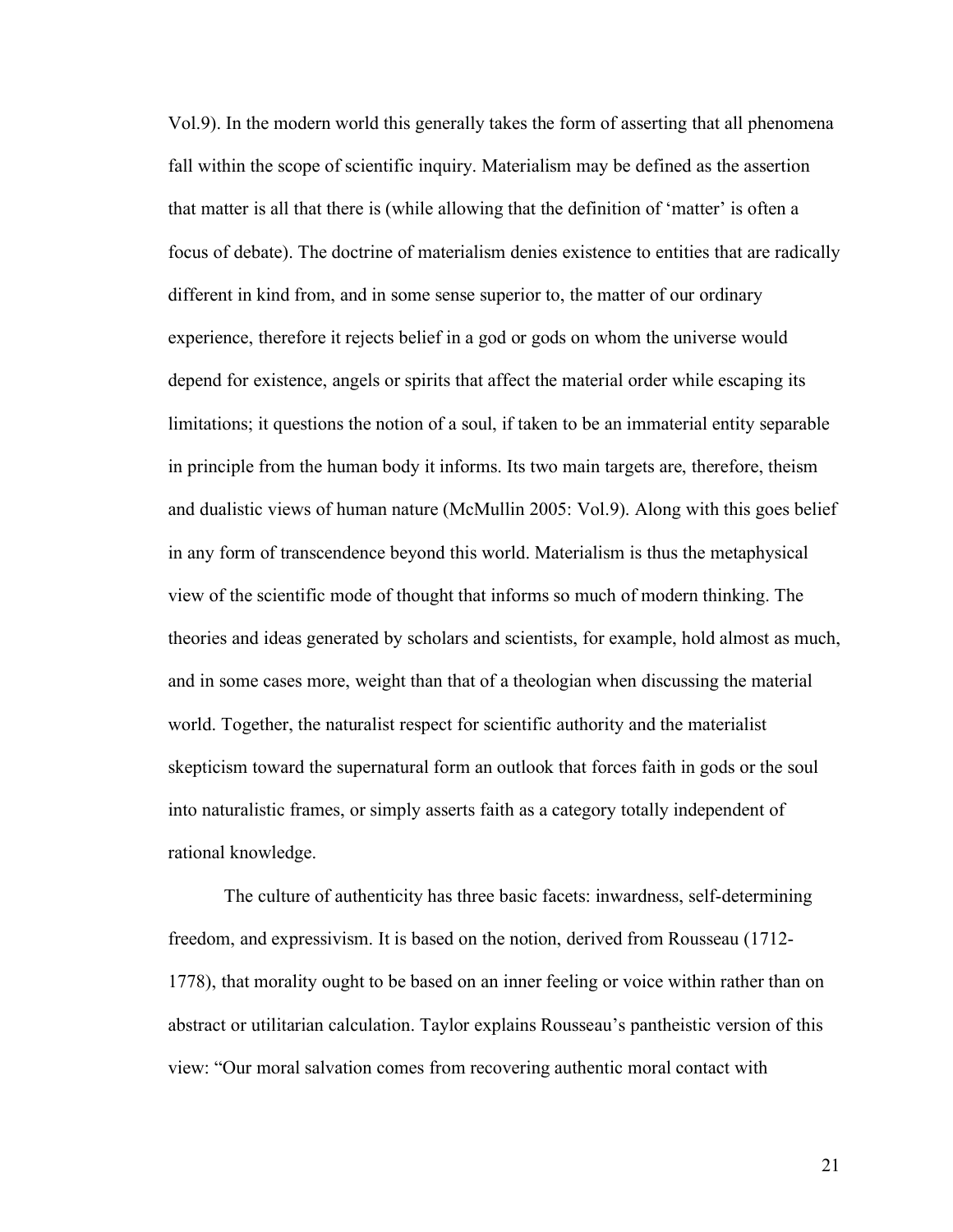ourselves" (Taylor 1991: 27). Closely connected with this inward focus is Rousseau's notion of self-determining freedom, in which individuals considers themselves to be free if they decide for themselves what concerns them, rather than being shaped by external influence (Taylor 1991: 27). Johann Gottfried Herder (1744-1803) then made this outlook more subjective, by suggesting that each person has his or her own 'measure', or original way of being human. According to Taylor, "This idea has entered very deep into modern consciousness" (Taylor 1991: 28). This manner of thinking accords crucial moral importance to one's own inner nature. Only by heeding the call of the inner depths of the self can one be true to one's own special nature.

Taylor also describes the Romantic ideal of artistic expressivism as an important part of the culture of authenticity. The moral imperative of the culture of authenticity demands that we articulate our own unique way of being human, and that giving expression to this special inner voice is a necessary part of self-discovery (Taylor 1991: 61). Self-discovery is therefore creative; the articulation of our inner depths amount to an imperative. The expression of this self-truth is not merely a means to be moral, but an aesthetic expression of our own truths that is something valuable for its own sake (Taylor 1991: 64-65). In a culture so heavily under the influence of scientific naturalism, this source of personal truth within can take on a powerful new meaning. Aesthetic expression is taken as a subjective statement of truth akin to that of a prophet, or a poet whose divine muse lies within.

Closely connected to the culture of authenticity is a third aspect of the modern identity, narrative epistemology. Narrative "is a fundamental way humans make meaning" (Boyatzis 2001: 252). Epistemology deals with the nature and scope of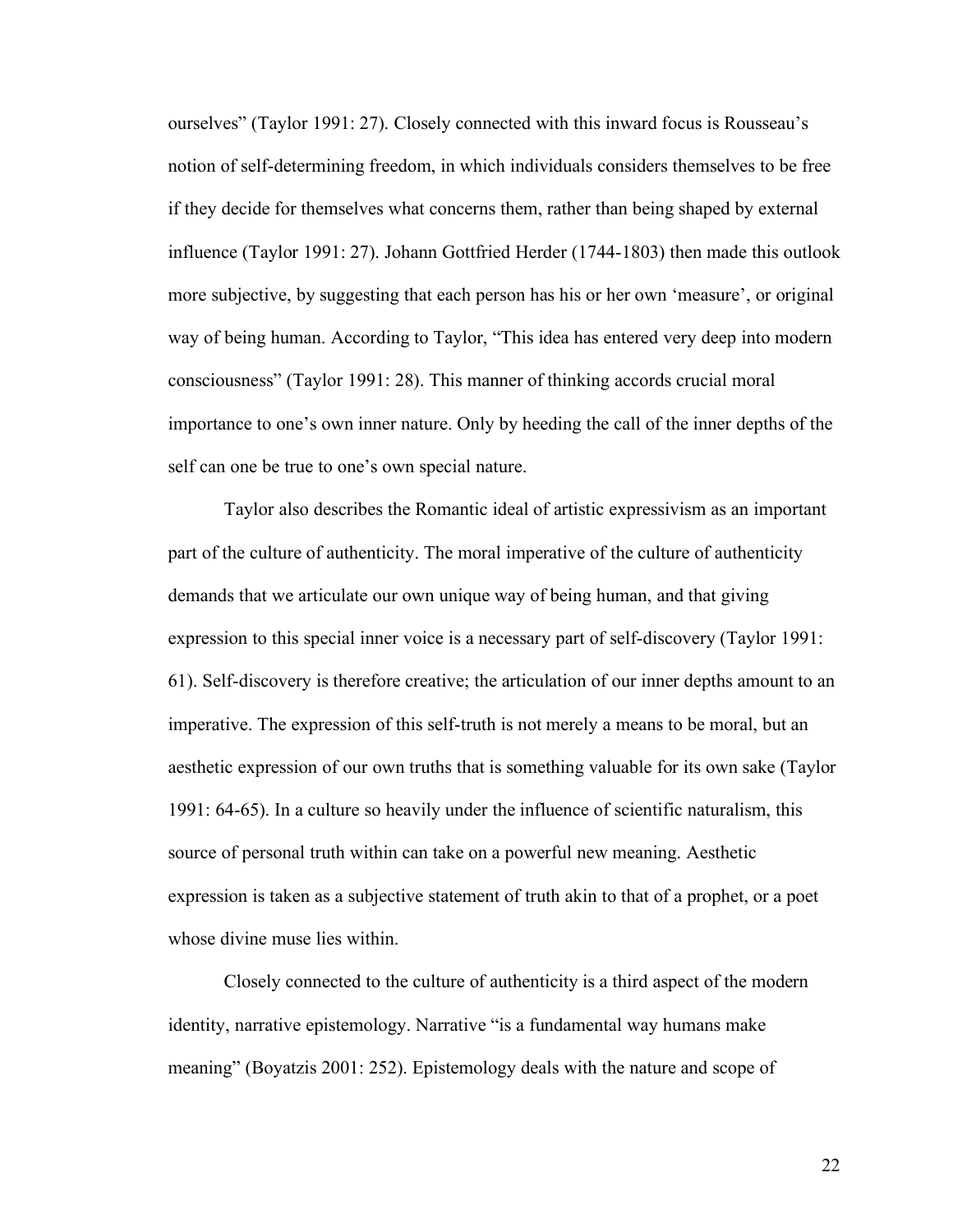knowledge; narrative epistemology, therefore, deals with the nature and scope of narrative as a way of knowing. Narrative epistemology is a major subject of scholarly discussion that deals partly with the 'paradox of fiction', that is, the apparent ability of human beings to become emotionally or even spiritually affected by stories that they know are not literally true.<sup>11</sup> A self-conscious narrative epistemology is one that constructs a narrative as a way of investing meaning into life all the while knowing that it is a constructed narrative. This is a characteristic of modernity because of the modern awareness of the plurality of world-views leads to a "double consciousness of living a world-view *as* a world-view", so that

fully conscious citizens of the twentieth century are aware that their deepest commitments and beliefs are part of a world-view, whether individual or collective, which cannot be transcendentally grounded or privileged over other possible world views. The interest lies not in the proposition itself, but in how it is lived, individually and collectively. (Bell 1997: 1)

Self-conscious narrative epistemology involves the affirmation of a meaningful narrative as if it were true, yet at the same time withholding an ontological commitment to it.

Self-conscious narrative epistemology relies on the culture of authenticity for support. If our only authentic moral source is the inner depths of the self and selfdiscovery occurs through the expression of these inner depths, these expressions obviously take the form of a narrative, even if they are technically in a visual format. They are self-conscious productions of our own subjective understanding of our moral sources or 'truths'.

 <sup>11</sup> This discussion occurs across disciplines; in cognitive science, see *Narrative and Consciousness* (2003); in philosophy see Alasdair McIntyre, "Epistemological Crisis, Dramatic Literature" (1977); with regard to fiction and literature see Sarah Worth, "Fictional Spaces"; in literary theory see Kendall Walton, *Mimesis as Make-Believe* (1990). The other facet of narrative epistemology deals with narratives that people do take to be literally true.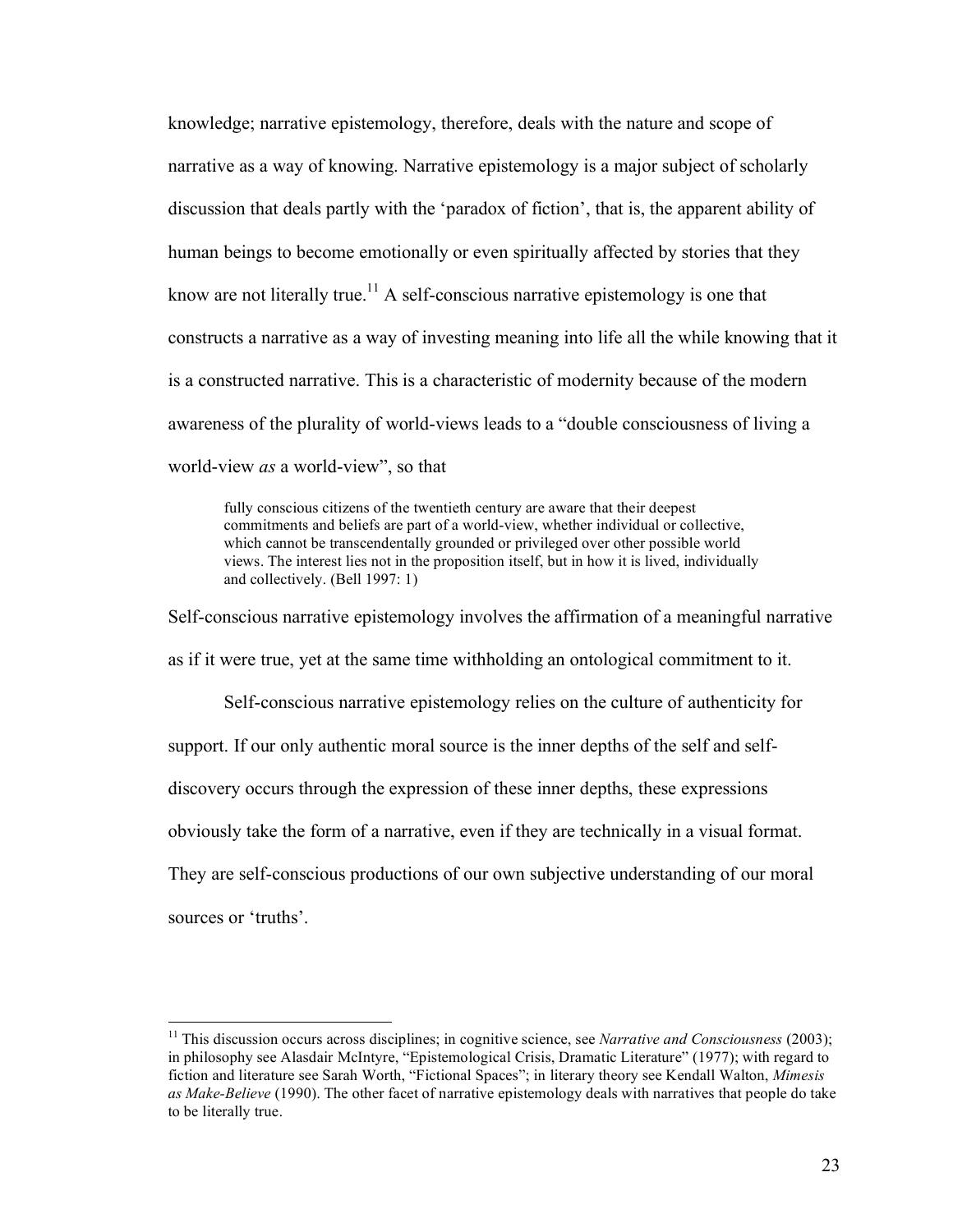I do not suggest that these three streams constitute a cohesive or exhaustive definition of the modern identity. The culture of authenticity has many variations, some of which deny morality entirely, and some of which are not necessarily compatible with expressivism (Taylor 1991: 65-66). The expressivist aspect of the culture of authenticity need not draw any connections between its productions and truth or even self-truth. Narrative need not be self-conscious nor even meaningful. Scientific naturalism is not shared by all modern peoples, often rests uneasily with a theistic outlook, and is obviously not easily compatible with any kind of mythic epistemology. Yet these three streams do represent strong elements of the modern consciousness that, even if they are not universal, represent important aspects of what it means to live in modernity. A modern religiosity would participate to some degree in all of them. I argue that Rosenberg's understanding of the Nazi project is a modern religiosity because it affirms a morality based on the culture of authenticity and an epistemology based on self-conscious narrative epistemology in the context of a naturalistic materialist outlook. These elements together lead to a mythological understanding of religion, one which is more properly called a religiosity because it consists not in the affirmation of particular pieces of knowledge, but in the participation in a self-conscious myth.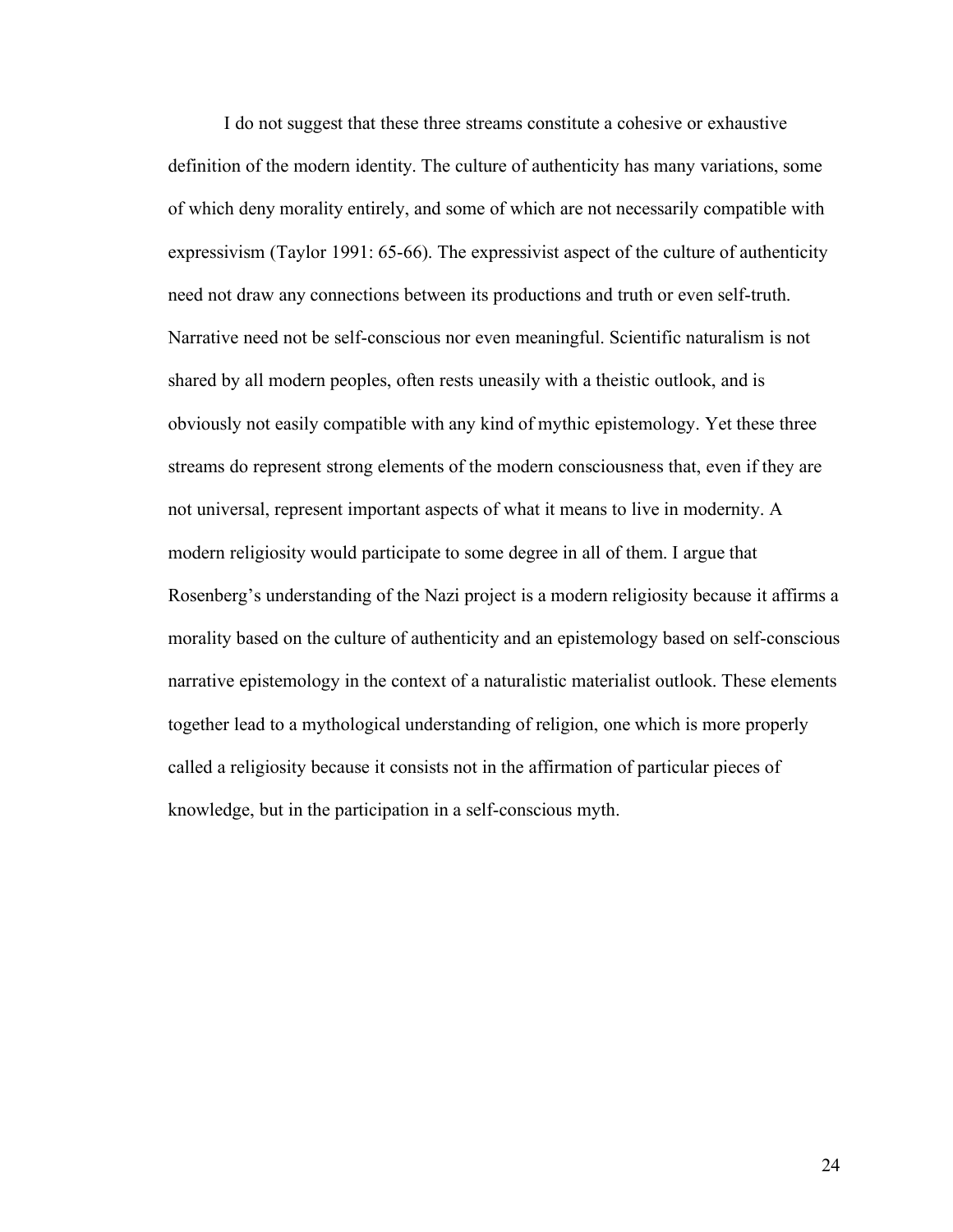#### CHAPTER THREE

### ANALYIS OF *THE MYTHUS OF THE TWENTIETH CENTURY*

This chapter presents an analysis of Rosenberg's Mythus as a modern form of religiosity based on the three categories I take to constitute the most important aspects of the modern consciousness. Beginning with the concept of scientific naturalism, I argue that Rosenberg implicitly assumes a scientific outlook that denies supernatural causation and explanation or transcendent realities and expectations and looks to naturalism as a normative mode of understanding the world and religious experience. In the second section, I argue that Rosenberg participates in the modern culture of authenticity as described by Charles Taylor, but in a form of this culture that is grounded in the concept of race rather than one of the individual. In the third section, I argue that the Mythus assumes that moral knowledge can only take a self-consciously narrative form. I conclude with a discussion of how these three aspects of modernity, informed by the religious content of the Mythus, constitute a distinctly modern form of religion.

#### *Scientific Naturalism*

Scientific naturalism is a philosophical position or attitude that practices profound skepticism concerning the existence of supernatural entities and attributing causes to supernatural sources. This attitude is evident as an underlying mode thought in the *Mythus* in several ways. Chief among them is the fact that throughout the *Mythus* Rosenberg explains the spiritual character of race and blood not by reference to any theological doctrines or transcendent qualities, but by reference to nature as an organic process of growth. Whereas a pre-modern theological approach would define the world in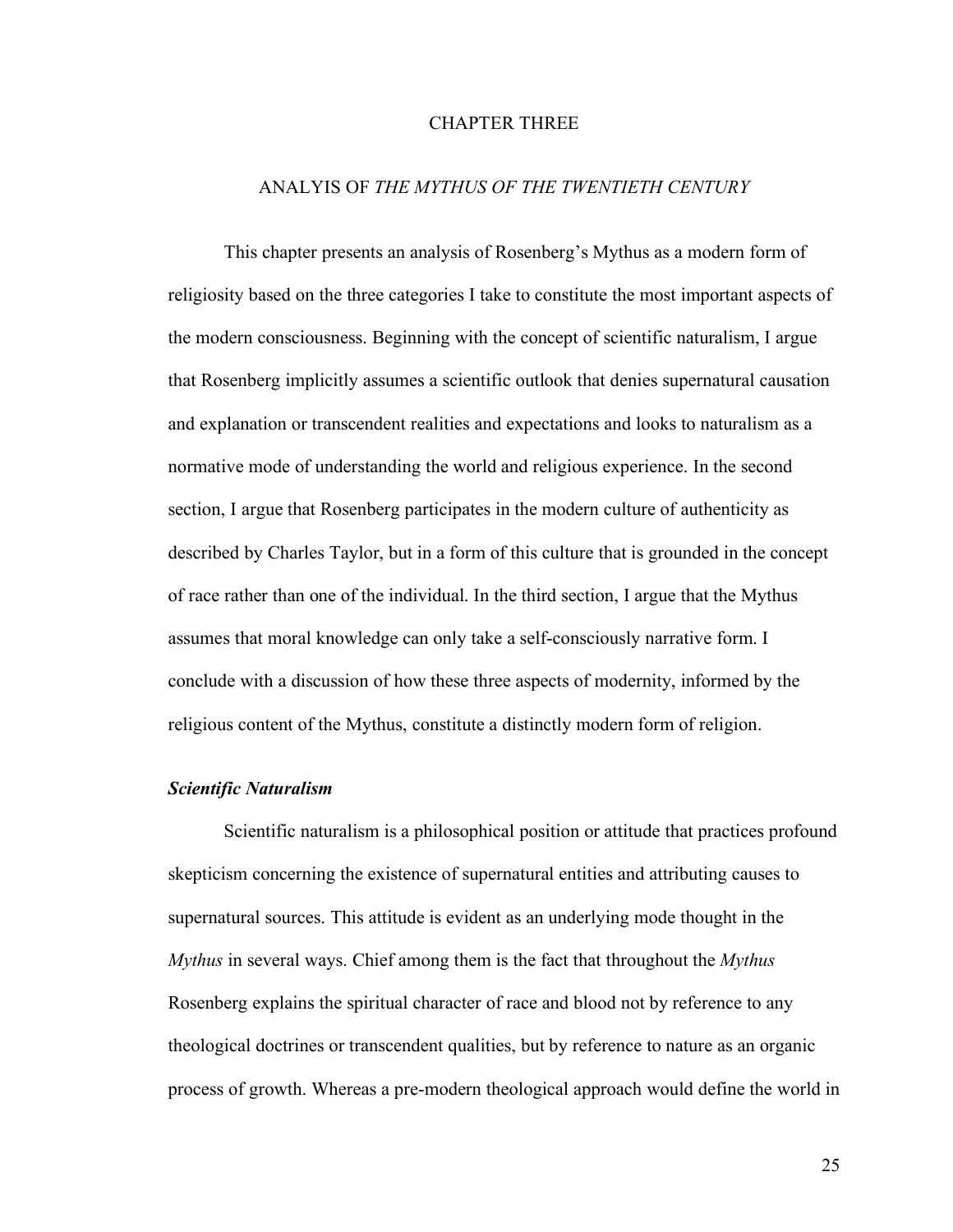terms of doctrines of creation and revelation, Rosenberg's scientific naturalism defines what he sees as the spiritual world in terms of nature. More concretely, Rosenberg grounds his grounds his racist ideas in the scientific theories surrounding race that arose in the nineteenth century. He also rejects any sort of thinking that includes the use of magic and supernatural sources of knowledge.

It may appear incorrect to ascribe to Rosenberg a scientific outlook when he affirms that race has a spiritual dimension. This seems to constitute an immediate departure from the naturalistic and materialistic explanations characteristic of science. Rosenberg's definition of soul, however, does not refer to some transcendent or supernatural entity with a mysterious connection to human biology. Rosenberg directly associates race and soul: "Soul means race when viewed from within. And, vice versa, race is the externalization of soul" (Trans. Pois 1970: 34). Race and soul are two aspects of the same entity; the word 'race' describes its spiritual dimension and 'soul' its biological dimension. Race-soul exists in the natural world: "This race-soul lives and unfolds itself in nature" (Trans. Pois 1970: 118). This is not a dualistic system in which a spiritual world complements or parallels a material one; race and soul are only two words used to describe different aspects of the same existence. This is also apparent in his description of the nature of racial history as "both natural history and spiritual mystique" (Trans. Pois 1970: 37). While this is certainly not a strictly materialistic definition of race, Rosenberg clearly feels compelled to ground his account in a naturalistic rather than purely theological world.

Consider how Rosenberg characterizes the corruption of racial purity. Rosenberg affirms that the Nordic race has a unique and innate capacity for the experience of Being.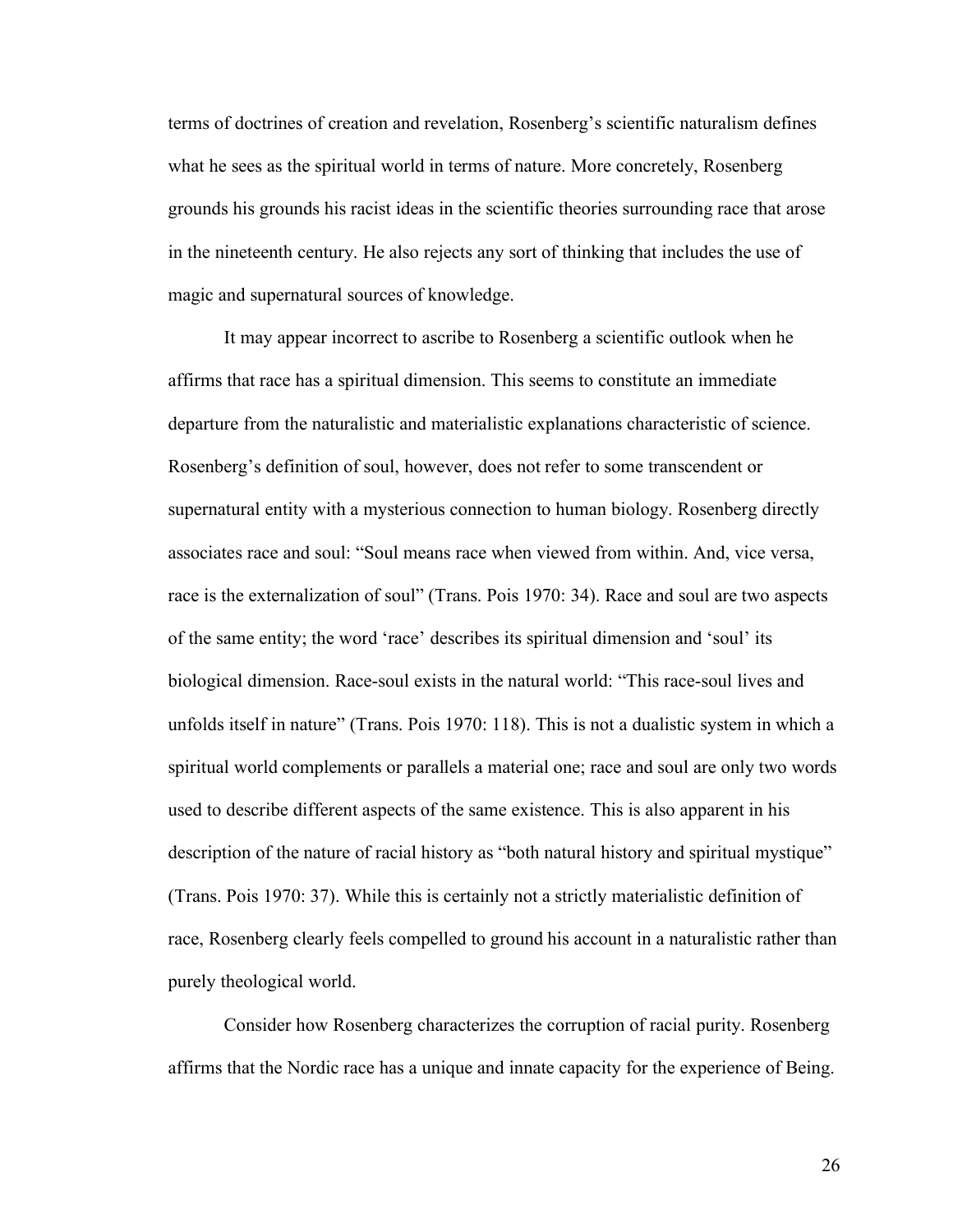The purity of this spiritual connection is not dependent upon, but identical to, the purity of the racial bloodline. When discussing the dangers of ideological pollution, he says that once knowledge of one's racial nature is lost, that person is

torn loose from the bonds of blood and racial order, the individual being sacrifices his absolute, unrepresentable spiritual form; he tears himself away from his natural milieu, mixing enemy blood with his own. And it is this blood crime that causes the death of personality, *Volk*, race and civilization. (Trans. Pois 1970: 37)

The preservation of the value of the blood may be dependent on ideas, but the experience of Being itself is a biological quality dependent on purity of blood. Notice also that he calls the spiritual form (the experience of Being) unrepresentable. Only rational, empirical language can describe the relationship between race and civilization, and only in its natural or biological aspect; the spiritual form itself is cannot be represented rationally. Although Rosenberg insists on giving a spiritual dimension to race that is clearly unverifiable, he goes to considerable lengths to explain this spiritual dimension using naturalistic language that does not depend on supernatural causation but on the identity between race and soul. The form of his argument, while clearly metaphysical, rests on a naturalistic, and not on a theological, foundation. Presumably, Rosenberg believes, like many modern people that that science has more validity than theology when it comes to explanations concerning the nature of the world, and human life occurs within the natural world.

Explaining spiritual qualities in materialistic terms hardly makes Rosenberg unique. Some of these ideas, however, he derives partly from scientific theories on race. As Whisker notes, "The science of racism rejects simple prejudice based in traditional hatreds. It concludes its prejudices for and against according to scientific findings" (Whisker 1982: 32). Although totally dismissed now, over a hundred years later, racial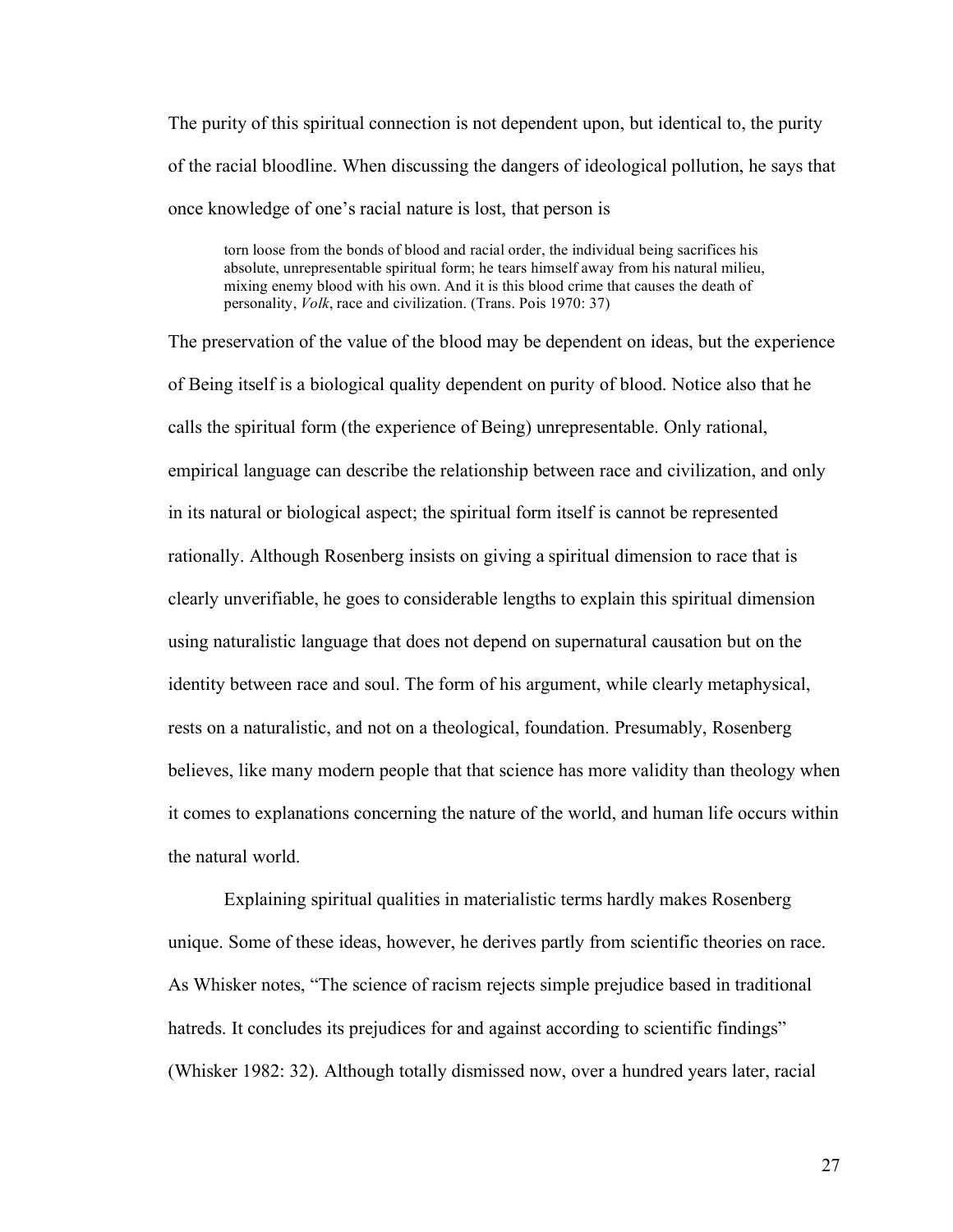science was not discredited until after the Nazis were defeated. Rosenberg grounds his ideas of racial struggle and Nordic superiority in the scientific discourse of race that began in the nineteenth century. The inspiration for Rosenberg's scientific racism derived mainly from the writings of Houston Stewart Chamberlain (1855-1927). Chamberlain's book, *The Foundations of the Nineteenth Century* (1899), was itself largely based on the ideas of the Joseph Arthur Comte de Gobineau (1816-1882). De Gobineau, an Orientalist scholar, conducted research around the globe and concluded that the white Teutonic race was the most superior (Whisker 1982: 38). Robert Pois explains that "Of particular importance [to Rosenberg] was Chamberlain's claim that psychic conditions were reflected in the *physical* form of a given individual. This allowed one to judge a man's blood and spirit using a given physical criterion" (Pois 1970: 23). Thus race could be a criterion of spirit. It has also been noted that Rosenberg bases his notion of racial struggle on a form of social Darwinism derived from Ernst Haeckel and Ludwig Woltmann (Bramwell 1989: 40-45). These men produced theories of biological racism and eugenics by identifying the laws of nature with society; Haeckel advocated a cosmic theory of evolution that operated according to race and Woltmann identified the Nordic race as the source of European culture (Vieler 1999: 6-67). By relying on this kind of naturalistic discourse in his *Mythus*, he displays his respect to science as an epistemological authority. Rosenberg even connects the religious experience of Being with the scientific enterprise by calling Paraclesus' investigation into the totality of Nature's laws a part of his participation in *Dasein* (Pois 1970: 119). All this indicates that Rosenberg aims to bring nature and spirit together in a naturalistic metaphysics that takes scientific,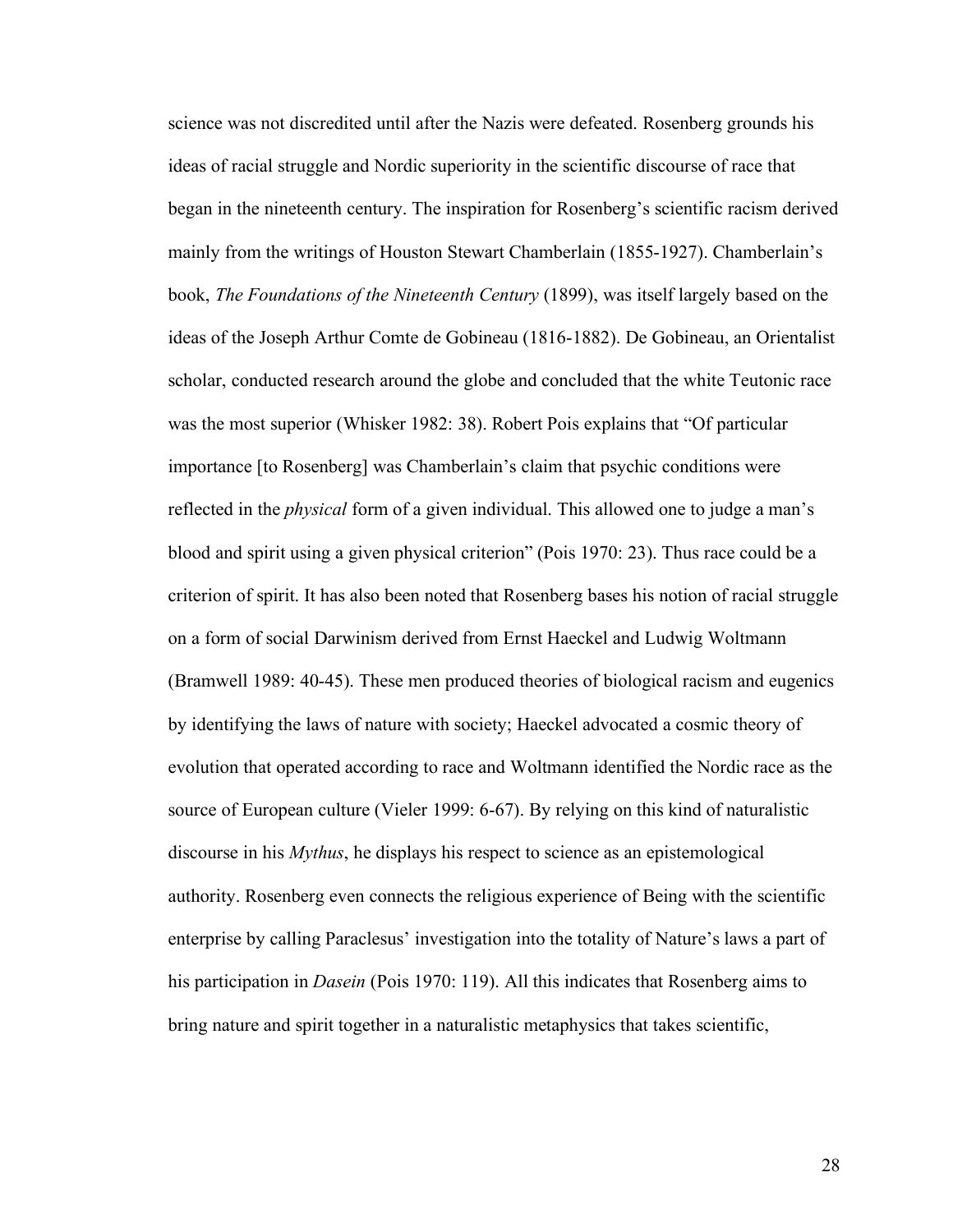materialistic explanation as the authoritative way of explaining the natural world, including humanity's place within it.

I have argued that Rosenberg's definition of race-soul, while certainly affirming a spiritual dimension (not to mention unity) to racial biology that goes beyond a strict naturalism, nonetheless participates in scientific naturalist discourse through his reliance on racial science and his preference for biological explanations of the racial struggle and a non-dualistic definition of race and soul. Rosenberg also implicitly regards the natural world as the sole existing plane of existence throughout the *Mythus*. Though he certainly makes metaphysical claims that go beyond strict materialism, he maintains the existence of only the natural world. Nowhere in the *Mythus* does Rosenberg explain or suggest that there is some eternal reward for authentic Being in heaven or some other place. The salvation of the Nordic race occurs in the natural world through its victory over the forces of race-chaos, not in an otherworldly reward or afterlife (Cecil 1972: 85-86).

Another aspect of Rosenberg's scientific naturalism is evident in his attitude toward the supernatural, particularly magic. In various places and contexts throughout the *Mythus*, Rosenberg condemns any sort of belief in magic. When lauding the achievements of the ancient Greeks, for example, Rosenberg says that "The total Nordic avoidance of magical forms is nowhere more clearly revealed than in the religious values of Greece" (Trans. Pois 1970: 48). Rosenberg's contempt for the supernatural is connected to his affirmation of the natural world. For example, he condemns the Etruscans for not only being "completely unpoetic" but because this people "dedicated itself with great perseverance to examining the entrails of birds, and to complicated magical and sacrificial rites" (Trans. Pois 1970: 65). Rosenberg participates in the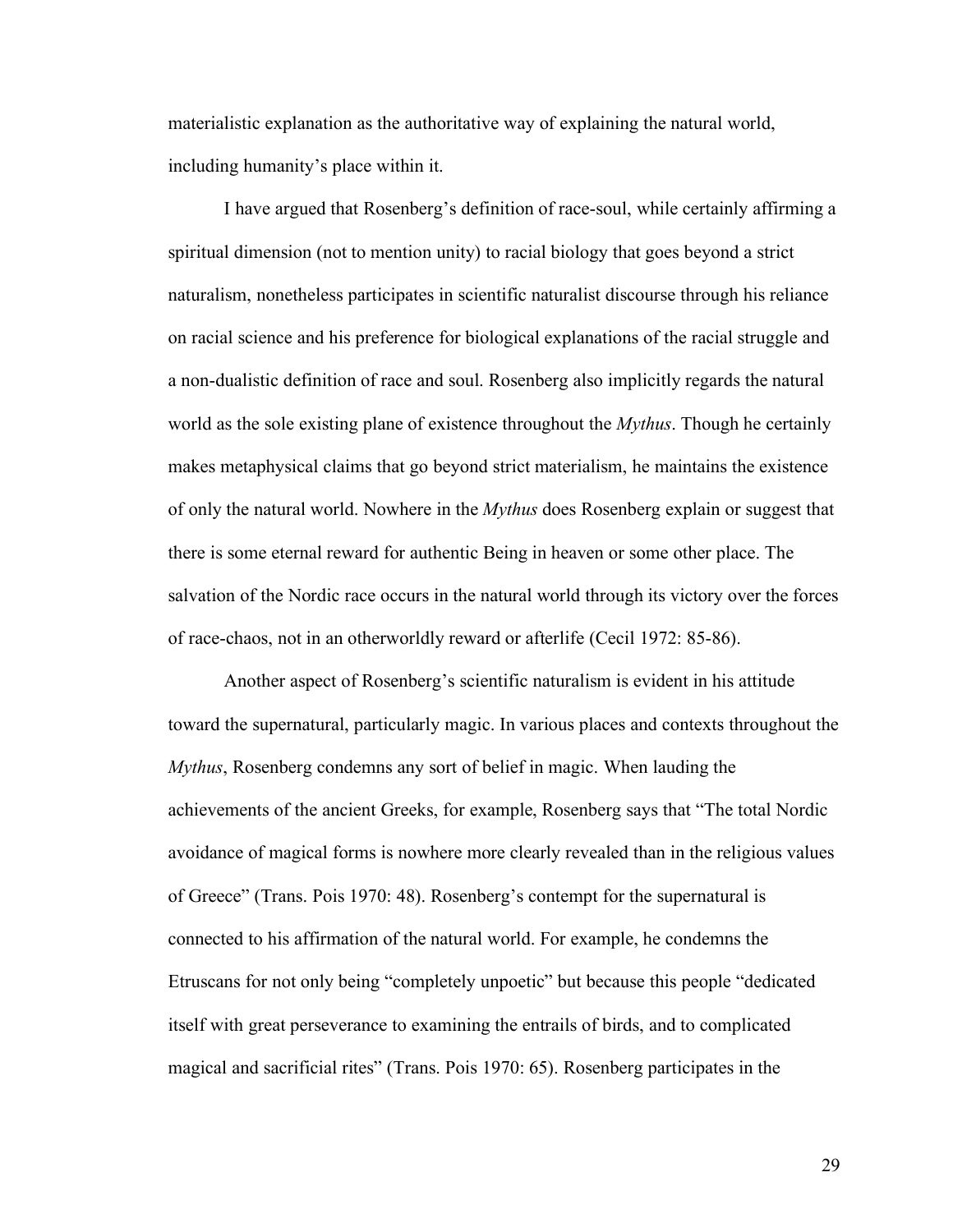Enlightenment-style rejection of superstition as a form and instrument of slavery. For example, it was from the Etruscans that "the most monstrous animal and human daemons have become tools of the papacy" (66). He supported and encouraged the renewal of ancient German festivals, not for the purpose of creating a mystery cult surrounding the German race, but as instruments of cultural revival designed to reawaken the natural *Volk* culture (Whisker 1982: 113). These pagan-like rituals were regarded only as expressions of culture, not magical rites.

Rosenberg resists any notion of magic because by definition it constitutes an extra- or super-natural force. He directly associates the Catholic and Jewish "despotism of magic" (Trans. Pois 1970: 115) with the doctrine of creation *ex nihilo* by a supernatural deity. As I explain in the next section, he is resistant to the intrusion of any sort of force that is not natural to a person or the world itself, regarding any notion of such forces as an example of slavish dependence on the external. In a discussion of how the Syrian-Near Eastern corruption of Christianity altered the original Trinity of the generative father principle, the productive earth mother and produced son, by replacing the mother with the 'Holy Ghost', Rosenberg calls this a "conscious rejection of the physical" (Pois 1970: 71). He also dismisses the 'dogmatic assertion' of the Virgin Birth as an attack on the natural and even calls this supposedly 'factual' Resurrection a point of departure for Christianity because it took as dogma that physically impossible (Pois 1970: 71-72). Negative Christianity is characterized by its celebration of the *death* of Jesus and its affirmation of a new life, rather than the positive (and authentically Nordic) Christianity that celebrates the elevation of the world through Christ's *life* (Pois 1970: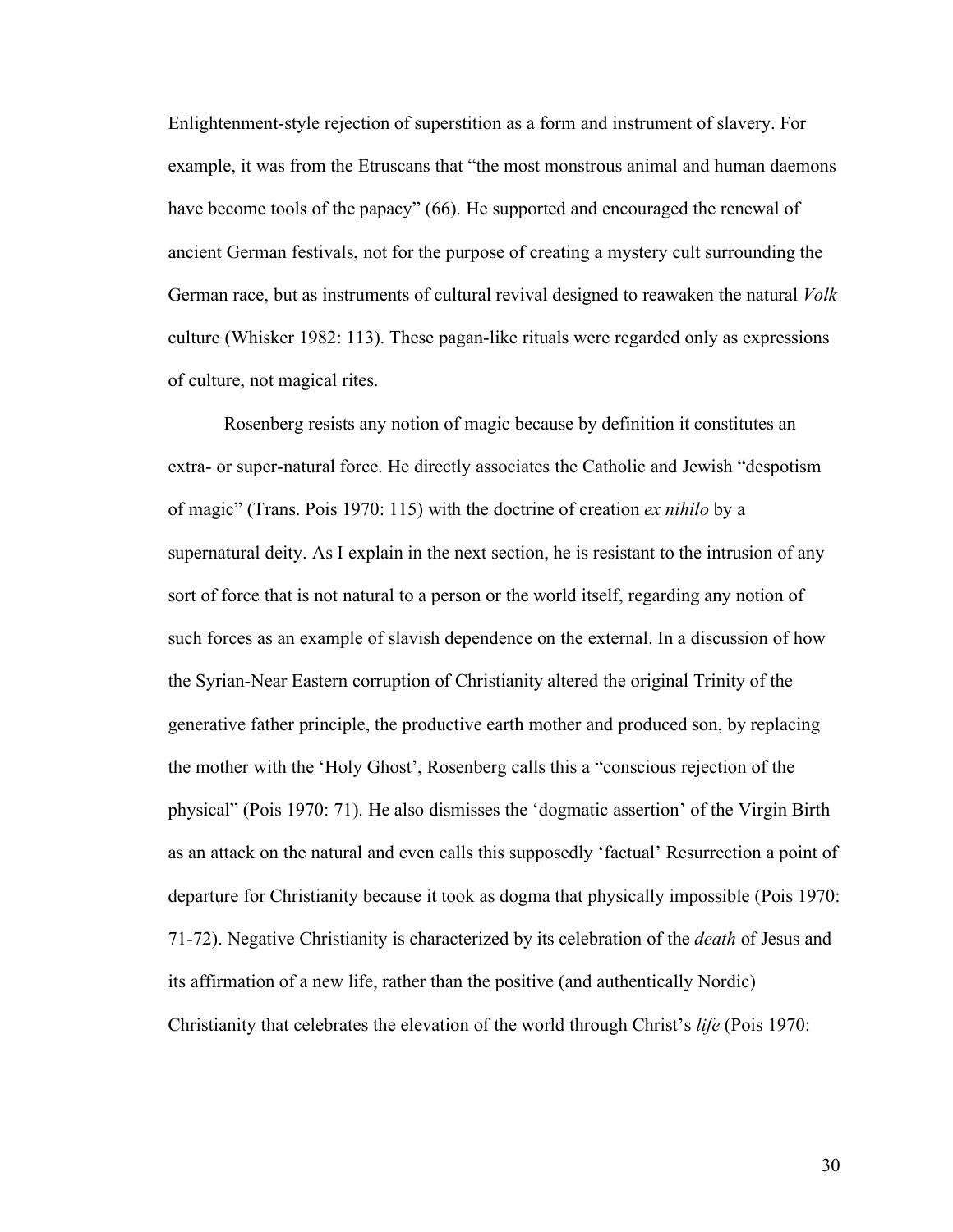72). In all of these examples, Rosenberg is denying that there are any forces or entities external to what is generally understood to be the natural world.

Rosenberg denies the existence of deities as independent beings. Wotan, also known as Odin, is an important deity in the ancient German pantheon, one to whom Rosenberg refers in the *Mythus* as a Nordic hero-god (Pois 1970: 109). Yet he also states that "Odin was and is dead…[D]ivine Valhalla arose from the infinite, misty-vastness buried in the human breast" (Trans. Pois 1970: 119). The ancient god and hero of the Germans, he proudly states, is an invention and certainly not a real god. Like the Christian god of Meister Eckhart's writings, whom Rosenberg admires so much, Odin is only a name given to the source of Being experienced by the Nordic race-soul (Trans. Pois 1970: 121). He does not believe that such supernatural entities have an actual existence, no matter how often he uses the term. They are only names for a profound experience that is beyond the scope of science. This does put limits on the breadth of scientific enquiry, but as I argue in the next section, it places only the Nordic experience of Being outside the realm of natural explanation.

Although Rosenberg's thought has a strong mystical element, he has no illusions about the actual reality of the ancient gods, and has no interest in creating a historically accurate pagan religion. Likewise, he is skeptical about any supernatural explanation or belief, whether it involves reading the entrails of birds or affirming the resurrection of the dead. Neither does he accept any form of dualism: race and soul are the biological and spiritual dimensions of the same entity, one that unfolds and exists only in the natural world. Even though he participates in the spurious conclusions of racial science and bases his own racial history on the worst kind of circular reasoning, attempting to force world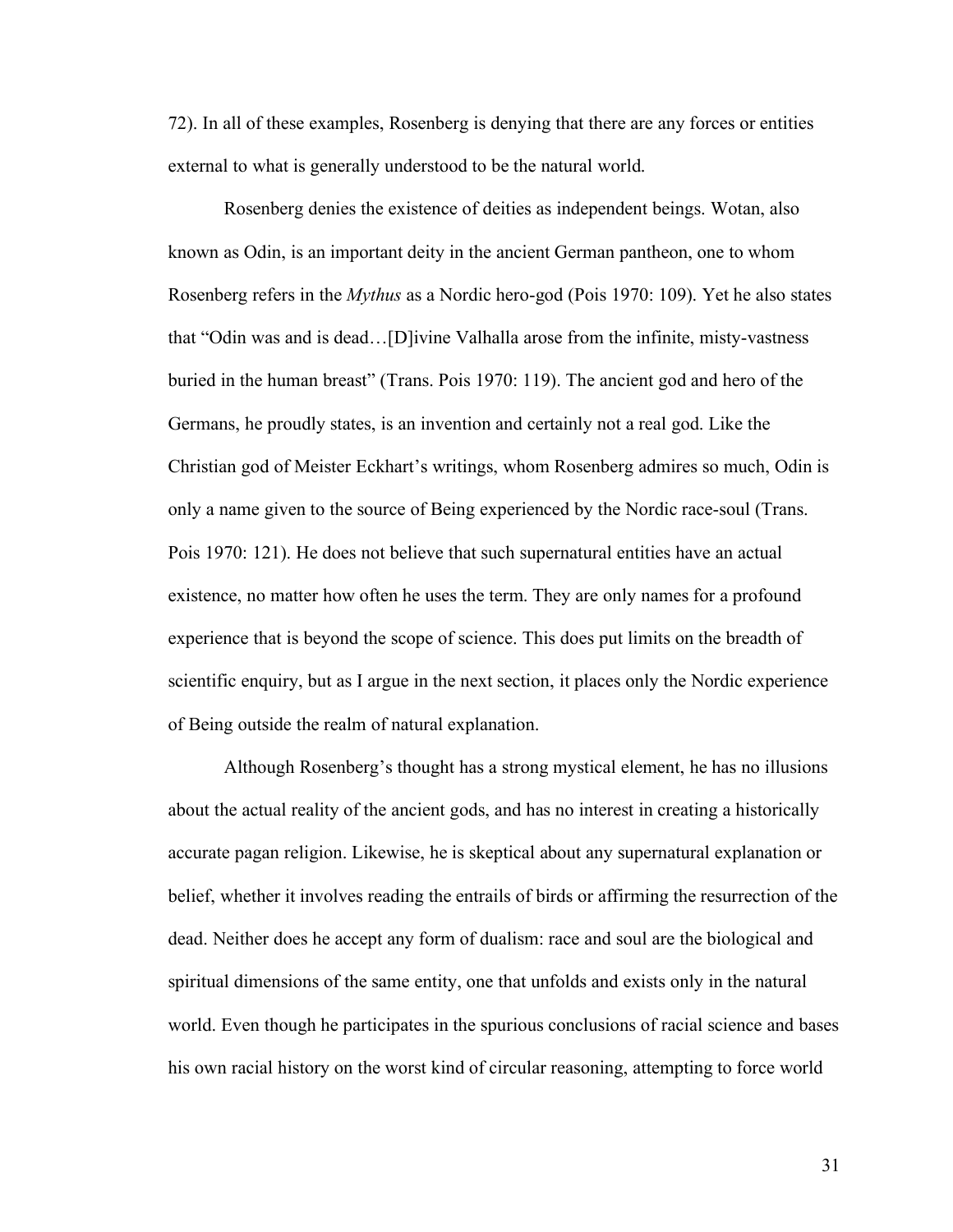history into the shape of an Aryan epic (Cecil 1971: 91), Rosenberg nevertheless makes appeals to scientific racial theory as an authoritative source and constructs his version of history in terms of struggle between races in the natural world. Even the salvation of the Nordic race is relegated to the natural world: racial salvation is victory over the forces that threaten the race, nothing more (Cecil 1972: 85; Viereck 2004: 284). Neither soul nor race nor (as I argue in the next section) any god has a transcendent existence. All are participants in the natural world. This creates an anti-dualistic attitude that rejects any notion of a transcendent soul, deity or magical source of power. It is an outlook that is both anti-transcendent and anti-theological, yet still affirms a space for spirit within a naturalistic or pseudo-scientific framework. Biological race may have a spiritual dimension, but it can be articulated through scientific and naturalistic means as racial struggle and the need for racial purity. Like many modern movements within world religions, Rosenberg seeks to accommodate a category of 'the spiritual' within a scientific and naturalistic world-view.

It is important to note that there is a distinction between Rosenberg's metaphysical and epistemological outlook and the nature of his book. Rosenberg displays a preference toward scientific and naturalistic explanations that assume the existence of only the natural world and the ability to account for phenomena using primarily naturalistic causes and explanations. Even when his spiritual ideas on race approach theology, he grounds his arguments in the natural world. The book itself, however, relies on some totally unscientific assumptions, particularly the unity of a Nordic race across time and its unique spiritual nature; instead of seeking evidence of the Nordic racial identity over time to back up his claims of notable cultural production, he sees those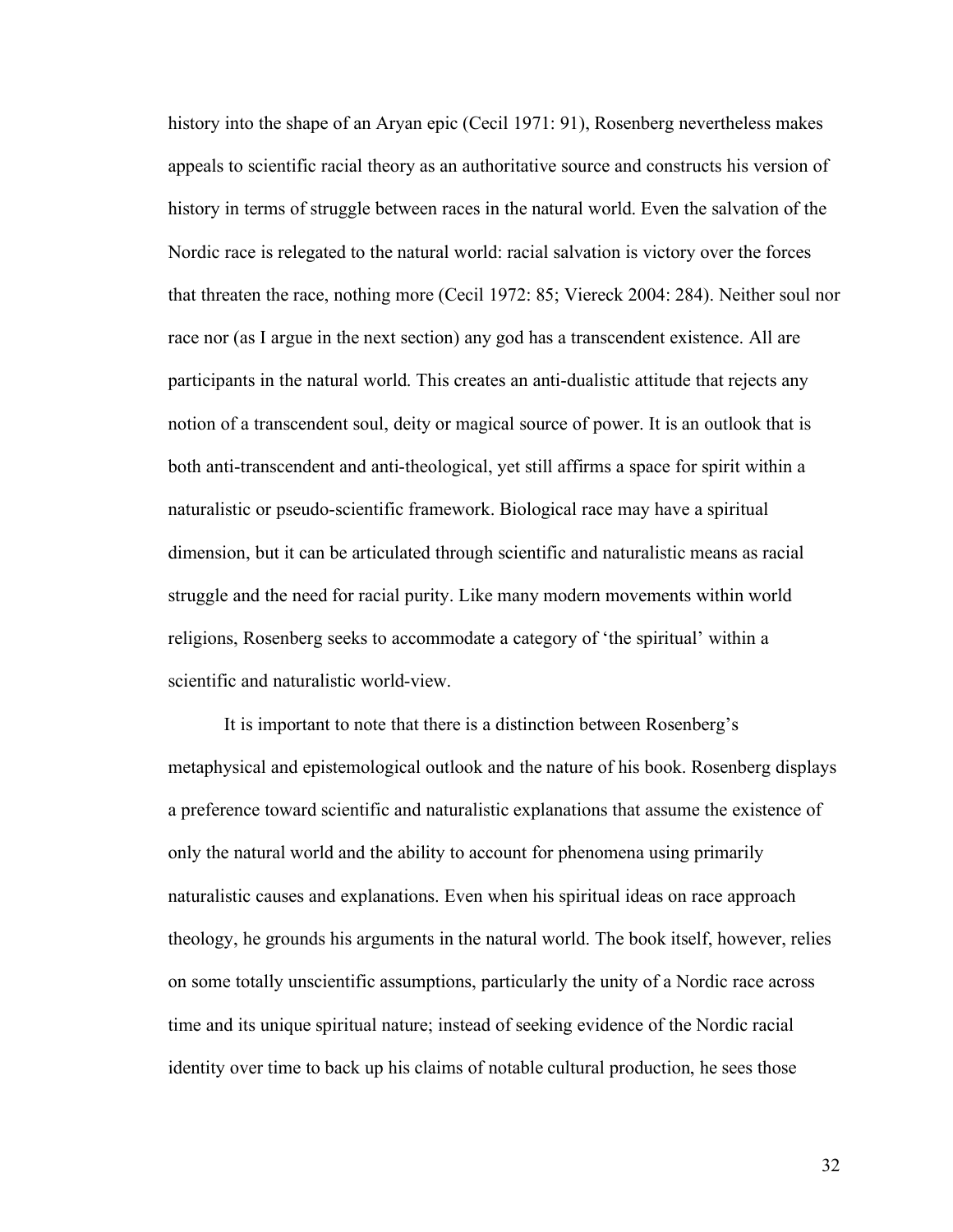remarkable cultures as evidence of Nordic racial identity (Fest 1970: 167). But again, these are couched in scientific and naturalistic terms, and even bad science is evidence of a scientific outlook. Further, despite being grounded in a scientific naturalist outlook, the *Mythus* itself does not claim to be a scientific or philosophical text. It is a sort of existential guide to racialist living based on a world-view that takes scientific naturalism for granted, not a scientific treatise on the nature of race.

Considering the unscientific methods and assumptions surrounding Rosenberg's theories on the Nordic racial identity and its spiritual nature, 'scientific' may not be the most appropriate adjective, even if he does rely on scientific or pseudo-scientific explanations of race and naturalistic language for the characterization of the Nordic historical and spiritual predicament. Pantheism suggests a belief in spiritual forces too strong to serve as a satisfactory description of Rosenberg's naturalism or even his corrupted scientism. Naturalistic spiritualism is a better description for his world-view. Consider the nature of Being: it is an eternal source of the natural world that is beyond natural explanation without truly being transcendent of nature itself; *Dasein*, or the experience of Being, is the experience of nature at its most primordial. It is a subjective experience. Scientific analyses and explanations for natural phenomena, then, cannot describe Being itself. The term 'naturalistic spiritualism' suggests at least some degree of loyalty to scientific epistemology and displays confidence in 'nature' as a normative concept, but also contains a reference to the spiritual dimension he ascribes to the natural world and the biology of the Nordic race. This leaves room for subjectivity and a form of knowledge outside the bounds of scientific explanation. The next section explains how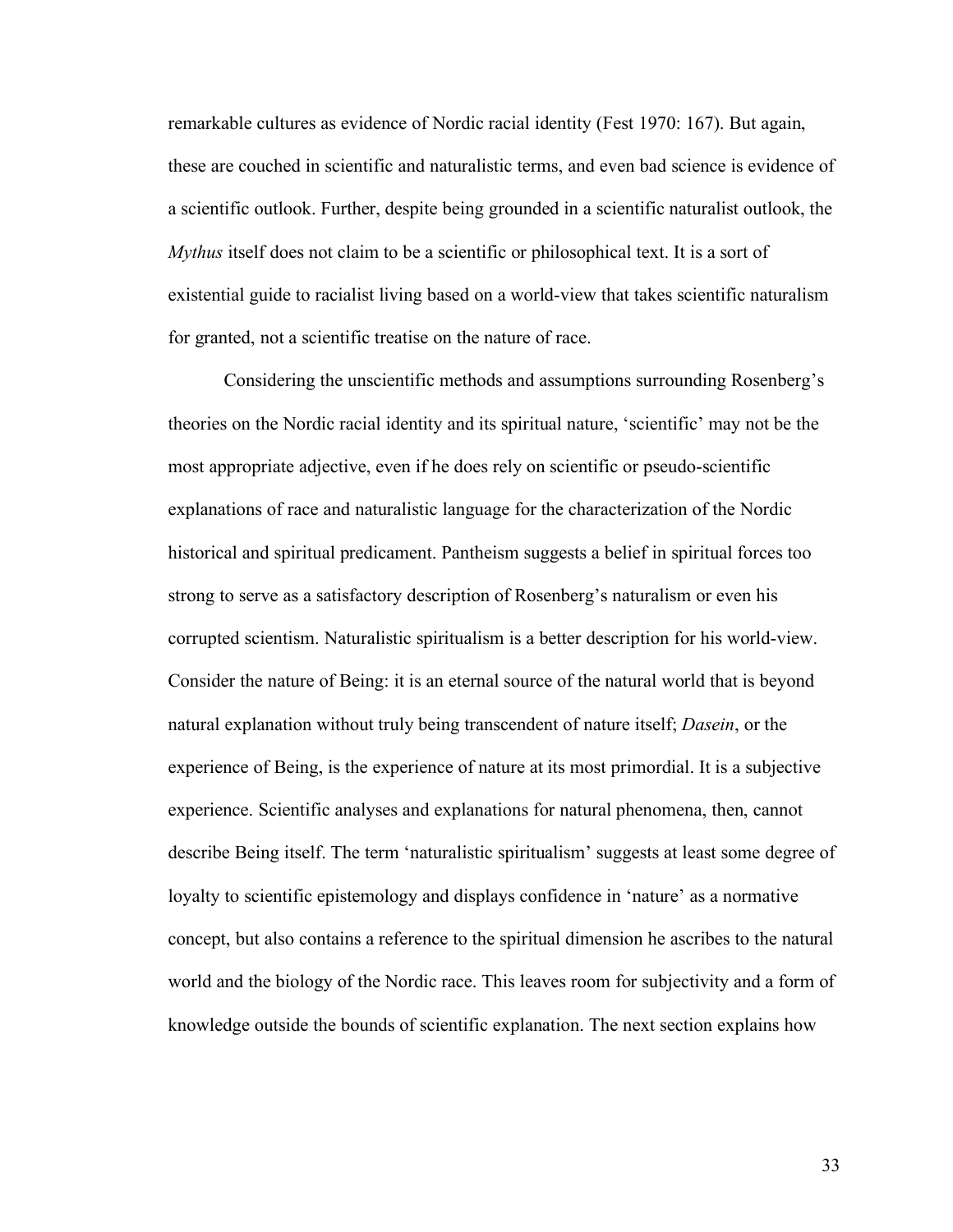the culture of authenticity informs how Rosenberg understands the subjective moral sources of Being.

## *The Culture of Authenticity*

According to Charles Taylor, the three facets of the culture of authenticity are the inward depths of the self as a moral source (or moral naturalism), self-determining freedom, and expressivism. Taylor argues that these are all crucial elements of the modern consciousness (Taylor 1989: ix-x, 369). In the modern consciousness, the culture of authenticity and its elements are grounded in the person's individual nature. In the *Mythus*, however, the culture of authenticity is grounded in a person's specific racial nature. Rosenberg displays his participation in the culture of authenticity in the way he characterizes the spiritual qualities of the Nordic and Jewish races. The Nordic peoples exercise their natural self-determining freedom by heeding the inner voice of their common racial self, and create civilization by expressing this inner voice in art, religion and culture. The Jewish race, he argues, has no inner voice by which to live, and so is slavishly dependent on artificial abstract constructions that amount to a mere methods of life-management rather than an true expression what it means to live as a human being (see Whisker 1982: 63). Rosenberg bases this vision on a monistic metaphysics that affirms a privileged and exclusive Nordic racial access to authentic Being, or *Dasein*, based on that monism.<sup>12</sup> I argue that this basic assumption is framed by the culture of authenticity and articulated through a racial definition of moral naturalism that gives the Nordic race exclusive ownership over the creation of what is authentic, and therefore,

 $12$  I make implicit use of Voegelin's characterization of Nazism as a gnostic movement in my analysis of Rosenberg's definition of *Dasein* in the *Mythus*. The Nordic connection to *Dasein* is roughly equivalent to a privileged gnostic vision of reality. I argue that Taylor's analysis of the culture of authenticity better describes this privileged insight as a form of modern thought rather than a holdover from the Middle Ages.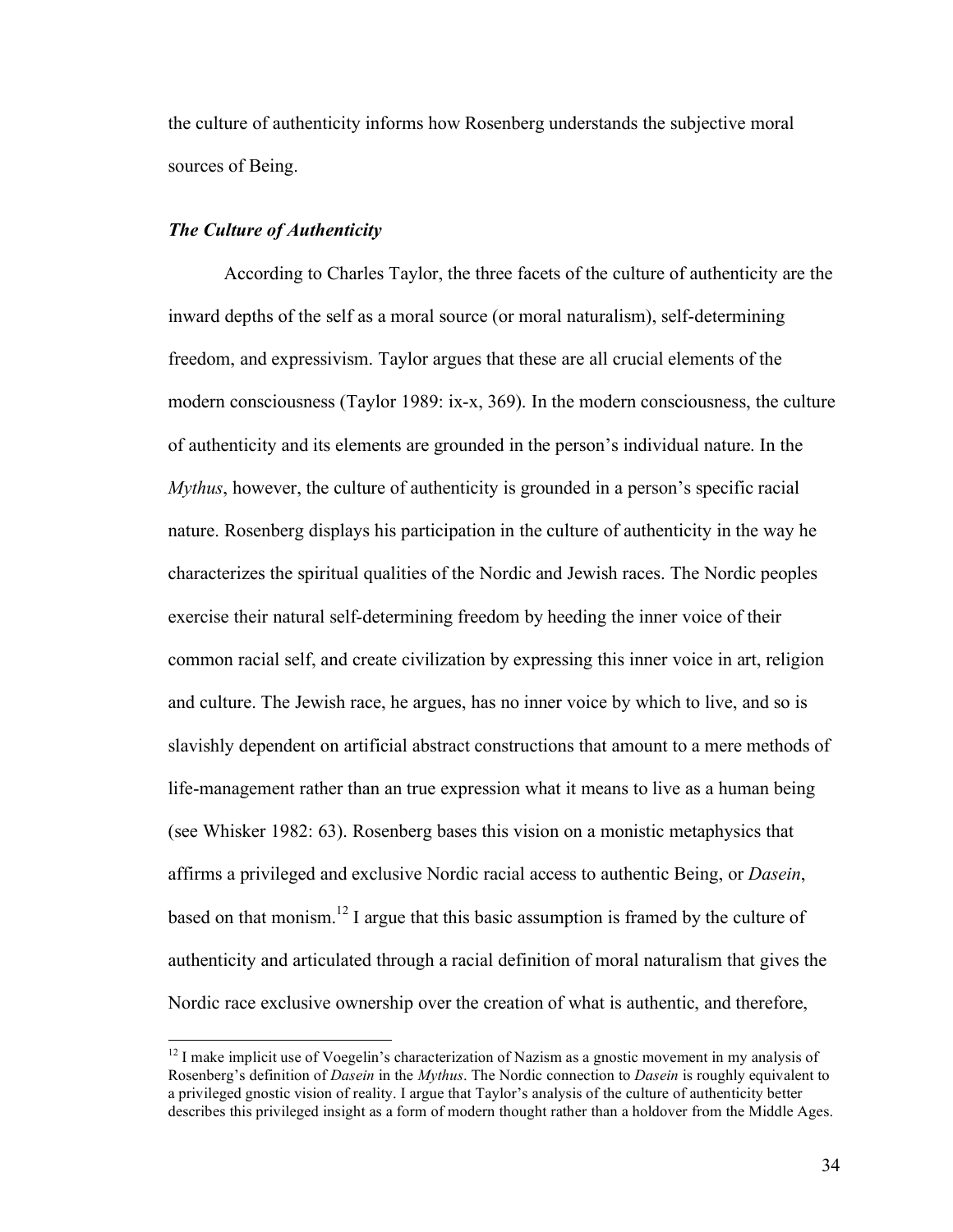'good'. I begin this section by first describing how Rosenberg's exclusivist monistic identification of the Nordic race with Being grounds his adherence to the culture of authenticity by connecting the race-soul to 'truth'. I follow with examinations of how this manifests in Rosenberg's discussion of moral sources, self-determining freedom, and expressivism.

Rosenberg's brief history describing the most prominent Aryan peoples provides insights into how he construes the metaphysical relationship between Nordic humanity and the divine or eternal, which he equates with Being. He says that "the Nordic spiritual inheritance comprised consciousness not only of the divinity of the human soul, but of its *equality* with God" (Trans. Pois 1970: 115). By God, Rosenberg means the ground of Being. This is evident in the way that he describes the nature of the mystic religious experience:

The mystic demanded the elimination of the world as an idea, in order to make us as conscious as possible that we were subject[s] of a metaphysical essence that dwelt within us. Since this is not *completely* possible, the idea of 'God' was created as a new object of the soul, this finally leading to the proclamation that soul and God were of equal value. (Trans. Pois 1970: 121)

'God' is only a name that those with a connection to that 'metaphysical essence' give to the source to which they experience. Rosenberg uses the German word *Dasein* to describe the authentic experience of Being (see Pois 1970: n.116).

Rosenberg expresses the direct Nordic experience with Being, or *Dasein*, in various ways, but all identify the Nordic race-soul with the eternal, whether he names it Being, God or Brahman. For example, he lists the various spiritual insights of some of the chief Nordic peoples. The ancient Aryans of India were the first to recognize the equality of the Nordic race-soul and Being through the teaching of the identity between Atman (self) and Brahman (ultimate reality, or Being). The Nordic-Persians conceived of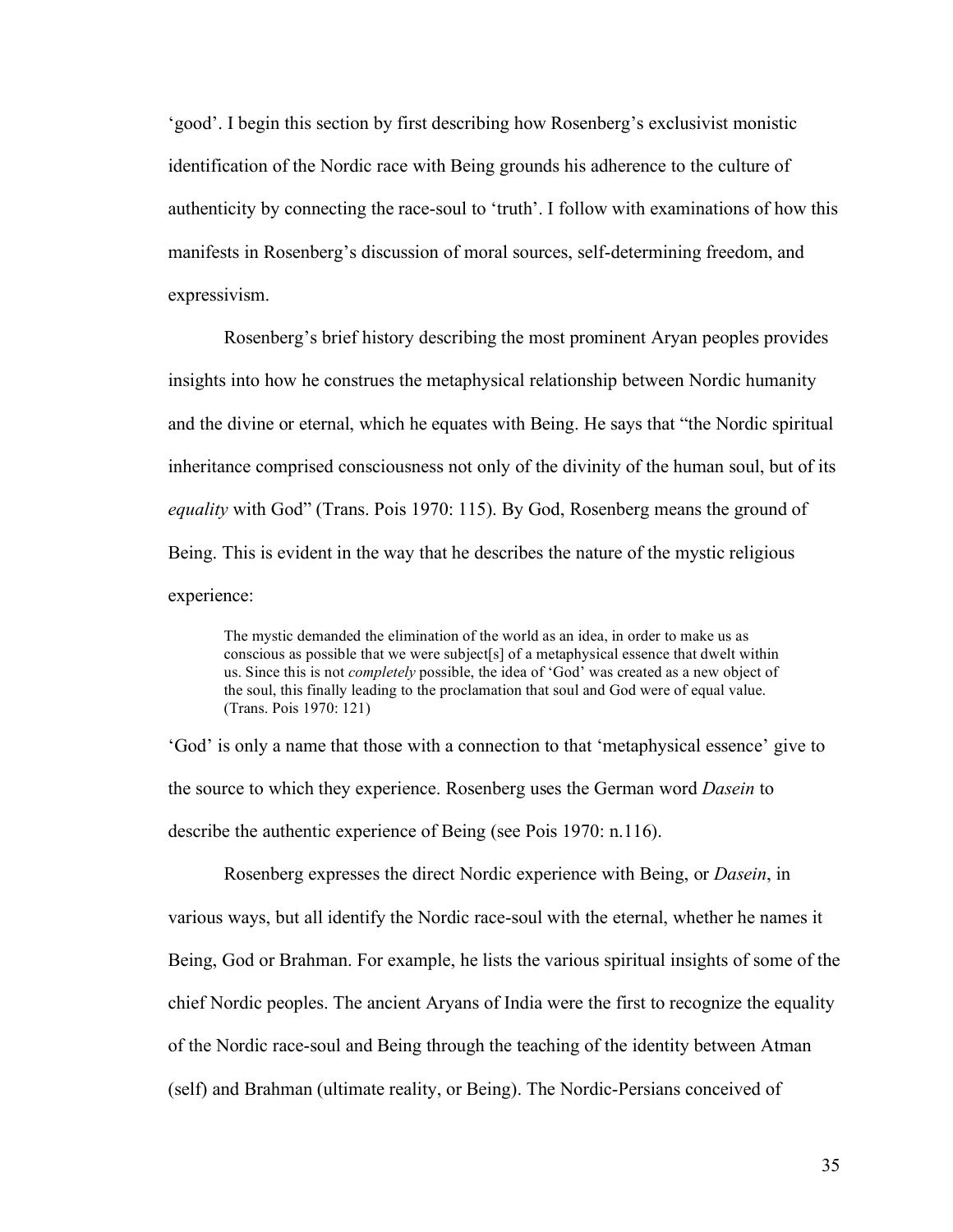themselves as partners, not servants, of God in the struggle against evil. Jesus spoke of the kingdom of heaven *within* us (Trans. Pois 1970: 115) . <sup>13</sup> The most recent manifestations of the Nordic race, the Germans, base their spiritual freedom upon the 'original', Aryan teaching of Jesus concerning the source of religion as within. The identity of the Nordic race-soul with God are polarities on the same spectrum. "The true Nordic soul is always embarked on a soaring flight 'to' and 'from' God. Its 'peace in God' is synonymous with 'peace in itself' (Trans. Pois 1970: 115).

Meister Eckhart (1260-1328) was one of Rosenberg's most important inspirations and examples of German religion (see Vieler 1999: 50; Whisker 1982: 55-61). Eckhart preached a 'religion from within', that 'the kingdom of God is within you', an authentic religiosity that he opposed to the institutional religion of the Catholic Church. He summarizes Eckhart's teachings as follows "Each creative being is driven towards a goal which is perhaps unknown even to him. The soul has a goal: to be true to itself and to attain consciousness of God…this 'inner work' means to grasp the kingdom of heaven within oneself, as Jesus had attested to" (Trans. Pois 1970: 121). Compare this to Taylor's definition of authenticity: "There is a certain way of being human that is *my* way…this gives a new importance to being true to myself. If I am not, I miss the point of my life, I miss what being human is for *me*" (Taylor 1991: 29). Rosenberg, of course, grounds this subjective moral authority on a racial experience, replacing the individualistic emphasis of 'me' with a one that depends on a modern (albeit flawed) scientific understanding of racial identity, but in a way characteristic of ancient chthonic religions that privileged the unitary nature of the tribe. According to Rosenberg, the only

 $13$  Rosenberg argues that Jesus must have been a racial Aryan, and laments how misused this great personality has been at the hands of the Judeo-Christian thinkers (see Pois 1970, 116).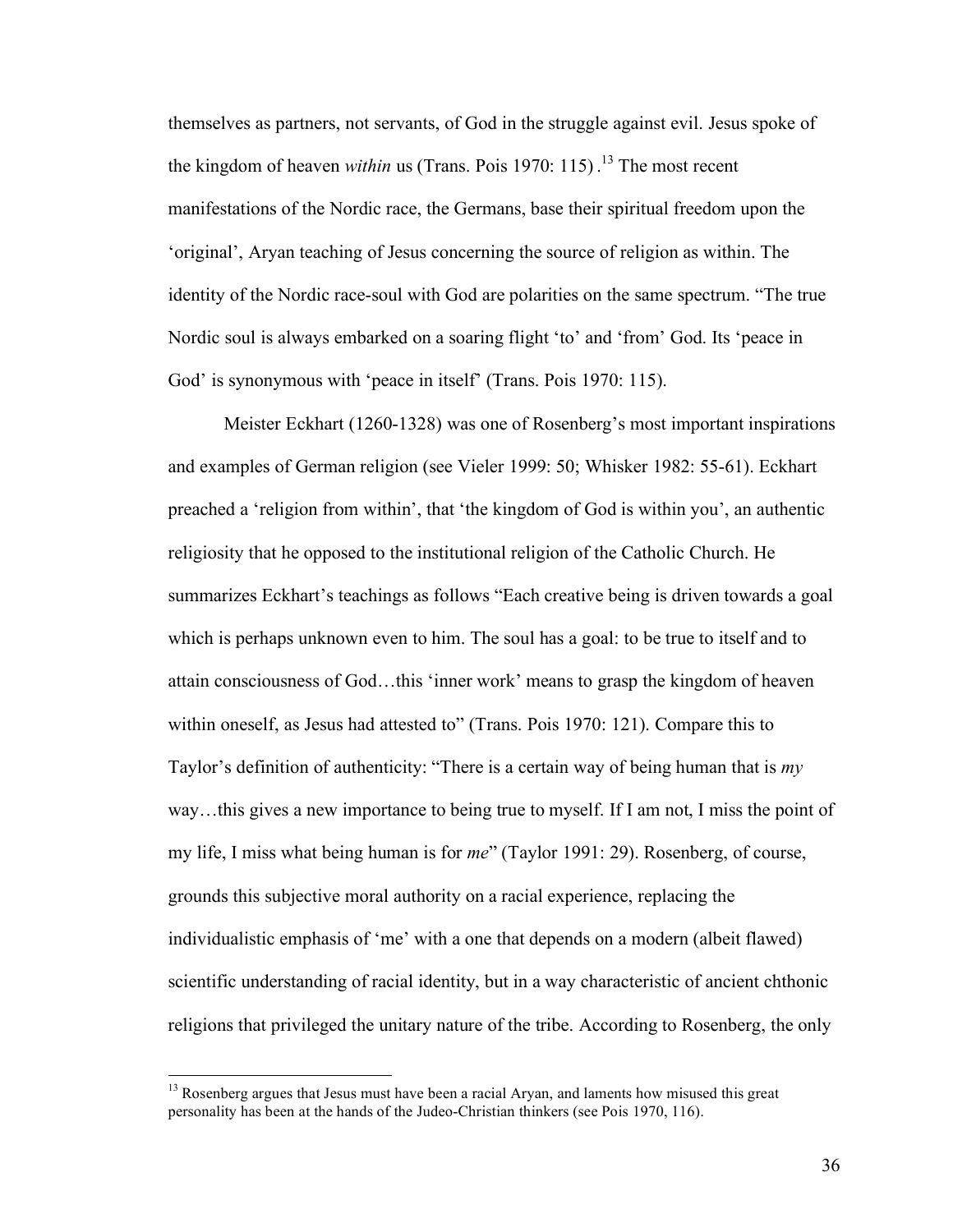authentic way of living one's life, thus the only moral way, is one that follows from the subjective experience natural to one's race.

So far, I have described the metaphysical assumptions that inform Rosenberg's *Mythus*, and through them, I have also demonstrated how he identifies this connection to Being with a racially dependent moral naturalism, that is, the grounding of moral authority on an inner experience. This outlook is expressed further in his characterization of the 'Jewish' corruption of Christianity. He portrays the Catholic Church as the chief instrument of the distinctly Jewish *Sosein* metaphysic and ethic that relies on inauthentic abstract constructions of truth and morality (Whisker 1982: 102, 106; Cecil 1970: 91). I will explain this opposition of Nordic *Dasein* and Jewish *Sosein* in order to make the nature of subjective moral authority more clear.

Rosenberg explicitly articulates the distinction between the Nordic *Dasein* and Jewish *Sosein*. He says that, for Jews, law "is no longer the question of expression of moral feeling, but merely of knowledge and mastery of technical rules. Jesaya perceived this when he said, 'Because thy people worship me only externally, therefore its wise men shall lose their wisdom, and their men of reason, their reason'" (Trans. Pois 1970: 185). Rosenberg interprets this Biblical passage in terms of the usual caricature of Jewish obedience to the law as mere legalism, and contrasts it with the authentic, internal morality of the Nordic race. Leibnitz, he says, expressed this truth when he said that "the soul does not adhere to abstract rules imposed from the outside; neither does it move towards a goal posited from without; in no case does it go outside itself, but rather, comes to itself" (Trans. Pois 1970: 87). The lived expression of *Dasein* must be completely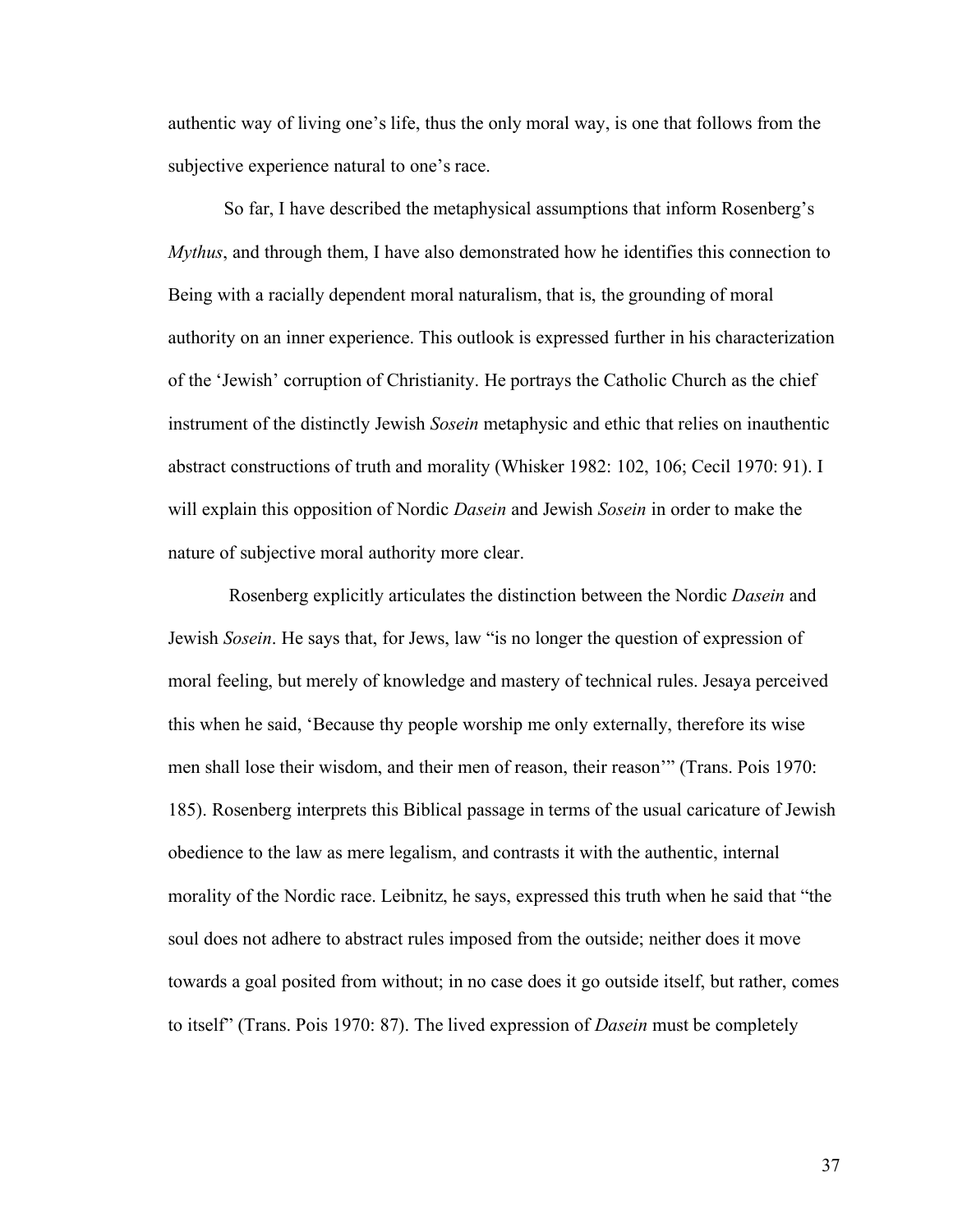identical with its inner experience by the Nordic soul. It cannot be mediated by abstract thought, but is at best only expressed in abstract forms as *Sosein*.

According to Rosenberg, St. Paul preached a legalistic formalism characteristic of *Sosein,* or granted and therefore dependent Being, thereby making Christianity characteristically Jewish in its metaphysics and ethics (Whisker 1982: 79, 102). For this reason, Rosenberg fiercely denies two of the most important Christian doctrines, that of creation *ex nihilo* and original sin, because they totally contradict the notion of the unique Nordic relationship to *Dasein* or Being (expressed as equality to God). Creation *ex nihilo* implies a complete distinction between Creator and created that Rosenberg finds abhorrent. This would amount to a 'slavish' need that appears as an inauthentic and artificial experience of life and truth when compared to the idea that Being can be found within. Consistent with the world-view Rosenberg is assembling from the historical insights of ancient Nordics such as Eckhart and Leibnitz, he quotes the Rig Veda to demonstrate the monistic wisdom of the ancient Indians in realizing that the idea of a separate and distinct creator is nonsense; the denial of this insight constitutes an attack on the truth of the Nordic race-soul's experience of *Dasein* (see Trans. Pois 1970: 117). Anything that suggests a distance between the Nordic race and God or *Dasein* is an attack on the Nordic race. "Rome…wants to force this *Sosein* upon the *Dasein* of the races and peoples, or…to cripple the natural-grown Being of nature; these spiritual and racial cripples will then be collected under the Catholic roof" (Trans. Pois 1970: 117). Rosenberg rejects the doctrine of original sin for precisely the same reasons. Original sin is incomprehensible to a race born into contact with God (Roetter 1939: 317-318). It asserts an estrangement from the divine that might be characteristic of the Jews, but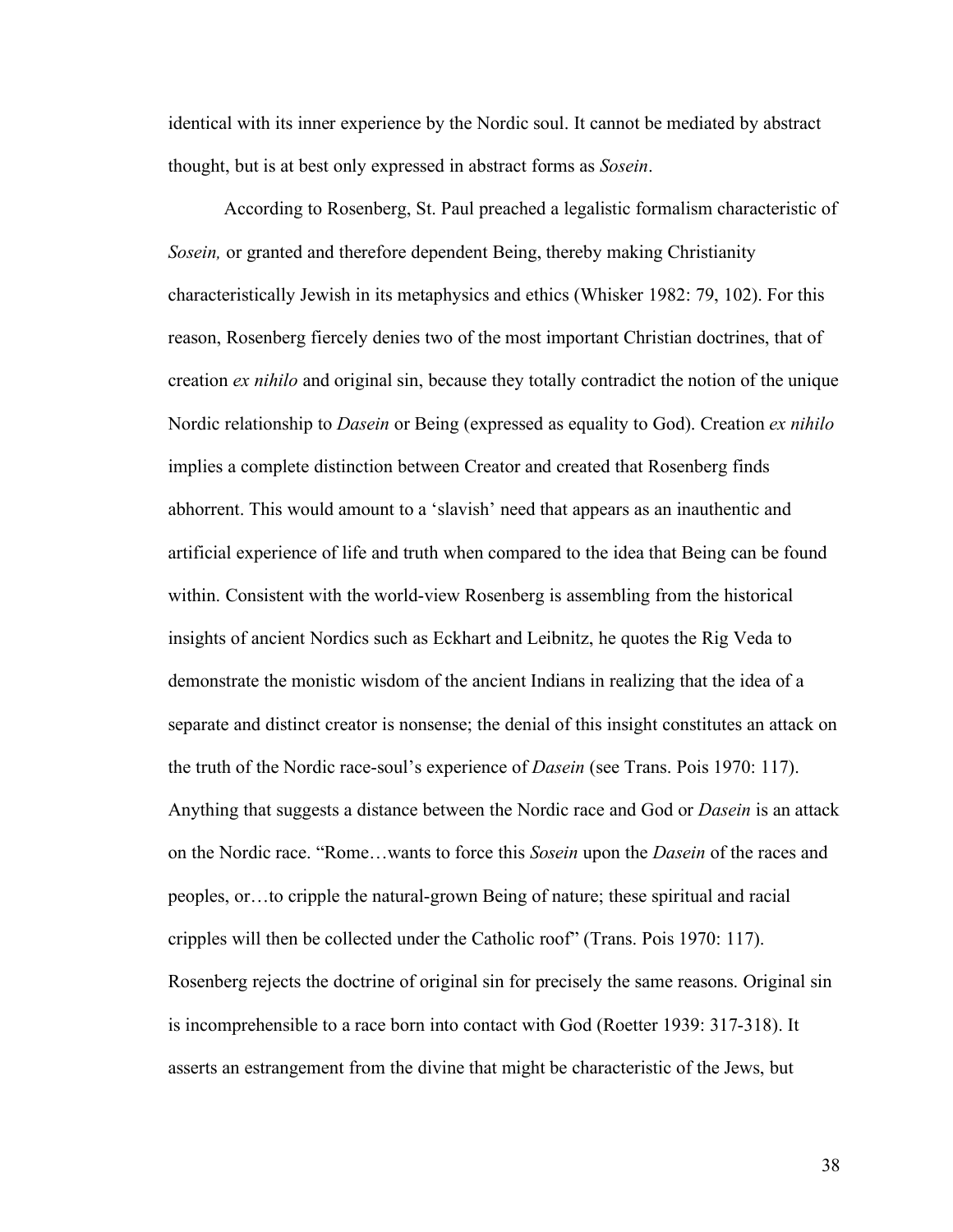certainly does not describe the relationship of the Nordic man to the divine (Steigmann-Gall 2003: 94). For Rosenberg, this 'religion of dependence' is particularly Jewish because that race lacks the *Dasein* enjoyed by the Nordic race.

Rosenberg is more sympathetic to Protestantism because he sees in Luther an early German nationalist and defender of racial purity, and most importantly, proponent of spiritual independence (Steigmann-Gall 2003: 97). However, while Rosenberg admired Luther for freeing Germans from the shackles of the Roman Church, he laments that he did not go far enough and forsake the *Sosein* corruptions contained in the Old Testament and the letters of Paul: "For the Lutheran 'belief' in justice so far has shut it off from life, because … it preached a *Sosein*, without directing itself back towards the organic *Dasein*" (Trans. Pois 1970: 118). Luther made progress for spiritual freedom through his affirmation of the doctrine of faith alone and the priesthood of all believers, both in tune with what Rosenberg admired in Meister Eckhart and Jesus for their valuation of the 'kingdom of God within' and the 'inner work' of finding God through the self. Yet Luther remained dependent on the Bible, particularly Paul, thus failing to attain the authentic experience of Being, or *Dasein*, that is the birthright of the Nordic race.

Rosenberg's affirmation of *Dasein* over *Sosein* is related to what he calls spiritual freedom, which I identify as the self-determining freedom characteristic of the culture of authenticity. External moral sources, such as dogmas, popes or churches, destroy this freedom (Trans. Pois 1970: 122). Christianity, he argues, denies this self-determining freedom in the dependence it creates on the Church, in the dependence it assumes in the doctrine of *ex nihilo*, and in the moral hopelessness it preaches in the doctrine of original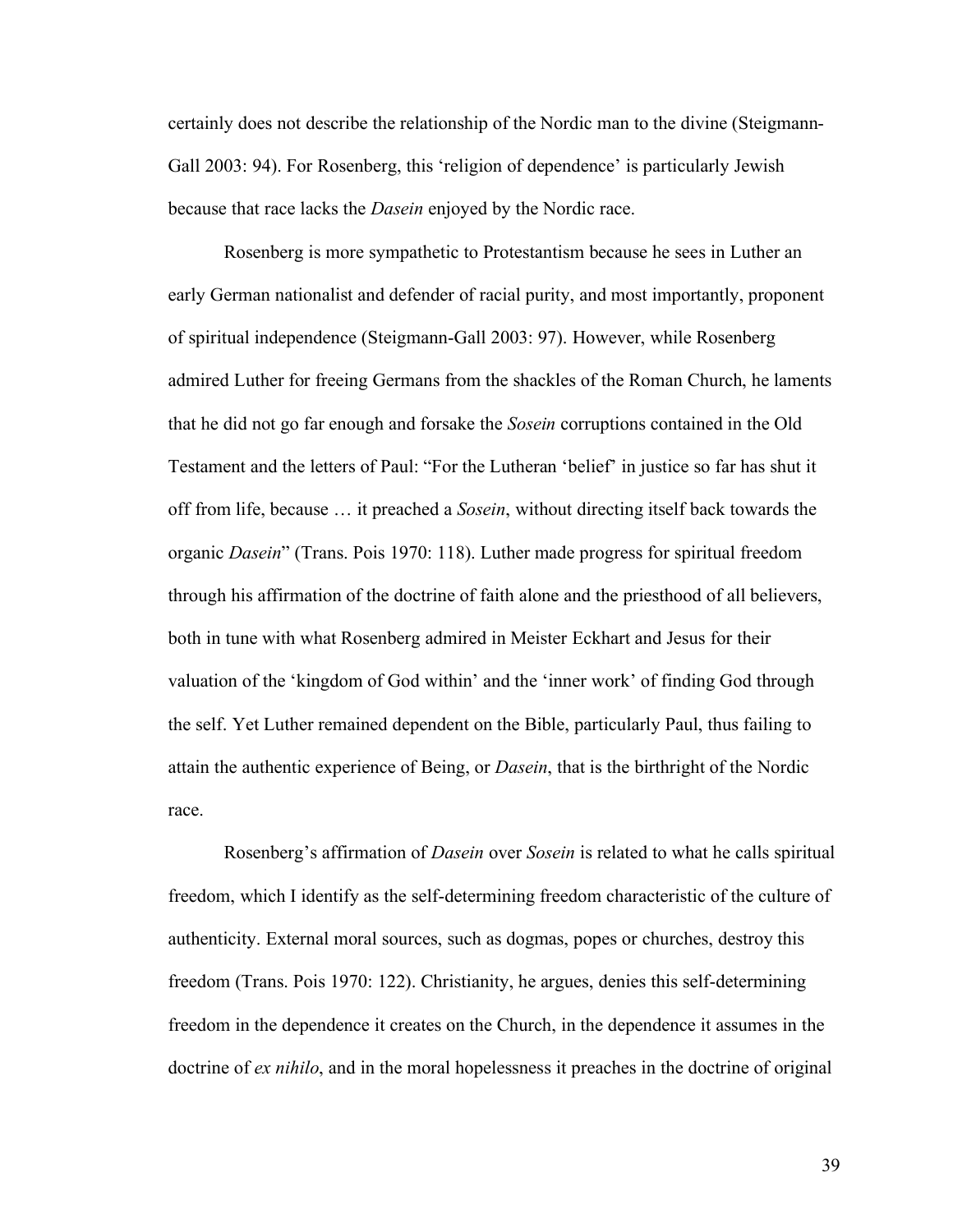sin. These constitute a slavish dependence on *Sosein. Dasein*, however, is the source of a natural morality that grants freedom from abstract rules and ideologies, from dependence on external gods and their moral laws, and from external sources of salvation. This constitutes a self-determining freedom, a capacity to live and shape a moral existence according to only one's own spiritual nature.

According to Rosenberg, of course, this capacity is solely the possession of the Nordic race. With reference to Herder, Rosenberg states that:

Just as each man and *Volk* stand as living and unique entities, so does each of them embody and retain unique value…This growth (organic) phenomenon is conditioned by inner values…The forced introduction of abstraction would annihilate the form as a whole, as well as its potential. (Trans. Pois 1970: 88)

In practice, this self-determining freedom takes the form of love through honour and duty, the natural moral attributes of the Nordic race (Pois 1970: 101). Love is not a slavish devotion to the weak or an abstract notion of humanity, but a devotion to the recognition of the inner value; this inner value is experience of Being, which is, of course, the unique possession of the Nordic race (Whisker 1982: 67-68). On account of his racial possession of *Dasein*, the naturally moral, and therefore self-determining and free Nordic man, recognizes that same inner value in other members of his race, and so devotes himself to the good of his race in honour and duty. While the introduction of foreign blood into the Nordic race dilutes the natural Nordic experience of Being, the false ideology of external dependence (*Sosein*) threatens the destiny of the Nordic race by blinding itself to its own potential, corrupting its natural moral devotion to the race, and opening itself to racial miscegenation because of false doctrines of universalism.

Moral naturalism and self-determining freedom are important aspects of the culture of authenticity that informs so much of the modern identity. This outlook tends to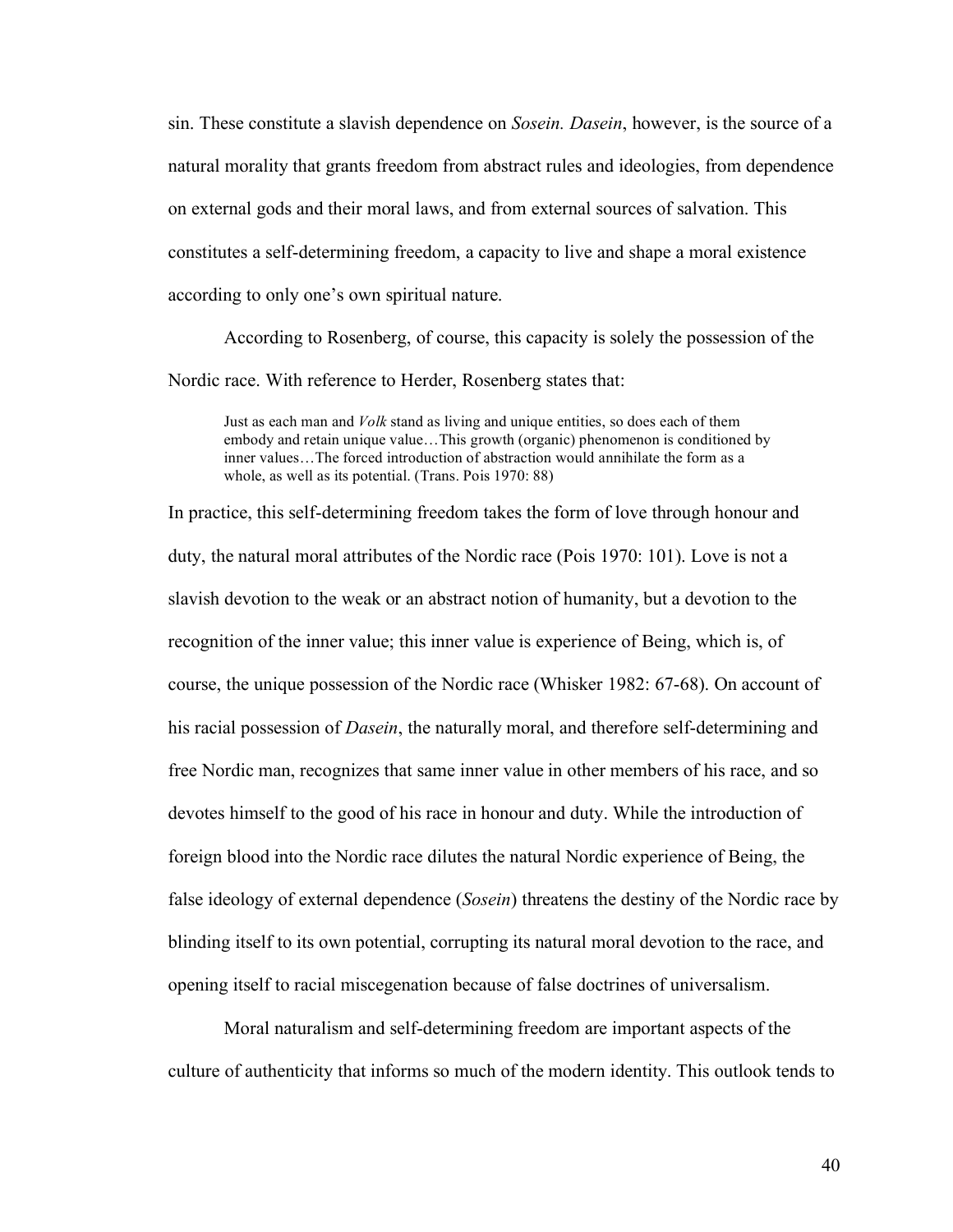eschew moral articulation on account of its understanding of moral sources as subjective; morality comes from within, therefore there is no basis for a rational discussion or account of moral sources (Taylor 1989: 9-10). Rosenberg places this culture upon a racial rather than individualistic ground, making moral naturalism and self-determining freedom supreme values and the exclusive possessions of the Nordic race. Whereas in Indian philosophy and Protestantism, the self is equivalent to the soul, for Rosenberg the defining essence of the self is not the unique or individual soul but the blood, the physical dimension of the race-soul. This is an anti-modern aspect of Rosenberg's thought, as it totally denies individualism and is more akin to the religious tribal identity of 'primitive' peoples where, as Peter Berger explains,

The entire collectivity, bound together by ties of blood, thus becomes (to its own selfunderstanding) quite concretely immortal, for it carries with it through time the *same* fundamental life that is incarnate in each of its members. (Berger 1967: 62)

This racial version of the culture of authenticity values blood and nature rather than individual mental attributes and the universal human capacity for rational thinking because the quality of racial blood is the chief and defining article of the world-view; any argument against it, particularly its anti-Semitism, are quickly closed on account of this privileged and non-rational definition of authentic morality (Tal 2004: 90). Moral knowledge, therefore, cannot derive from reasoning or individual thought because authentic morality is deemed to originate naturally in the spiritual freedom of the Nordic soul in its *Dasein*. Even though this tribalism may be regarded as primitive in substance, its expression in terms of racial science and nineteenth century philological scholarship is modern in form.

The third facet of the culture of authenticity is expressivism, the moral imperative to articulate one's own unique way of being human. Rosenberg's exclusivist racial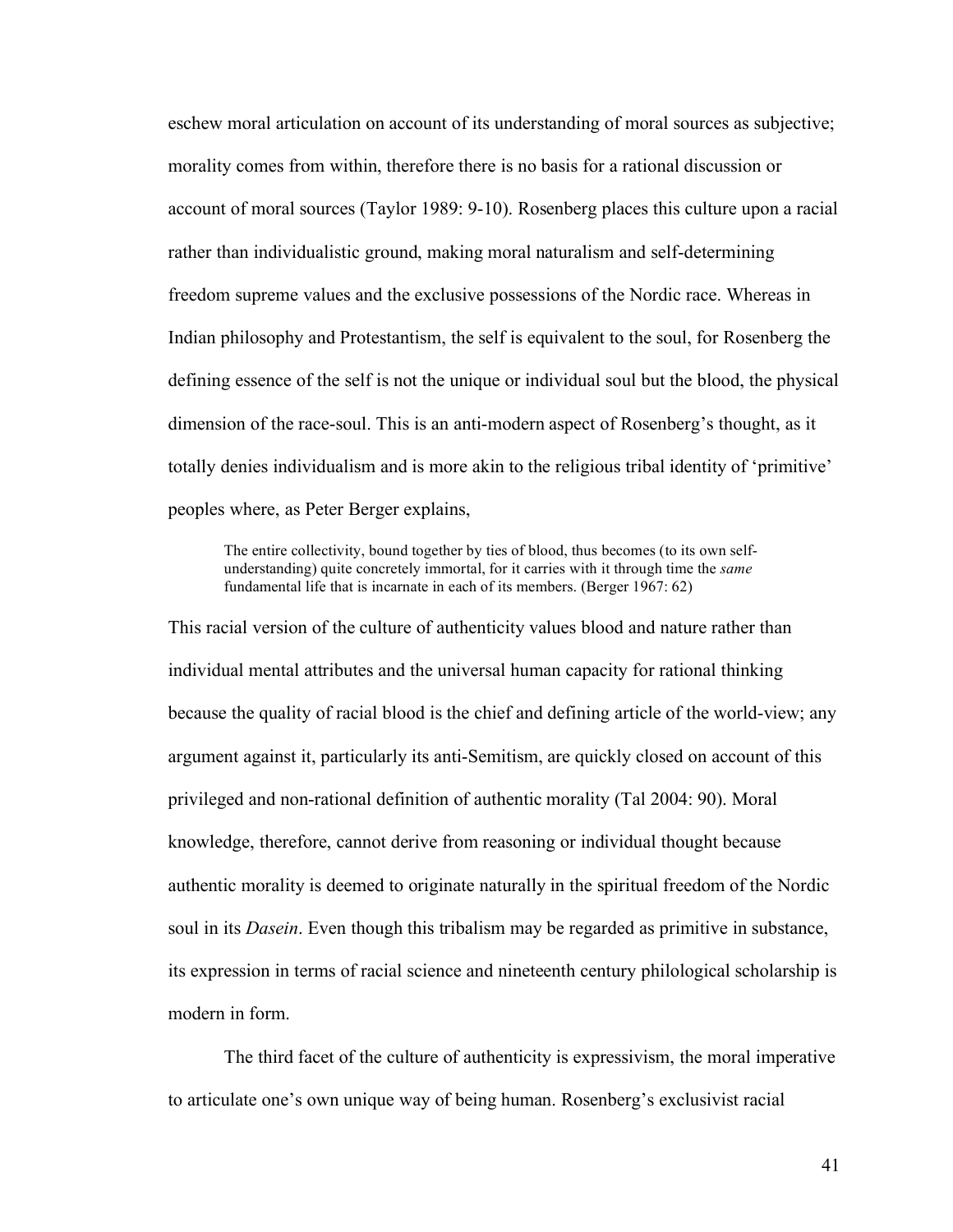framework maintains that this is an expression deriving from the nature of one's racesoul rather than an individualistic expression of one's own unique inner depths. He challenges the traditional ideas about the construction of identity that begin from a universal human nature, and are followed by culture group, *Volk*-group, and national identity (Pois 1970: 93).<sup>14</sup> Rosenberg replaces it with his own 'organic' circle, a format consistent with Berger's description of primitive blood religions, in which race-soul is equivalent to the tribal essence and is the same fundamental life that informs all of its members. This racial essence determines nationality, which in turn determines personality, which in turn determines culture, which then re-informs race-soul (Pois 1970: 95). The experience of Being, which must be personal and personality-forming, follows from race-soul. This makes culture a product of the experience of Being, and personality a product of both. The race or tribe is made the foundation of identity and its racial essence the source of authentic morality. The individual personality is secondary to race and engaged in a dynamic relationship with culture.

With regard to how this is related to the creation of civilization, Rosenberg explains: "Freedom, in the German sense, consists of an inner independence, the possibility to explore, to create a world-view - it is a true, religious feeling" (Trans. Pois 1970: 98) The relationship between the Nordic race-soul, authentic Being (*Dasein*) and civilization is also stated in the following passage:

This *Dasein*, however, is the race-bound soul with its highest values of honour and spiritual freedom, values which determine the constructive division of other values. The race-soul lives and unfolds itself in nature, a nature which awakes certain characteristics while inhibiting others. These strengths of race, soul and nature are the eternal preconditions, *Dasein* and life, and it is only from them that *Sosein* is finally produced as

 $14$  Rosenberg does not include personality in this list, although he does in his own reformulation of the construction of identity. Wherever he would place personality on this list, what matters most is that he denies the primacy of a universal human nature in constructing identity or providing a foundation for moral nature and instead places it on the tribe or race.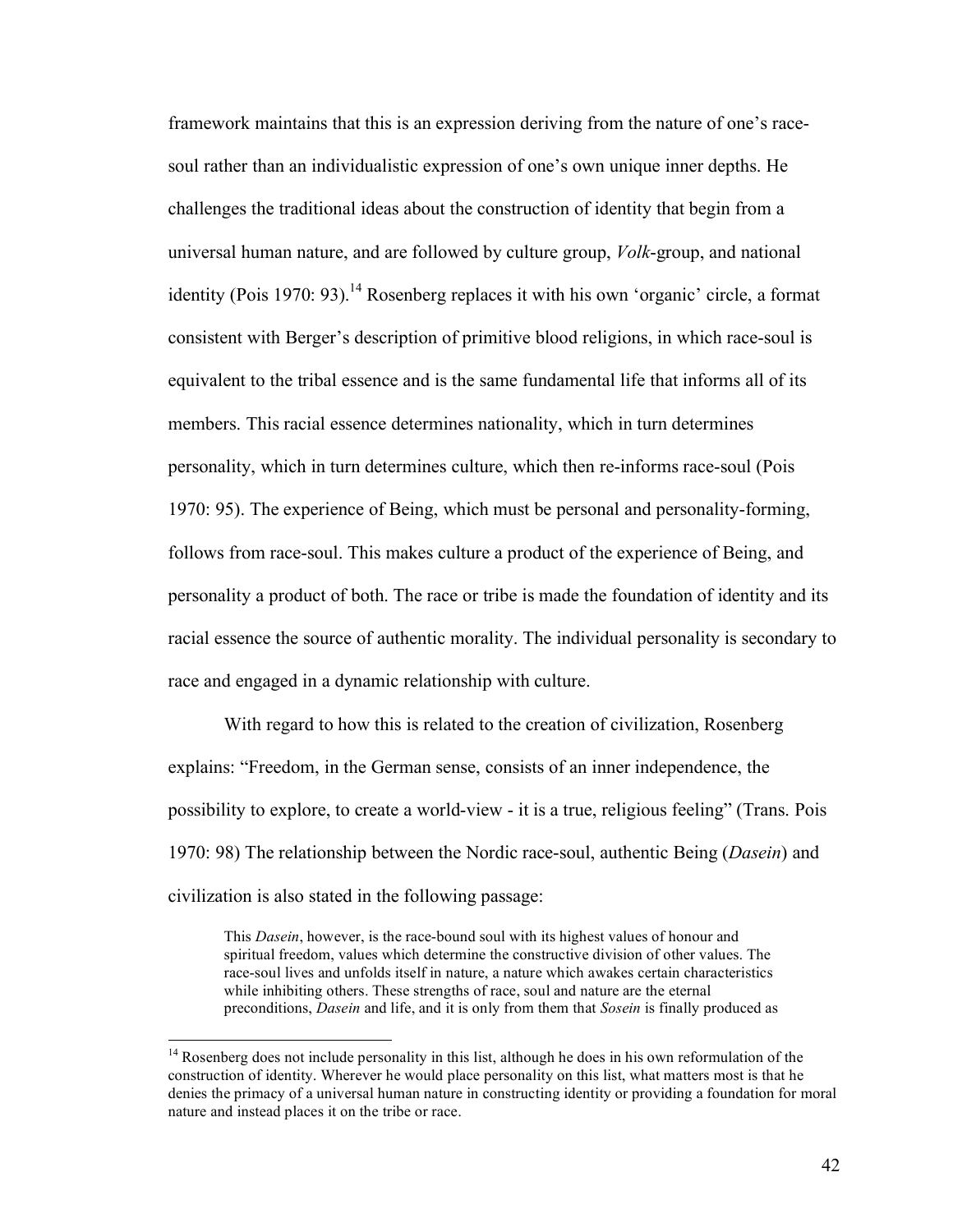civilization, forms of belief, art and so on. This is that last, inner transformation, the newly awakening *Mythus* of our life. (Trans. Pois 1970: 118)

Spiritual freedom and its accompanying values of honour, derived from the nature of the race-soul and its *Dasein*, create civilization, religion and art as expressions of *Sosein*. In this sense, authentic *Sosein* is the natural expression of *Dasein* and not an artificial construction. 15

Taken to its logical conclusion, this makes Nordic culture, and the civilization it produces, the only authentic culture of Being. Quoting Fichte, Rosenberg says "True culture is character culture" (Trans. Pois 1970: 104). This statement demonstrates the connection Rosenberg sees between cultural expressions and moral naturalism. The culture of authenticity looks to the inner depths of the soul for its moral sources; the cultural productions deriving from those inner depths embody the positive character values one would expect from a representation of *Dasein.* But culture and civilization are not dependent on or derived from the insights of unique individuals. Only the natural self-determining freedom of the Nordic race is capable of producing authentic and moral culture and civilization. Individual persons only express the truths of Being that are follow from their race-soul, not their unique individual experiences.

The culture of authenticity regards the inner depths of the self as the sole source of moral authority. Rosenberg places a racial monopoly on authenticity by grounding the quality of subjective experience on race rather than the individual, making it the exclusive property of the Nordic race. The Nordic race becomes the only natural moral source of humanity, and therefore the only race capable of self-determining freedom and the creation of moral culture and civilization. Because it is dependent on the blood

 <sup>15</sup> Rosenberg makes <sup>a</sup> distinction between authentic *Sosein*, that which is derived directly from *Dasein*, and the normal, inauthentic *Sosein* that derives only from abstract rationality.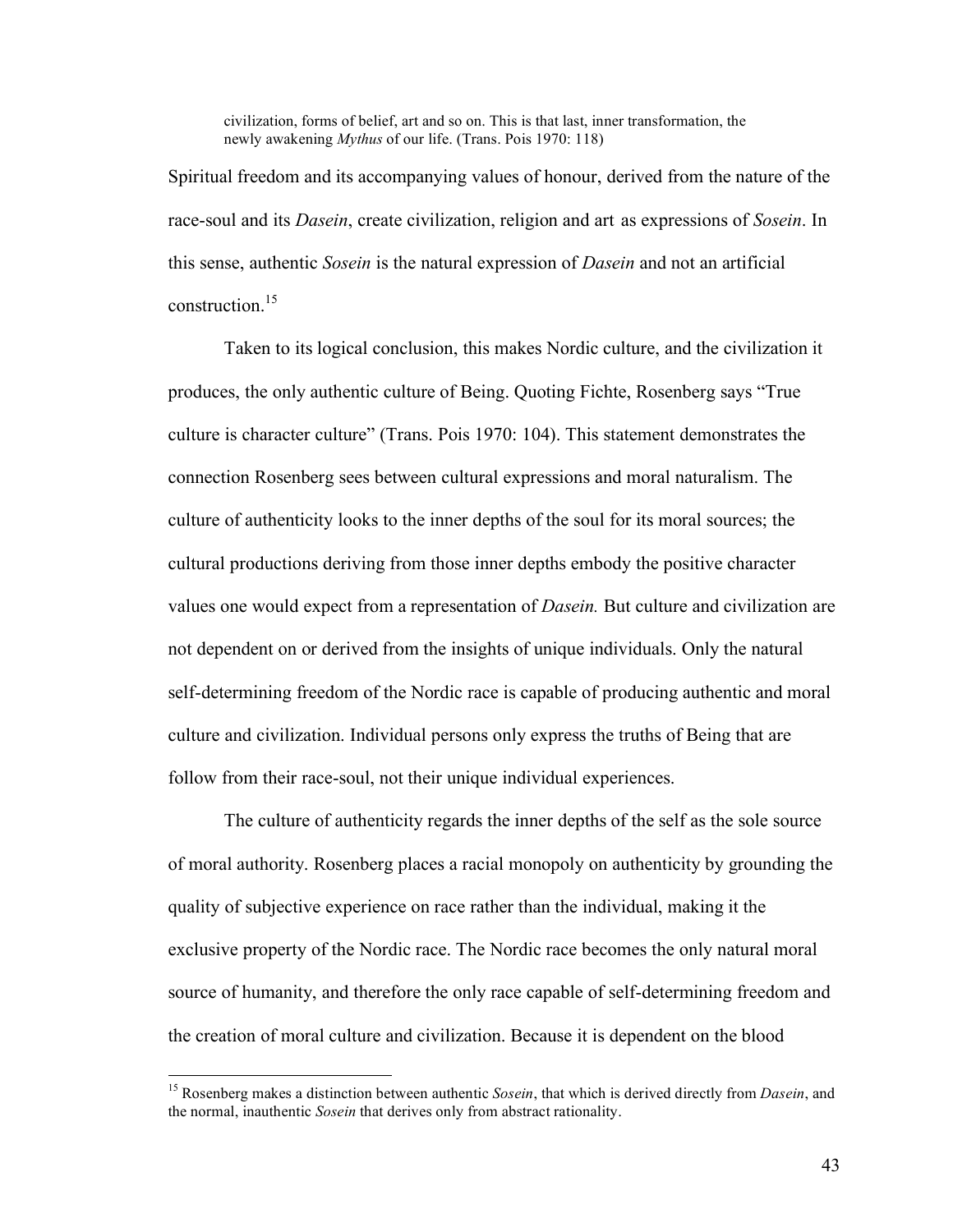through race-soul, Rosenberg sees authentic civilization as a precarious construction. Although the moral insights of Nordic civilization are derived from the blood, ideas also flow back to the race-soul, destroying Nordic self-knowledge and leading to racial mixing. Cultural expressions flow from the race-soul, and these expressions, in turn, help reinforce and inform the natural racial *Dasein*. That is why it is so important that the alien, artificial ideas of inauthentic Being or *Sosein* are almost as dangerous as dilution of the Nordic blood itself. The ancient Indians, Rosenberg recounts, forgot the role of Blood in their monistic identity of Ego and All, and so forgot their own special Nordic nature as Atman and with it the importance of protecting their racial purity (Pois 1970: 42-43). Similarly, Rosenberg argues that "our blood was robbed of its spiritual nature" through the anti-racial doctrines of Christianity and humanitarianism. In both these examples, inauthentic cultural ideas destroyed faith in the blood and led to a corruption of civilization and race. In order for civilization to survive, culture must derive from the *Dasein* of Nordic blood and not become misled by unnatural ideas:

Values will be created and preserved only where blood-law determines the Idea and activities of man, be they conscious or unconscious. Man fulfills the command of the blood, in cult and in life, in the realm of the subconscious, 'true to nature'…gradually, however, civilization…becomes ever more intellectual, and as time as time goes on establishes not creative tension but discord. In such a manner reason and understanding divorce themselves from race and nature. (Trans. Pois 1970: 37)

As civilizations age they crystallize into rationalistic forms that no longer affirm or even actively deny the power of the blood. The natural attributes of racial blood are forgotten and cultural expression rendered artificial and gain an independent rationality of their own. This is the source of Rosenberg's concern for culture. As an expression of *Dasein*, cultural production must not participate in abstract ideals such Christianity's love of humanity, or modern liberalism's individualism and universalism, but derive solely from the authentic source of the inner voice of the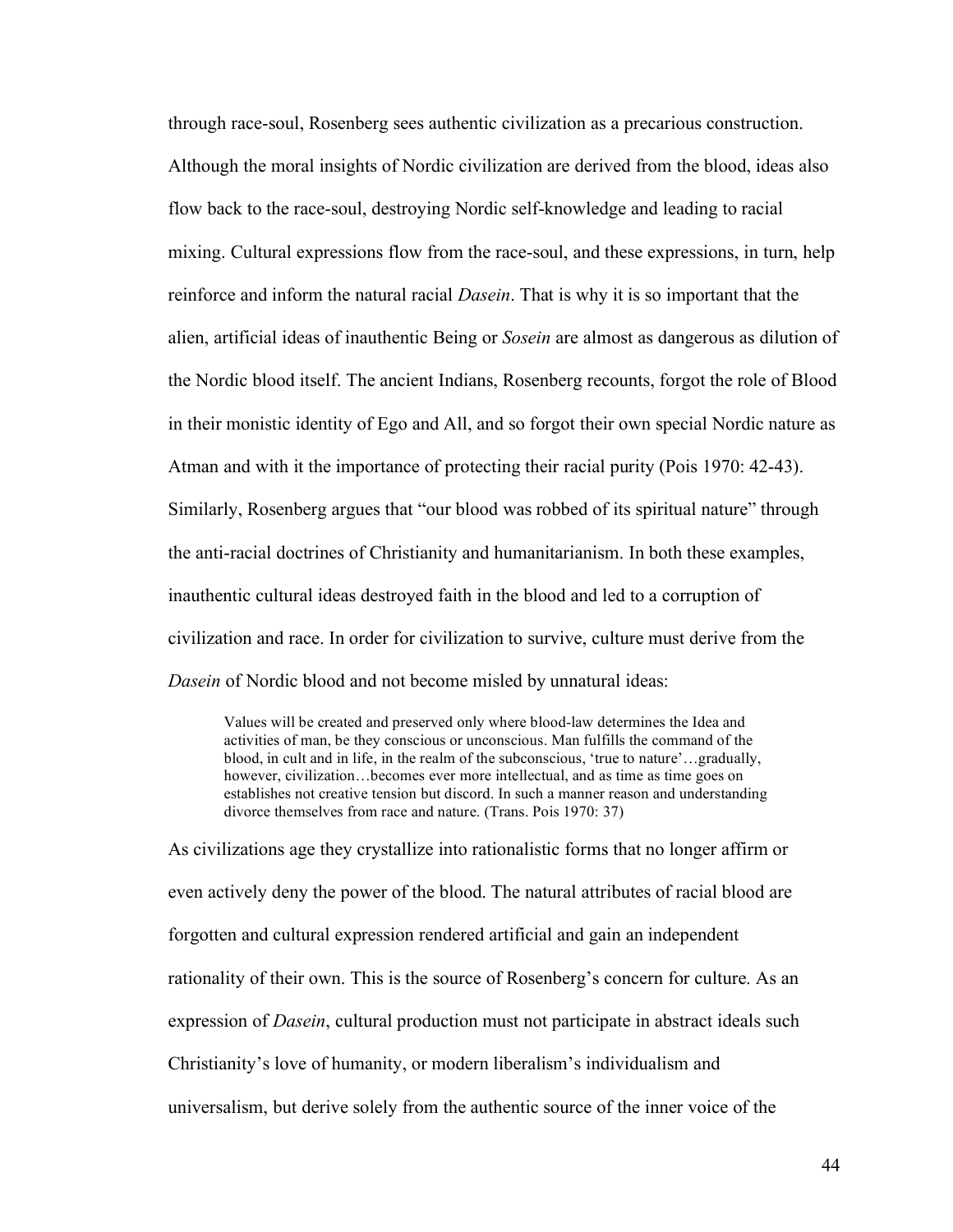Nordic race-soul (Whisker 1982: 117-118). This is another example of the antiintellectual aspect of the culture of authenticity; it tends to regard the articulation of moral sources as an abstract imposition on authentic understanding. If culture and civilization takes on this kind of rationalistic abstraction, they risk losing touch with the authentic moral sources that produce culture in the first place.

I argued in the previous section that Rosenberg participates in the culture of naturalistic spiritualism, an outlook that considers 'the natural' the normative concept of explanation and generally dismissive of any explanation that refers to entities or causes outside the natural world. The spiritual dimension that he attributes to race in its connection to Being is explained in naturalistic terms that leave the actual subjective experience of Being outside the scope of scientific enquiry. This subjective realm is covered by the culture of authenticity. It shuns rational or abstract explanations of moral sources or the experience of Being because such constructions risk losing touch with the inner depths of the self that constitute our natural moral sources, self-determining freedom and their accompanying expressions as culture and civilization. But, unlike mainstream modern consciousness, Rosenberg grounds the culture of authenticity in race rather than the individual. The subject is not the individual, but the race. The Jewish race is held up as the prime example of producers of inauthentic culture, relying on empty formal and legalistic moral rules that are grounded not in feeling but purely on abstract ideas; from this follows ideologies that deny racial nature, such as individualism or universalism, and deny the Nordic spiritual heritage through doctrines such as original sin and creation *ex nihilo.* The culture of authenticity provides a framework for understanding the subjective nature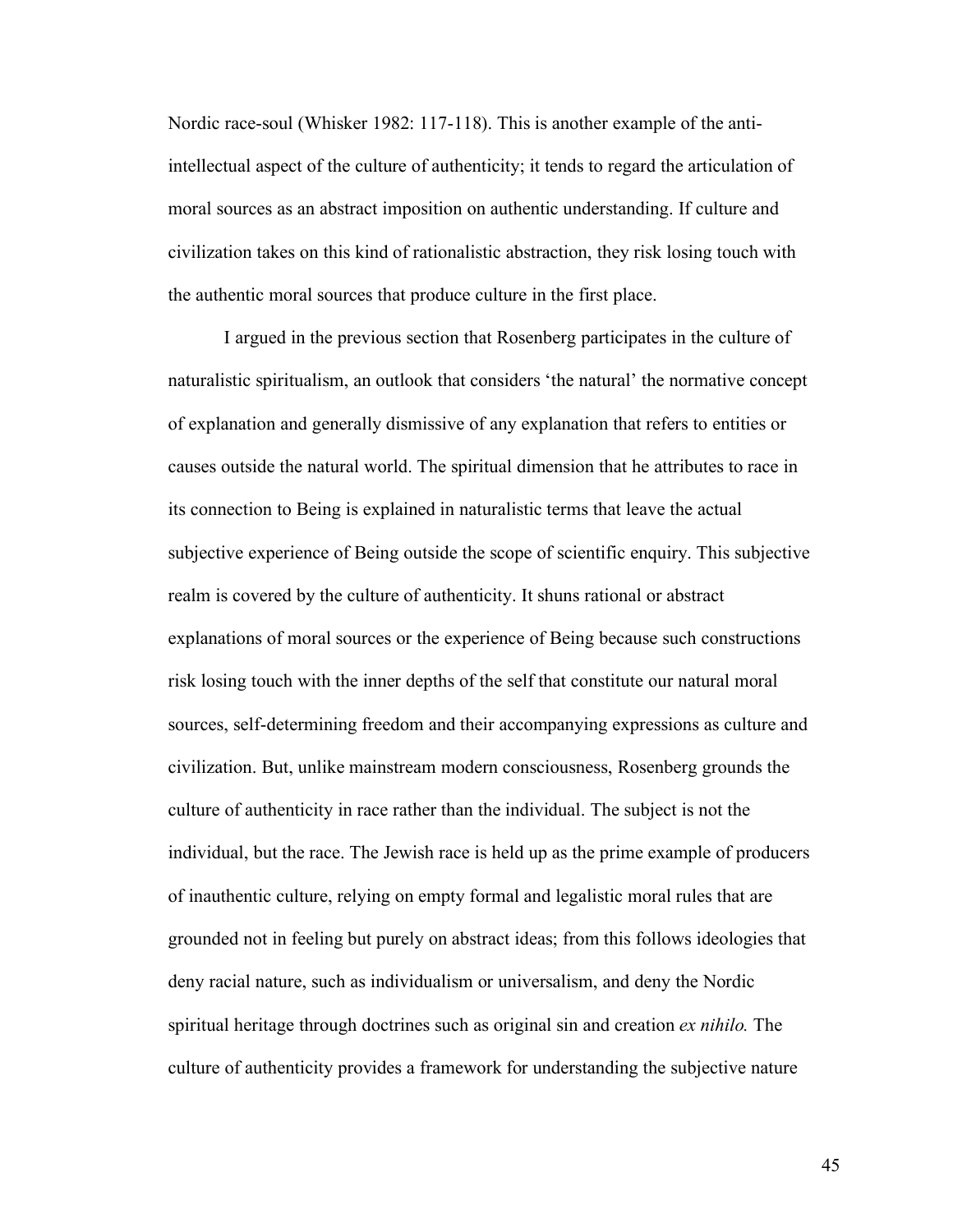of moral sources while denying that they can ever be articulated. It acts as a complement to scientific naturalism (or naturalistic spiritualism) by giving a prime role to subjective experience, but at the same time making any articulation of that subjectivity an artificial product of *Sosein*.

This raises a question concerning the nature of authentic cultural productions. Scientific knowledge is derived from the observation of natural phenomena. Moral knowledge is derived from the subjective experience of Being. This moral knowledge cannot be articulated because of its subjective nature. If the only authentic *Sosein* is only that which is a direct expression of *Dasein*, then *Sosein* itself, as an Idea derived from the blood, remains subjective. The next section deals with the nature of cultural expression itself, exploring how Rosenberg understands authentic Nordic moral knowledge as it is expressed in art, religion and culture.

## *Self-Conscious Narrative Epistemology*

A self-conscious narrative epistemology uses narrative to invest meaning into life all the while knowing that it is a constructed narrative. The meanings contained in these narratives embody truths, but cannot be taken as static representations of the truth. This knowledge, therefore, can only ever be of a provisional nature, a non-binding narrative expression based on some standard of moral judgment. This knowledge is narrative in content because it is provisional, and narrative in form because it is considered a genuine way of knowing. According to the expressivism of the culture of authenticity, the standard of moral judgment for the modern consciousness is the natural moral capacity of the self. For Rosenberg, this standard is contained in the racial nature of the individual. Based on expressivism, he argues that authentic artistic, cultural and religious knowledge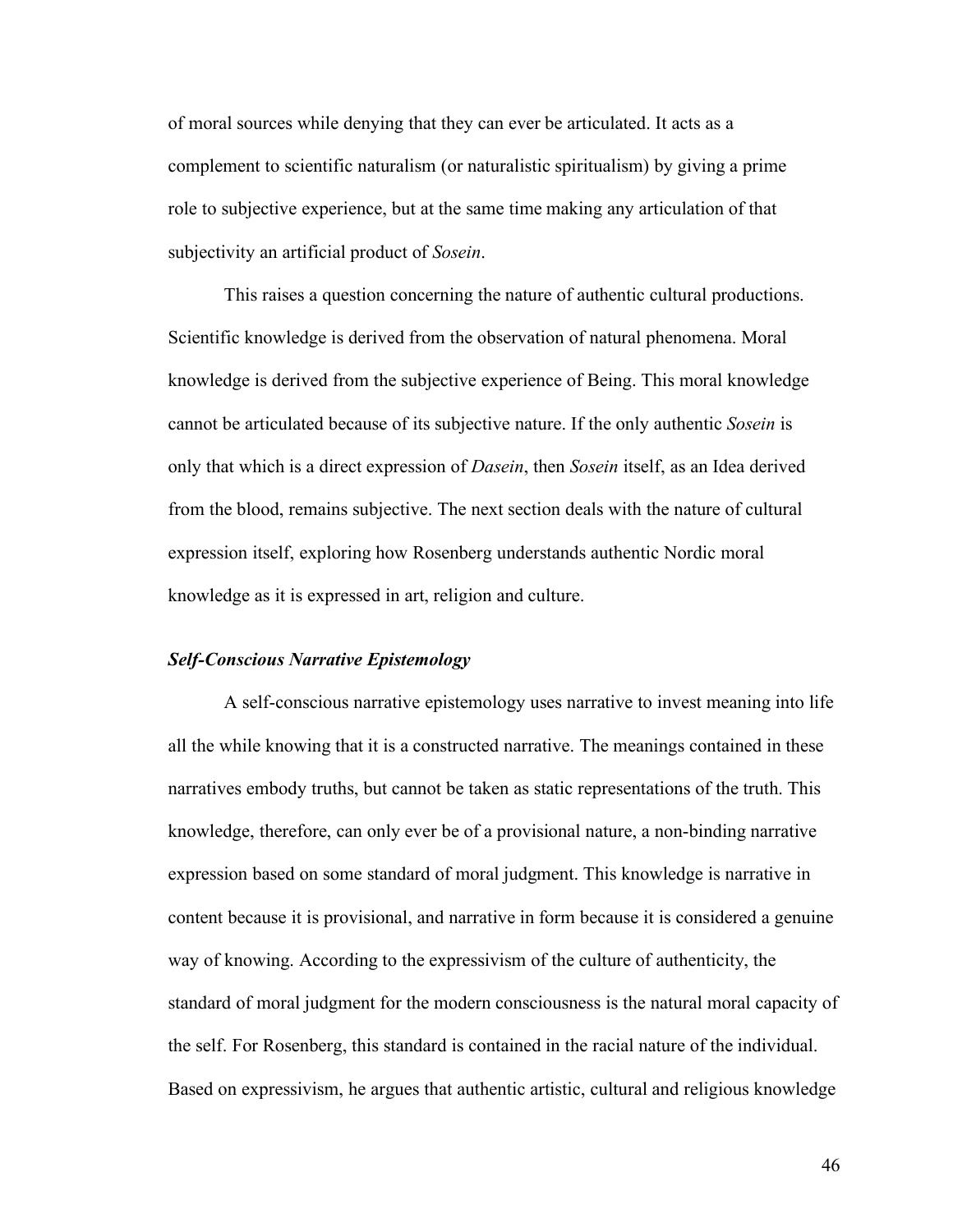all derive from the unique moral sources of Nordic race-soul. I argue that for Rosenberg, such moral knowledge, as it is expressed as culture, can only take the form of narrative because *Dasein* is a subjective experience of objective Being. Truths or moral knowledge are produced in the form of cultural narratives, as organic expressions of the inner sources of the race-soul. Narratives, therefore, make up both the content and form of cultural expression. Further, because of the spiritual dimension that Rosenberg gives to the insights of the Nordic race-soul, these narratives take the form of myths and therefore express a mythic epistemology.

In this section, I present the three ways in which Rosenberg displays this kind of understanding of authentic moral knowledge. First, he presents a history of Nordic culture that places no value on the consistency of truth statements. I argue that, according to Rosenberg, the content of the various religious insights of the Nordic peoples are cultural narratives that reflect the truth of the Nordic spiritual nature but do not define it. This leads to the second discussion, in which Rosenberg demonstrates that he believes that narrative is a way of knowing. Rosenberg explains the nature of cultural expression as an organic development of Nordic Being and activity of soul and opposes this to the mechanical or rational search for an absolute truth. I argue that these cultural narratives are consciously understood as free expressions of Being (*Dasein*) rather than systems that must be obeyed (*Sosein*). Finally, the *Mythus* itself is a narrative that affirms the spiritual quality of the Nordic race-soul. I argue that it is an example of a narrative in which the author is conscious of its nature *as* a narrative. The use of the word '*Mythus'* is itself a reflection of its nature as a special kind of narrative. For Rosenberg, the *Mythus* is not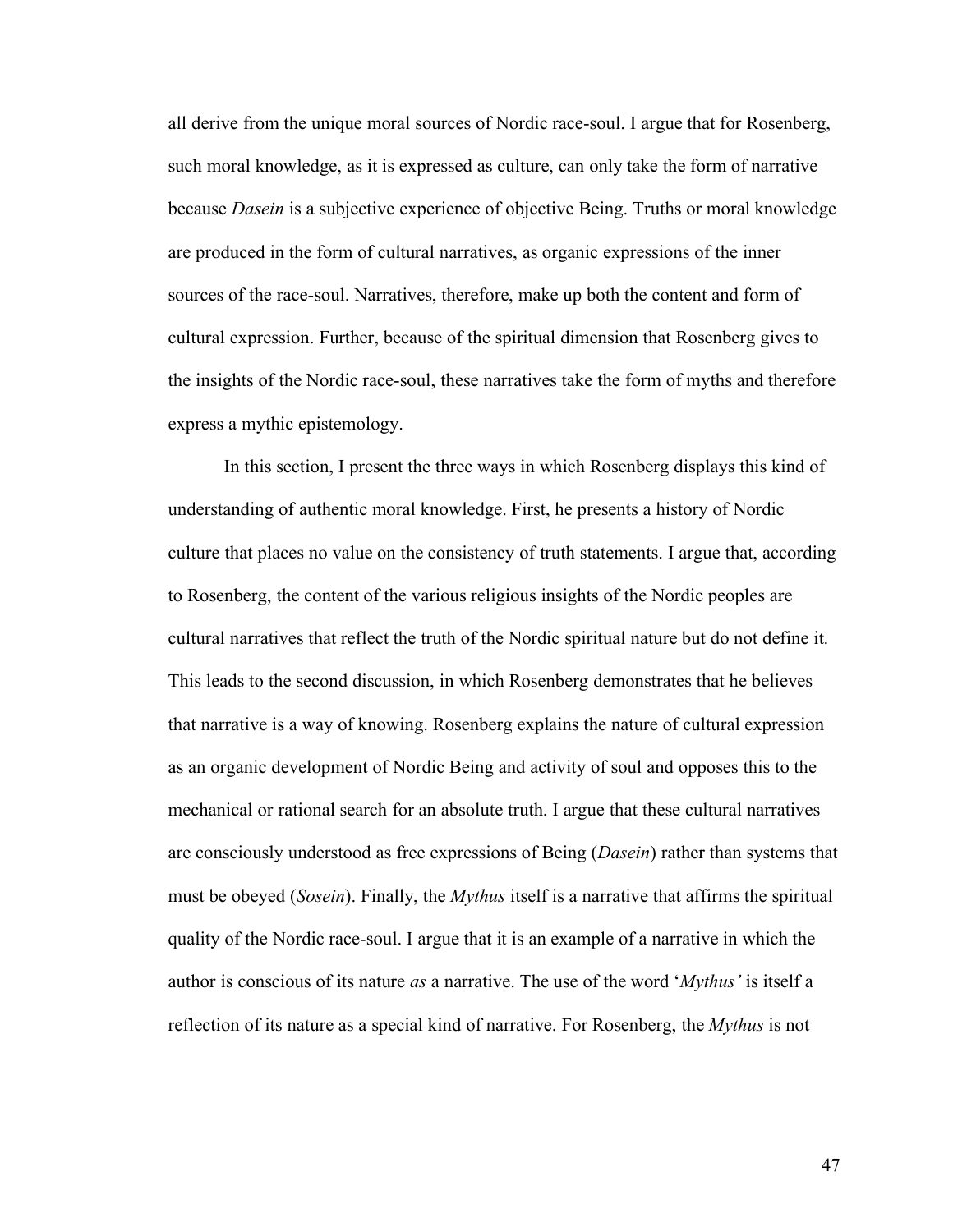just his own individual account of Nordic nature, but a cultural expression of his Nordic nature.

The content of Rosenberg's narrative of Nordic superiority arose from the nineteenth century study of religion and culture. Over the course of the nineteenth century, German nationalism, combined with the study of Aryan language and culture (most notably of ancient India and Persia), led to the mythologization of an Aryan racial heritage, its association with the production of high culture, and its identification with the German race (see Poliakov 1971: 99-105). This sort of thinking is the basis of Rosenberg's assertion of the superiority of the Nordic (Aryan) race. His cultural history of what he calls the Nordic peoples begins from the premise of their racial and cultural superiority. Rosenberg therefore bases his *Mythus* on a narrative: the narrative or myth of Nordic racial quality is accepted first, and from it follows the truths of his historical investigation.

Based on his confidence in the truth of this narrative, Rosenberg discusses and compares the cultural and religious insights of the historical Nordic peoples. He names a wide variety of religious ideas and claims that they all derive from the same Nordic spiritual inheritance. For example, he lists the Indian teaching on Brahman and Atman, the Persian teaching of partnership with God in the struggle against evil, Jesus' teaching on the kingdom of heaven within, the German conception of spiritual freedom, and the will to spiritual seeking as revealed in the teachings of Meister Eckhart and the symbol of Odin, the world-traveler (Pois 1970: 115). Although widely divergent in detail and character, Rosenberg sees them all as historical manifestations of the same spiritual insight of his race, the Nordic spiritual inheritance of 'equality with God' (115).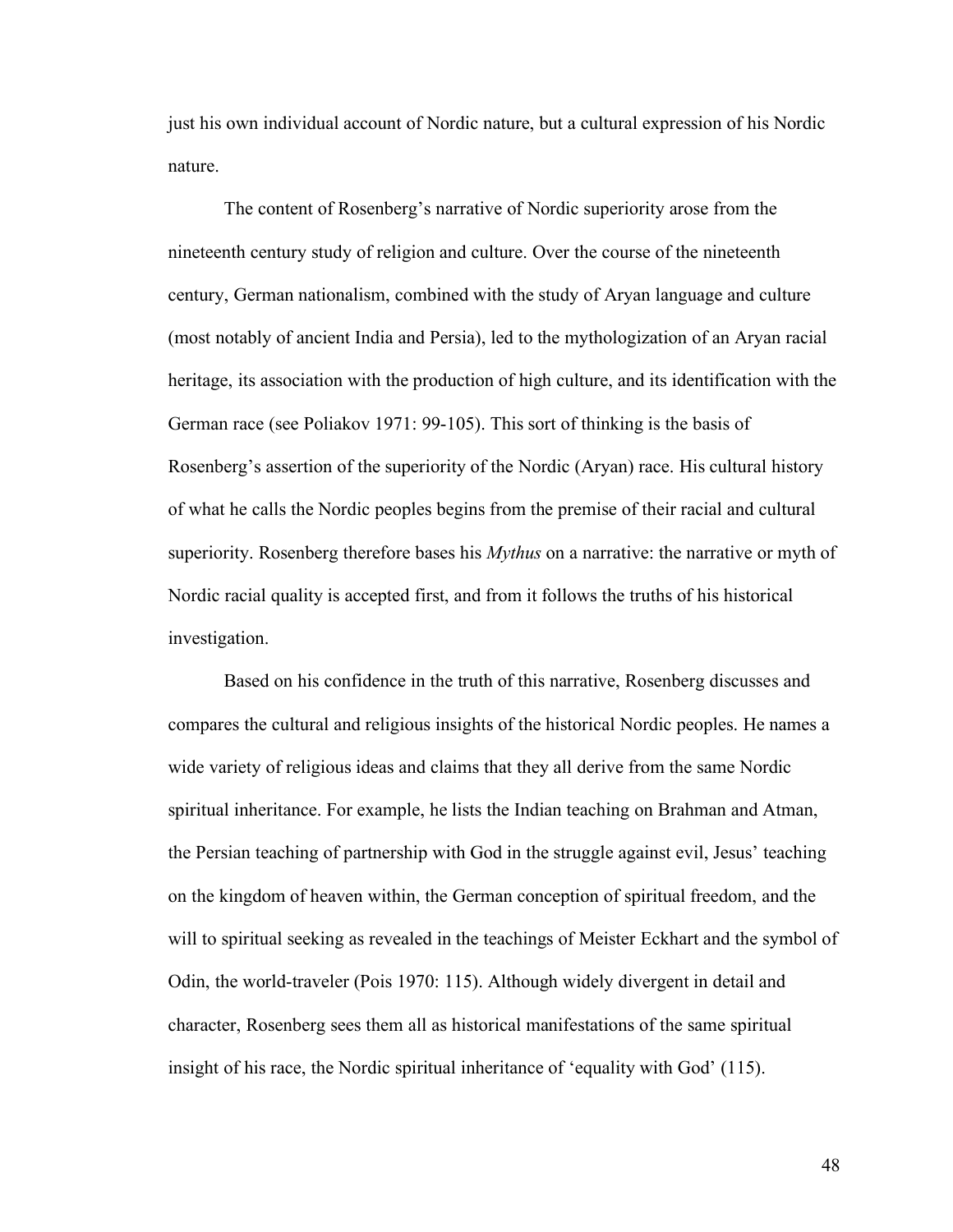Rosenberg participates in the expressivist aspect of the culture of authenticity that construes expression of the inner depths of the self as the only authentic form of moral knowledge. He therefore makes no effort to rationally reconcile these disparate philosophical and religious systems because such an attempt would amount to a misunderstanding of the nature of *Dasein* as *Sosein*. <sup>16</sup> These religious teachings are examples of cultural narratives that follow from Nordic *Dasein* and are not meant to be definitive statements of truth. As cultural expressions of the Nordic race-soul and its inherent *Dasein*, they do not require logical consistency.

Rosenberg never explains the details of the Nordic spiritual insight in rigorously theological or philosophical terms except through comparison with *other narratives*, such as those of the ancient Indian monists or Meister Eckhart. The philosophy of Echkhart and India may in themselves be rigorous theologies, but Rosenberg is not interested in them as such, only as narratives that reflect an underlying *Dasein*. It is not only that cultural expressions of truth take the form of narrative, they cannot take any other form. The nature of moral insight is subjective and therefore beyond rational language, so its explanation must rely on narrative itself, even for an explanation of its very nature. This is why two-thirds of Rosenberg's *Mythus* takes the form of a history that asserts the Nordic spiritual nature, and an analysis of Nordic art that attempts to explain how these cultural expressions reflect the truth of Being (Cecil 1972: 83). Authentic cultural knowledge *is* narrative.

<sup>&</sup>lt;sup>16</sup> Authentic moral knowledge follows directly from *Dasein*, and is understood as such, not as an independent source of truth. It cannot take the form of an absolute statement; it is always understood *as* a representation of *Dasein*, otherwise it takes the form of *Sosein* as an external command to obey.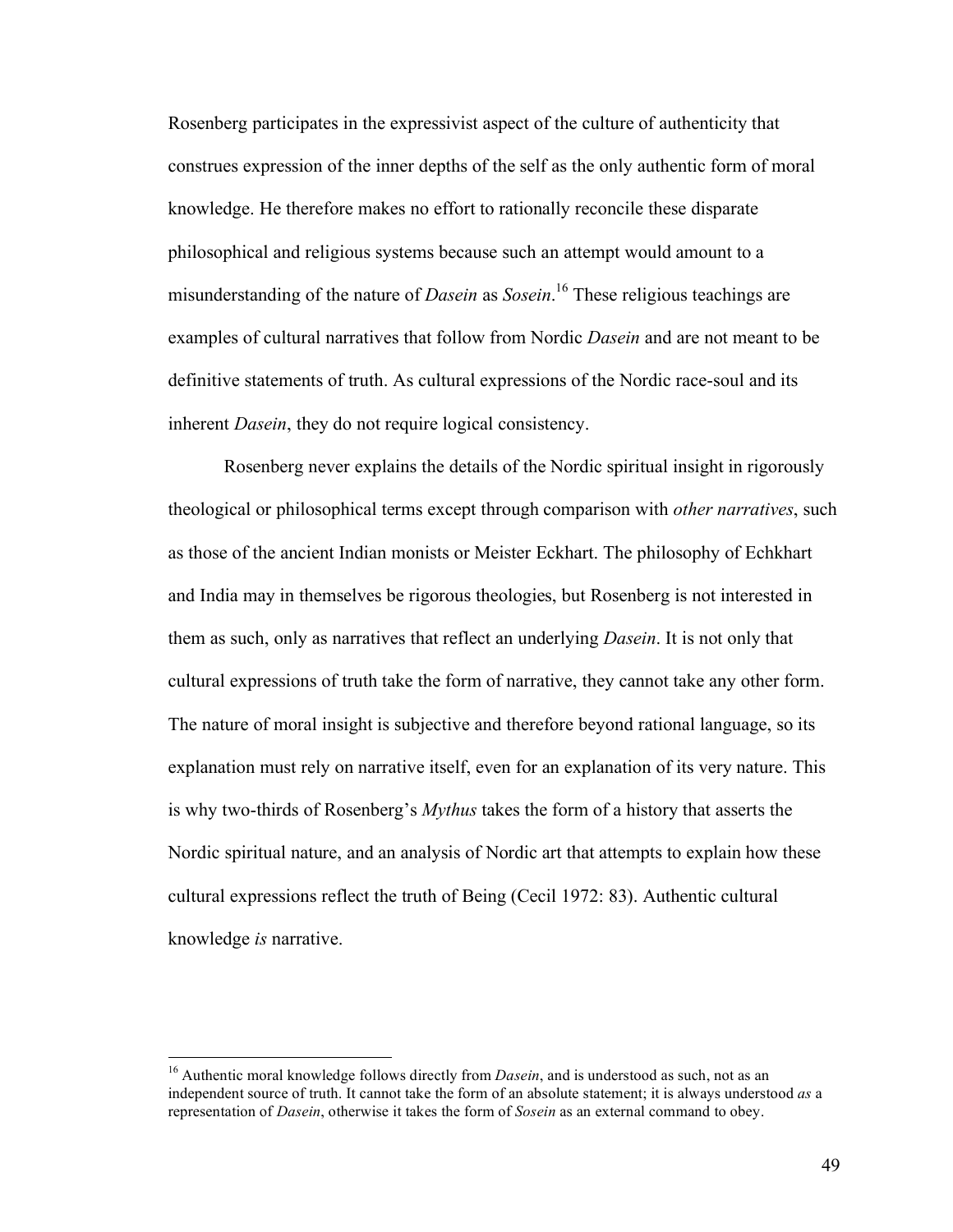Rosenberg has no interest in simply reviving the old pagan religion of the ancient Germans. Resurrecting old myths and ideas is equivalent to being bound to inauthentic rational abstractions:

This will does not merely 'recognize' the essence of old and new cultures in order to draw itself around them; rather, in self-conscious recognition of the highest values bequeathed to us by our own culture-group, it shuns them as limiting. That our researchers remain transfixed by historical forms without being able to construct anything themselves only demonstrates that their will to construct has been broken … It, itself will break its own trail and *create* facts. (Trans. Pois 1970: 98)

The facts that it creates are religious, artistic and historical narratives that express the truths of *Dasein*. This reflects Rosenberg's participation in the modern ethic of selfcreation derived from expressivism. He is loyal to the old Nordic cultural narratives *as* Nordic cultural narratives, but has no interest in enslaving himself to their ideals. These old insights are legitimate only if their truths can be experienced as *Dasein*, otherwise they would constitute an inauthentic *Sosein* dominion over the soul.

Rosenberg supplements the nineteenth century myth of Aryan racial superiority with a monistic metaphysics, but these are only examples of the *content* of his Nordic narrative. Because cultural knowledge arises from race, and the race-soul is the source of the experience of Being, narrative is not just the content of knowledge, but its form. This leads to the second discussion, in which I explain how Rosenberg argues that knowledge of *Dasein* is narrative in form as well as content, and how he opposes this to the inauthentic artifice of rational *Sosein*.

Rosenberg constrasts the 'scholastic-mechanical' struggle for absolute knowledge with the 'organic' search for truth. These concepts are equivalent to *Sosein* and *Dasein*, respectively. He argues that "with the surrender of a form which corresponds to our own measure to the form of a fictitious abstract, eternal, absolute truth, we not only do *not* come any nearer to the 'truth', but actually push farther away the possibility of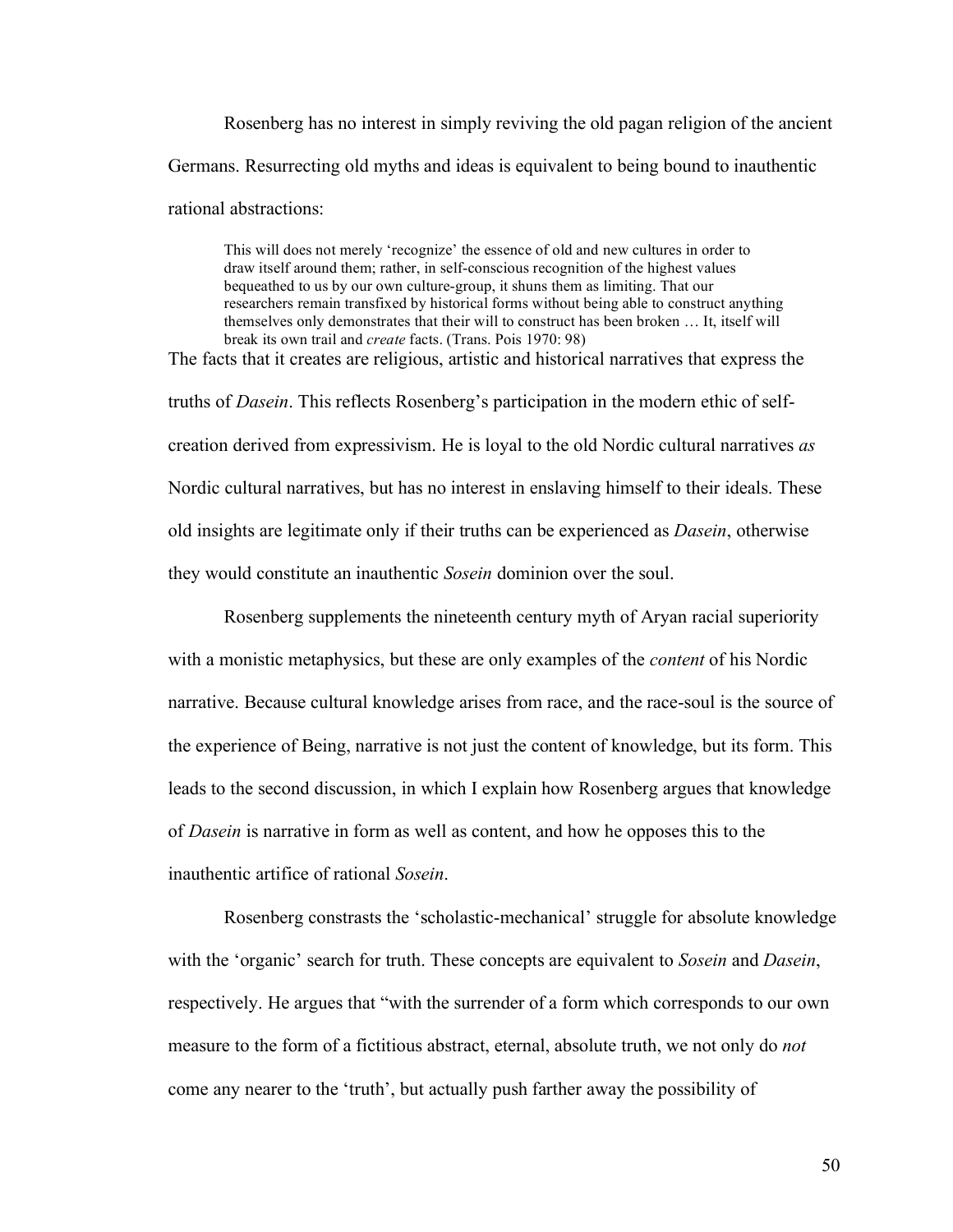approaching it" (Trans. Pois 1970: 90). The 'form which corresponds to our own measure' is that of the organic, or authentic experience of Being that is characteristic of the Nordic race, to which he opposes a rational, absolute standard of truth. The Nordic form of knowledge must not rely on rational accounts of truth, but narratives that flow from its racial nature. Cultural narratives may change over history, but they arise from an eternal racial source that makes them valid across time:

From the insight that reason-determined, definable experience of the formal variety does not determine life but rather simply represents or can represent a heuristic principle…the question does not involve acknowledging the validity of a form of belief, but rather perception of soul and character values…the race-soul seizes upon old questions in newer forms; *however, the constructive strength of will and soul remain, in direction and nature, the same.* (Trans. Pois 1970: 91)

The race-soul perceives its own nature as *Dasein*; its natural strengths remain the same in direction and nature no matter the context. The natural capacity of the Nordic race-soul to understand Being directly makes its insights independent of historical time and rational constructions. Defining experience through rational means can only be an heuristic tool, presumably because it is contingent on historical circumstances and its own rational constructions. Patterning one's life after such rational forms of understanding represents a dependence on external forms that constitutes *Sosein.* The life of a race depends on an activity of soul, not obedience to the constructions of reason:

The life of a race does not represent a logically-developed philosophy nor even the unfolding of a pattern according to natural law, but rather the development of a mystical synthesis, an activity of soul, which cannot be explained rationally, nor can it be conceived through a study of cause and effect. (Trans. Pois 1970: 84)

As an activity of soul, the subjective experience of Being makes objective statements of truth unnecessary and therefore suspect. The Nordic race has the capacity to construct narratives that authentically express the old questions of human life in ever newer forms. The cultural narratives of the various Nordic cultures, then, are historical manifestations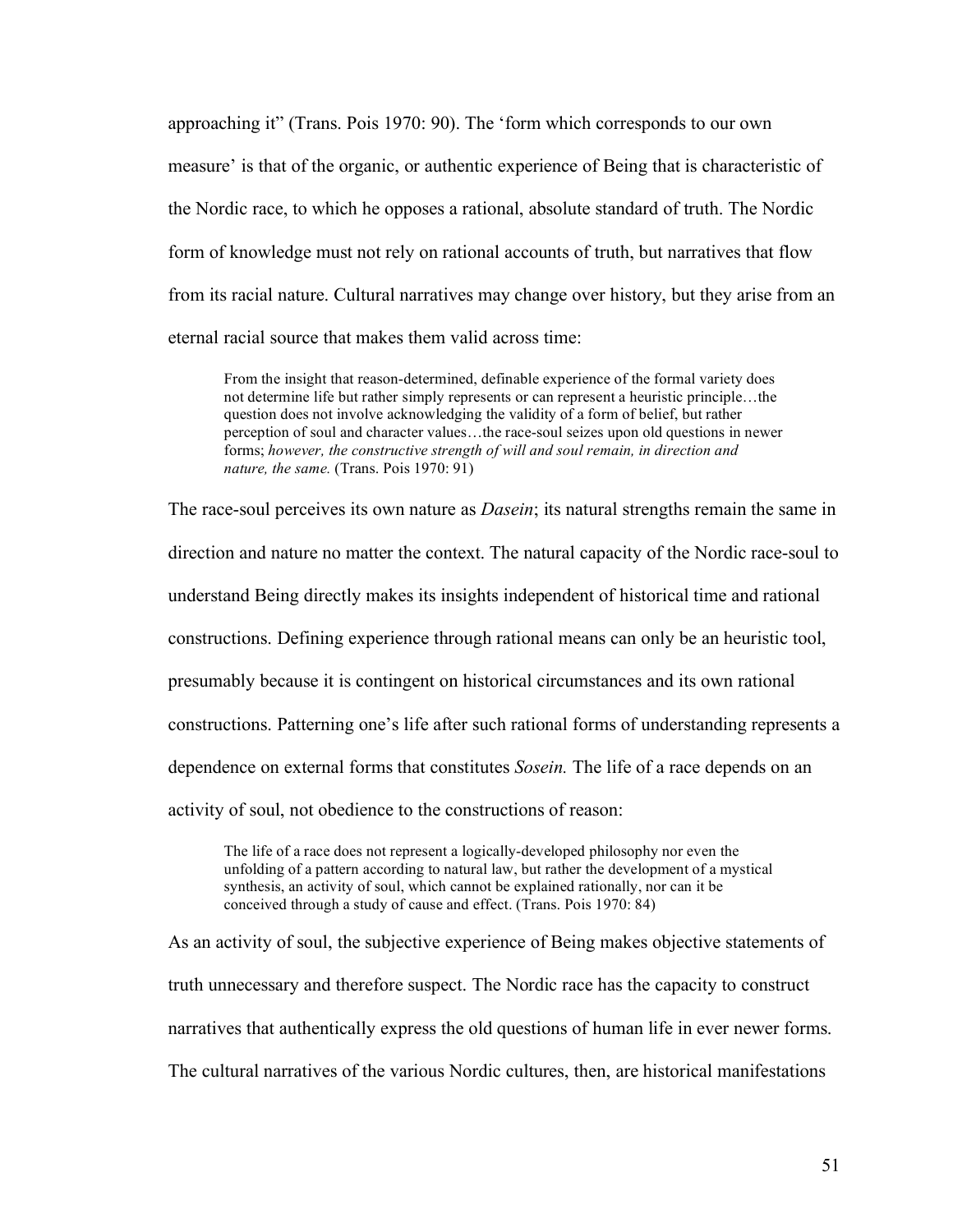of eternal truths known only through Nordic *Dasein*. They remain authentic representations of the truths of Being as long as one keeps in mind their contingent character as narrative and experience their truth immediately, rather than through the faculty of reason. The moment they are construed as authentic representations in themselves, they become inauthentic *Sosein* tyrants of conscience. This is consistent with the self-determining freedom of the culture of authenticity. Narrative makes no absolute claim on its participants; they are free to affirm its truths or refuse them. Absolute truth claims based on reason, however, assert an external authority of truth that demand assent rather than free affirmation based on authentic racial moral sources.

The *Mythus*, therefore, displays an idea of narrative as both the content and form of moral knowledge. The various cultural narratives of the Nordic race have served to determine the lives of the various Nordic peoples in the same way because in their content they are based on the same authentic racial source. This moral knowledge, however, can only ever take the form of narrative because it is subjective and non-rational by nature. Rosenberg is conscious of the differences in the content of these narratives, but he is confident of their unity because he sees them only as narratives that derive from the same moral sources. The importance of narrative, then, lies in its *form* as an epistemology, an expression of truth that is open to affirmation or rejection by the race-soul based on its subjective experience of being.

Rosenberg himself recognizes that the racial history of the *Mythus* can only proceed from a racial heuristic principle; he makes no attempt to call it a work of philosophy (Pois 1970: 34). Members of the Nordic race must remain aware that cultural productions are narrative constructions following from the racial subjective experience of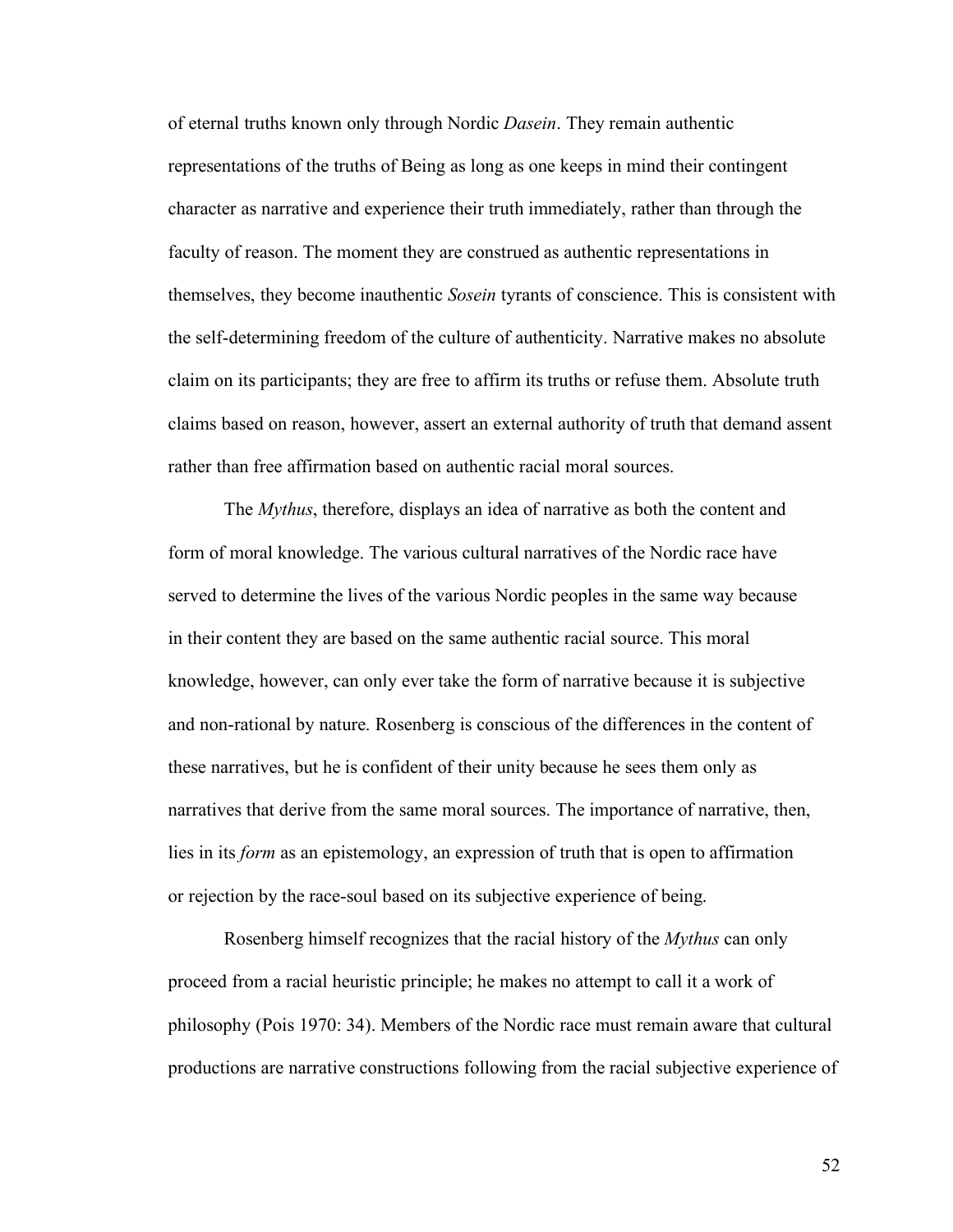Being. All moral knowledge and truth claims take the form of self-consciously created narratives.

The Nordic individual thus expresses the truths of *Dasein* not as individual expressions of the truth, but as uniquely Nordic cultural narratives based on the nature of that individual's Nordic race-soul. For Rosenberg, truth or moral knowledge is the organic expression of Nordic cultural production rather than the rational or even aesthetic insights of the individual. This epistemology is consistent with Rosenberg's racial interpretation of the culture of authenticity: it depends on the Nordic race-soul as a moral source, it considers the narrative expression of this moral source an authentic expression of the truth or Being, and it asserts the natural freedom of the Nordic race to affirm or refuse the truth of a narrative. There is a danger, however, that inauthentic cultural productions that do not arise from *Dasein* may pollute Nordic culture. "Values will be created and preserved only where blood-law determines the Idea [*Idee*] and activities of man, be they conscious or unconscious" (Trans. Pois 1970: 37). Without authentic culture, the Nordic race risks losing touch with its own moral nature and giving up its own natural moral knowledge. The Nordic race requires an authentic narrative that derives from genuine *Dasein*. This leads to a discussion of Rosenberg's *Mythus* itself as an example of this kind of narrative.

Rosenberg considers the *Mythus* an attempt to reconnect the Nordic race with its spiritual nature through a mythic narrative. This narrative, he believes, has the power to reinvigorate the German people by inspiring them with knowledge of the spiritual power of their blood. The core of the *Mythus* is the affirmation of the spiritual superiority of German-Nordic racial blood: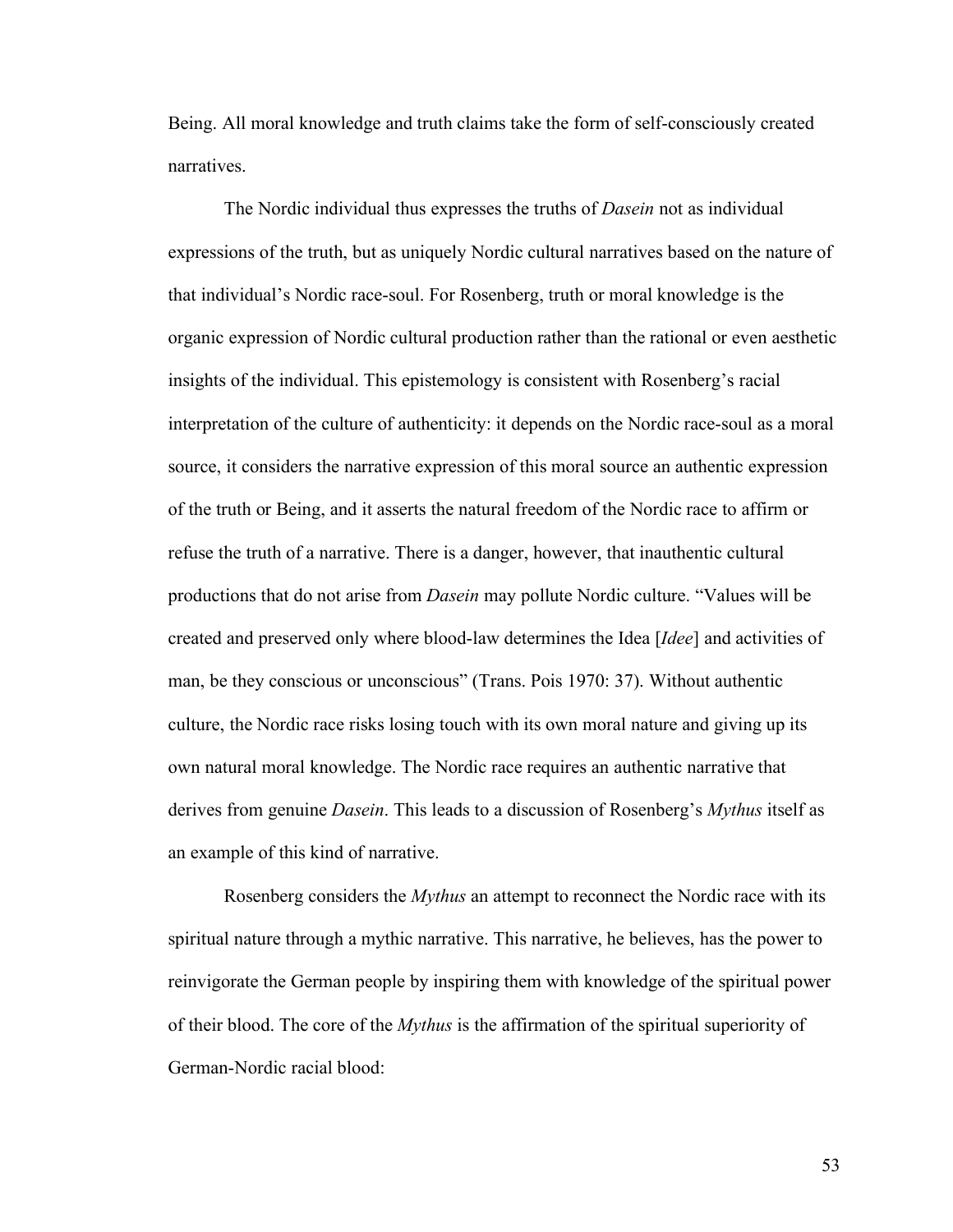Today, a new belief is rising: the *Mythus* of the blood; the belief that the godly essence of man itself is to be defended through the blood; that belief which embodies the clearest knowledge that the Nordic race represents that *Mysterium* which has overthrown and replaced the old sacraments. (Trans. Pois 1970: 82)

The *Mythus* will not only empower the German people with knowledge of their unique spiritual nature, but will *in itself* act as the mode of the salvation of the Nordic race by the *experience* of its truths, thus motivating them to action. The authentic ideological reflection of the Nordic spiritual experience of Being will rescue the Nordic race "through a re-experiencing and cultivation of the primal blood combined with an elevated will to struggle" (Trans. Pois 1970: 75).

Although Rosenberg has complete faith in the truth of this statement, he is aware of the nature of his work as a narrative, even referring to the spiritual awakening he is participating in as the rise of a new *Weltanschauung* (Pois 1970: 35)*.* This use of the word '*Weltanschaaung*', meaning world-view or ideology, suggests that the reader or participant remains aware of its constructed nature as a narrative. Charles Taylor argues that all people necessarily live within a moral framework that is constitutive of human agency (Taylor 1989, 26-27). The *Mythus* is a self-conscious, narrative version of this kind of framework; it is constitutive of Rosenberg's life as a Nazi. Following his statement about the rise of a new *Mythus*, he says that the recognition of Nordic moral character as the source of European culture "is the foundation for a new *Weltanschauung*, a new-yet-old theory of state, the *Mythus* of the new life-feeling…" (Trans. Pois 1970: 83). The new myth is only a world-view, but this does not mean that it is not true. It means only that an authentic moral framework or *Weltanschaaung* cannot be something derived from rational calculation but from *Dasein* only. Consider how Rosenberg characterizes Wotan in a passage quoted by Viereck: "Wotan, as the eternal mirror of the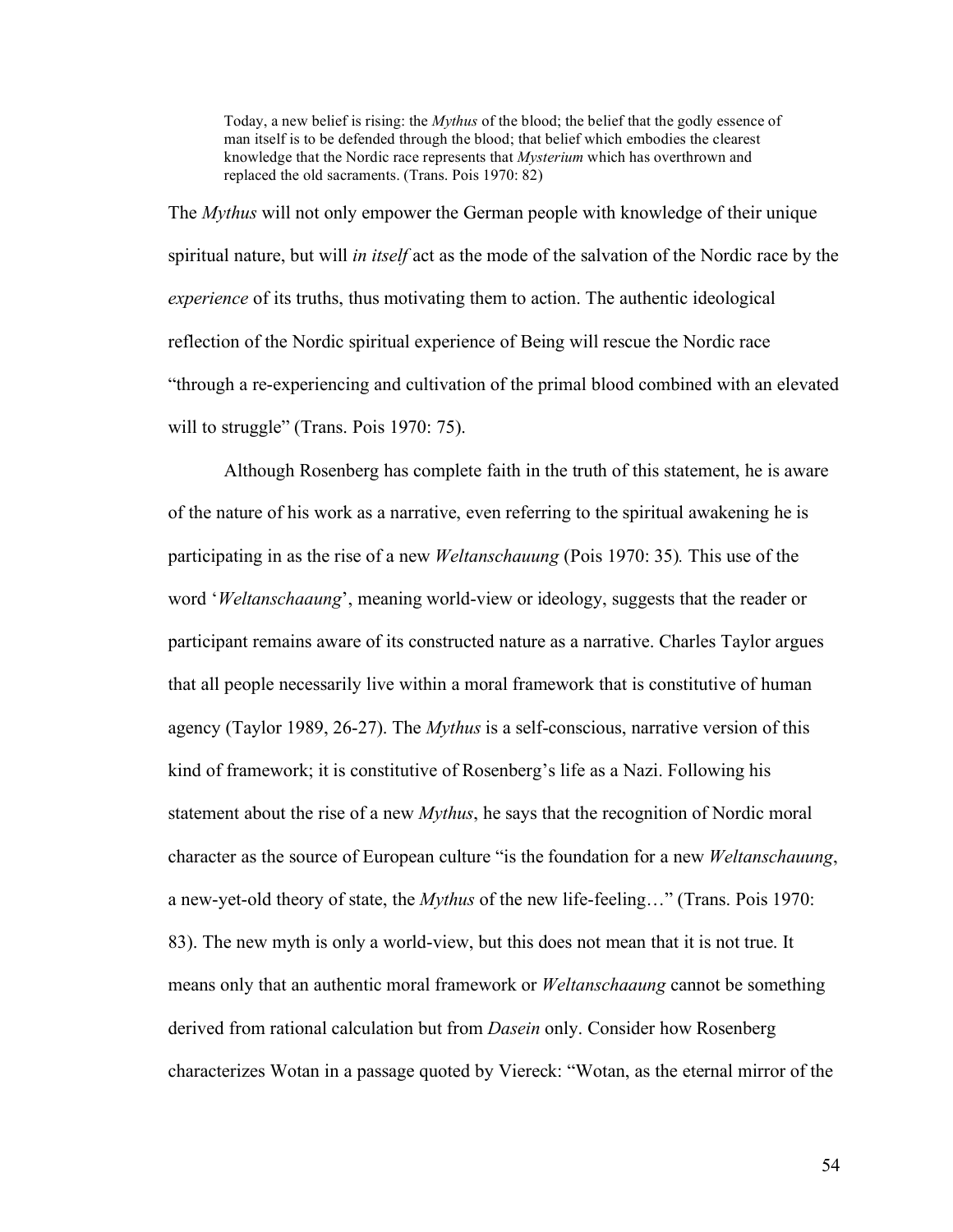primeval soul-forces of the Nordic man, is living today as five thousand years ago" (Trans.Viereck 2004: 292). Rosenberg does not truly believe that the ancient Norse god exists, but he clings to the truths that Wotan embodies as a narrative representation of Nordic *Dasein*.

The *Mythus* is an example of an Idea that follows from the blood-law, and must in turn determine the life of the race (see Pois 1970: 37). "The inner voice now demands that the myth of the soul, race and ego, *Volk* and personality, blood and honour; that this myth alone and uncompromisingly, must penetrate, bear and determine all life" (Trans. Pois 1970: 97). Without this mythus, the Nordic race-soul risks its own extinction, and the total chaos that would be wrought by an inauthentic civilization based on materialistic individualism and anti-natural universalism (see Pois 1970: 96). As a myth, the *Mythus* begins from the premise of Nordic racial-spiritual superiority and creates a selfconsciously crafted narrative that the author must believe is based on his race-soul rather than his own personal insight.

Aside from its racial bigotry and demonization of the Jews which, as Fritz Nova argues (1986), played an extremely important role in motivating ordinary Germans to participate in the Final Solution, the *Mythus of the Twentieth Century* is often derided for its irrationalism, groundless claims, non-systematic nature and opaque style (see Fest 1970: 67; Cecil 1972: 82; Viereck 2004: 215). Considering the nature of narrative epistemology, however, its outlandish assertions, illogical arguments and lack of true research and evidence are consistent with the characteristics of a mythic narrative. Most cultural myths appear to be poor representations of reality at best; that Rosenberg's *Mythus* is no different only seems strange if one expects a work of philosophy. Yet he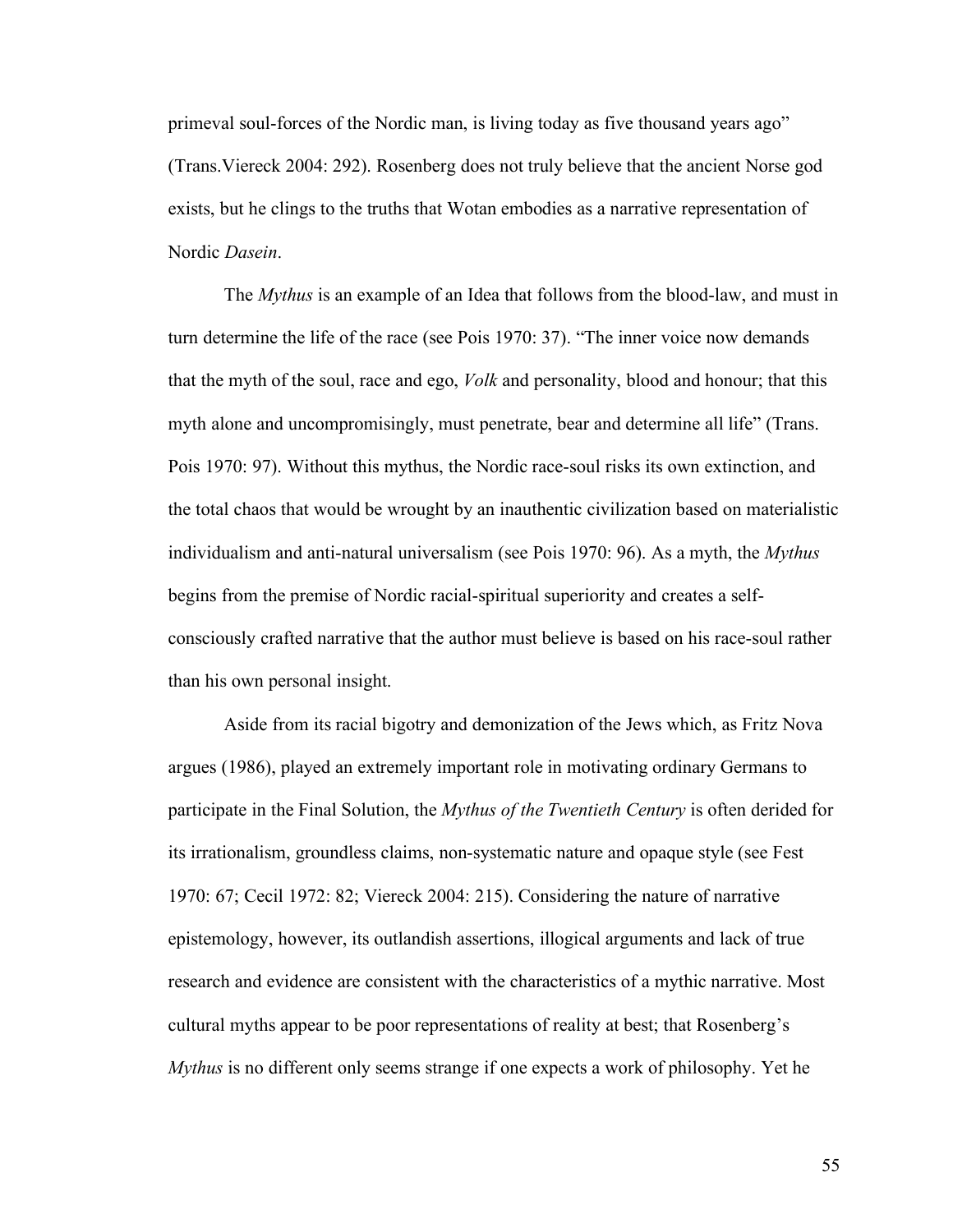includes the word myth in the very title. Robert Cecil captures the intent of the *Mythus* when he states that "The function of myth is not to record history, but to create it by first evoking belief" (Cecil 1972: 91). This, of course, leads most scholars to dismiss it along the lines of the usual definition of myth as an inadequate etiology or pure fiction. The *Mythus* is indeed both of these things, but it is also an expression of what the author supposes to be an authentic representation of Being. If it appears irrational that is because reason is not a standard of judgment for *Dasein*.

Rosenberg grounds this mode of moral orientation within a monistic metaphysical world that gives the Nordic race exclusive claim to authentic knowledge. This knowledge, however, can only take the form of a self-consciously constructed narrative that considers itself the authentic ideological expression of the Nordic blood-law. Despite its ground in the mythic qualities of the Nordic race, the self-conscious narrative epistemology employed by Rosenberg in the *Mythus* reflects the form of the culture of authenticity. It bases the moral authority of its cultural narratives on the inner depths of the racial self; it demonstrates participation in expressivism in its belief that selfdiscovery of moral sources and knowledge takes the form of cultural expression; it insists on an ethic of self-determining freedom that refuses to accept any moral authority aside from the free affirmation of a mythic narrative based on the exclusive racial experience its own moral nature. The affirmation of a defining mythic narrative based on the assertion of racial superiority obviously lends itself quite well to fascist politics. That this narrative is immune to external rational criticism on account of its racial exclusivism is part of what makes it so dangerous; the accompanying demonization of the Jewish race as the opposite of Nordic *Dasein* makes it even more so. As a self-conscious myth, the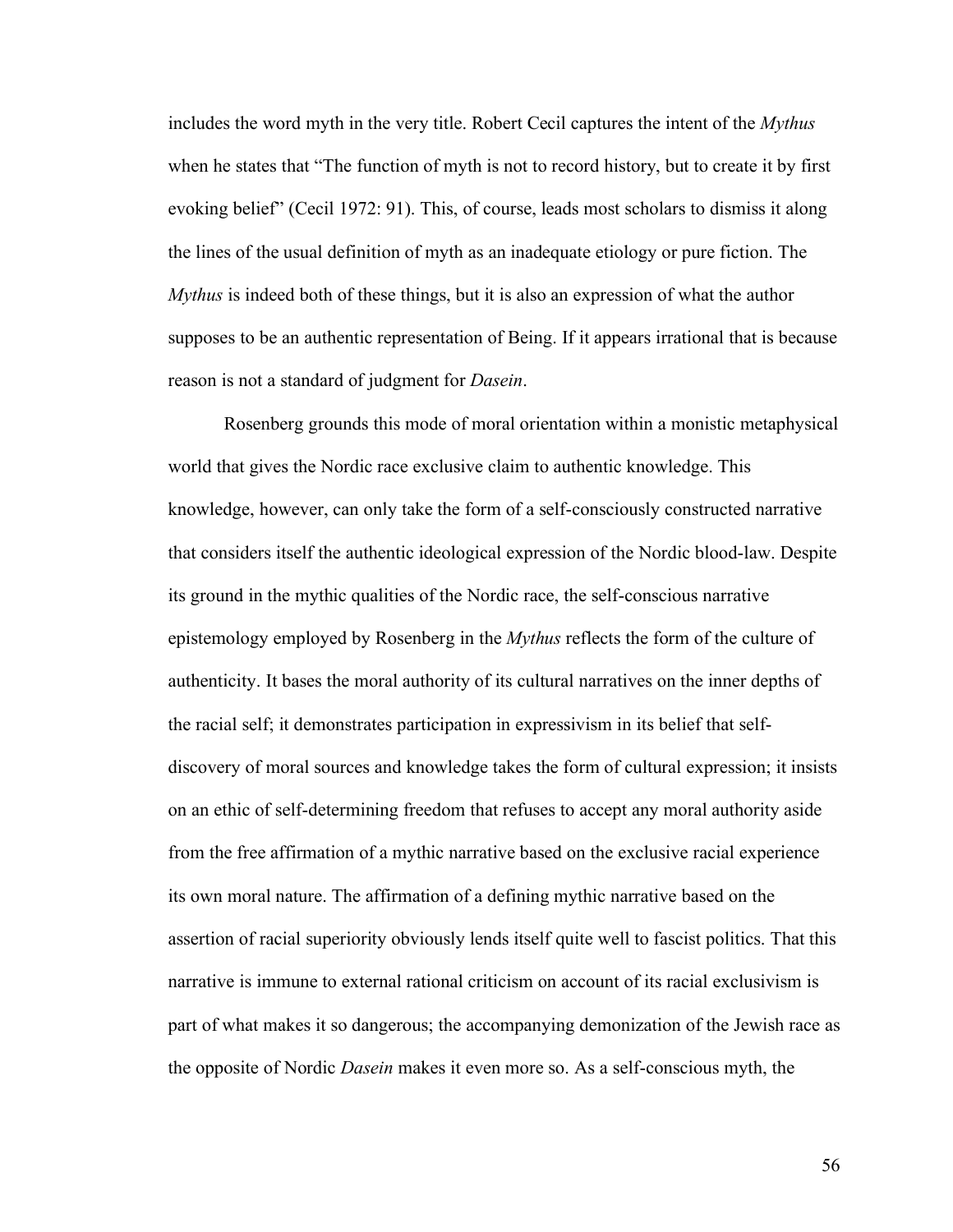*Mythus* portrays itself as the saviour of the Nordic race, in both its spiritual and natural dimensions as guardians of Being and a biological entity requiring purity of blood.

# *A Modern Religiosity: The Mythic Understanding of Religion*

Thus far, I have analyzed Rosenberg's *Mythus* according to the three categories that I have argued are distinctive of modernity. In this section, I explain how these together constitute in the *Mythus* a modern form of religiosity. First, I identify Charles Taylor's theory of moral frameworks of orientation with the three categories of the analysis and associate these with the religious content of the *Mythus* in order to show its moral framework takes a modern and religious form. I then review the chief characteristics of the *Mythus* according to the three categories of analysis, and explain how they fit together to form a religious world-view. I finish with a discussion of how the *Mythus* shares characteristics with other modern forms of consciousness and religiosity.

Charles Taylor argues that all people necessarily live within frameworks of moral orientation that create a landscape in which a people make moral judgments (Taylor 1989: 26-27). As part of my theoretical approach, I chose three categories of analysis that represent important features of the modern consciousness: scientific naturalism, the culture of authenticity and self-conscious narrative epistemology. Scientific naturalism is an obvious part of modernity whose definition I derived from the Encyclopedia of Religion. I based my understanding of culture of authenticity as a modern form of consciousness on the writings of Charles Taylor (see Taylor 1989; 1991). I based the category of narrative epistemology on the expressivism of the culture of authenticity and relied primarily on Michael Bell for the definition of this category.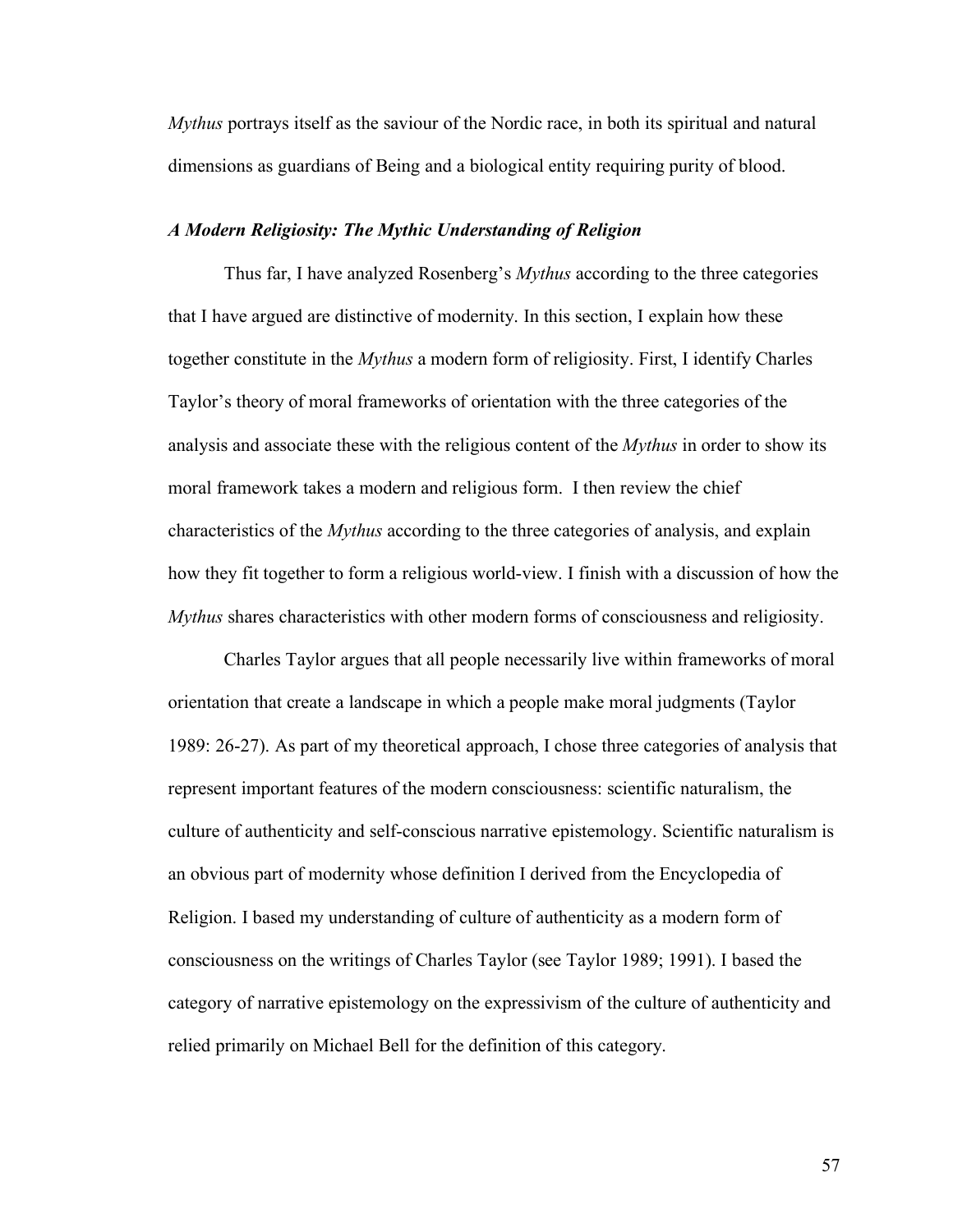Throughout my analysis, I have attempted to distinguish between the content and form of Rosenberg's *Mythus.* In its content, the *Mythus* is primarily an assertion of the superiority of the Nordic race based on a supposedly unique racially exclusive spiritual quality. The cosmological scope of its ideas and its spiritual aspect give the moral framework of the *Mythus* a strong religious dimension. The form of this moral framework, as I have argued, is distinctly modern because it participates in the culture of authenticity, scientific naturalism and a self-conscious narrative epistemology. It is on this basis that I believe the *Mythus* represents a distinctly modern form of religiosity. Its content gives its otherwise neutral form a religious dimension.

Scientific naturalism is the intellectual context of this form of religiosity. I have suggested that Rosenberg's version of this outlook might be more properly called naturalistic spiritualism, but it nonetheless maintains 'nature' as the normative concept of explanation. He uses its language to explain his ideas, but also uses its empirical limitations to create or secure a subjective category for 'the spiritual'. Naturalistic explanation is the only acceptable objective means of explaining the nature of racial life, but its authority ends with objective, physical or observable experience. The spiritual dimension of race is subjective, and therefore beyond the scope of scientific explanation.<sup>17</sup> This is supplied by the culture of authenticity. It asserts a purely subjective source for moral knowledge which is identified with *Dasein*, the spiritual experience of Being. Rosenberg replaces the individual with race as the ground of spiritual access to Being, but maintains the subjective authority of the culture of authenticity and its emphasis on self-determining freedom and expressivism as the mode of self-discovery.

 $17$  Science might inform moral reasoning, such as through racial science or social Darwinism, but it is not the source of moral knowledge.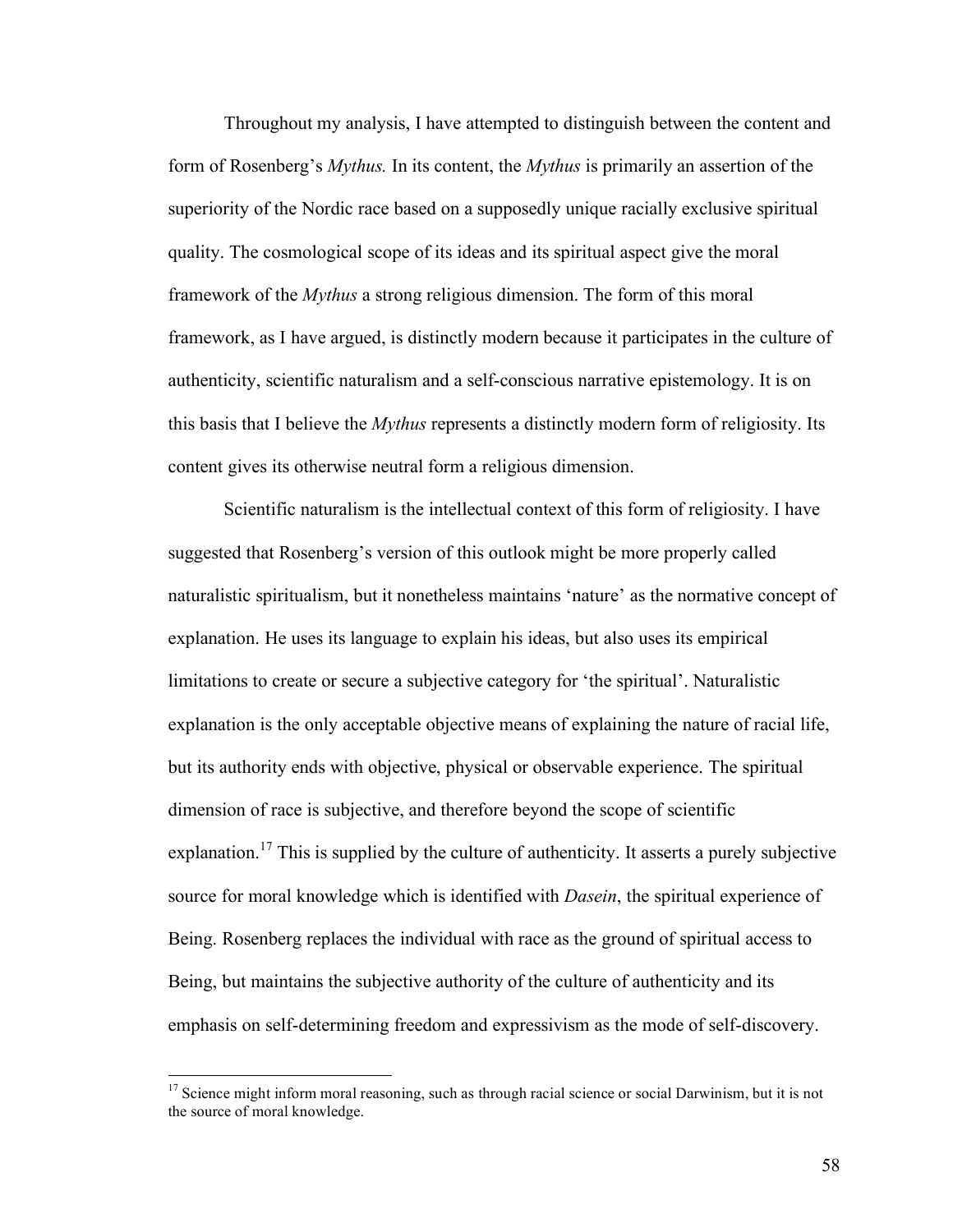Self-conscious narrative epistemology describes the nature of moral knowledge as the authoritative expression of subjective moral truths. It is narrative, a cultural expression the participant knows is not literally or absolutely true but is nonetheless authoritative. These cultural narratives are expressed and understood as myths that are derived from, affirm and express the truths of racial nature and conduct but no not seek to define it. But again, for Rosenberg these are based on a unique racial ground based on the framework of the culture of authenticity. Myths, such as the ancient German stories or the *Mythus* itself, are the authoritative expression of subjective moral truths derived from the authentic experience of Being, or *Dasein*.

The *Mythus*, then, represents a distinctly modern form of religiosity because it participates so closely in these three crucial features of the modern consciousness. Of course, the form is not itself intrinsically religious but is made so because of the strong spiritual dimension of its content. The 'religion of blood' of the *Mythus* operates within a naturalistic context that rejects supernatural causation, theological explanation and transcendental entities or planes of existence and asserts that moral knowledge follows from a natural subjective experience beyond the scope of rational explanation or discovery. Mythic narratives are considered the only authoritative forms of moral knowledge, with subjective experience as their only acceptable criterion of truth.

One of the central themes of Charles Taylor's *Sources of the Self: The Making of the Modern Identity* is the subjective turn of modern moral sources (Taylor 1989: 9). His description of the modern tendency to resist any notion of a moral ontology is reminiscent of Rosenberg's rejection of *Sosein* accounts of moral knowledge. In a section called 'The Ethics of Inarticulacy', Taylor outlines how the modern consciousness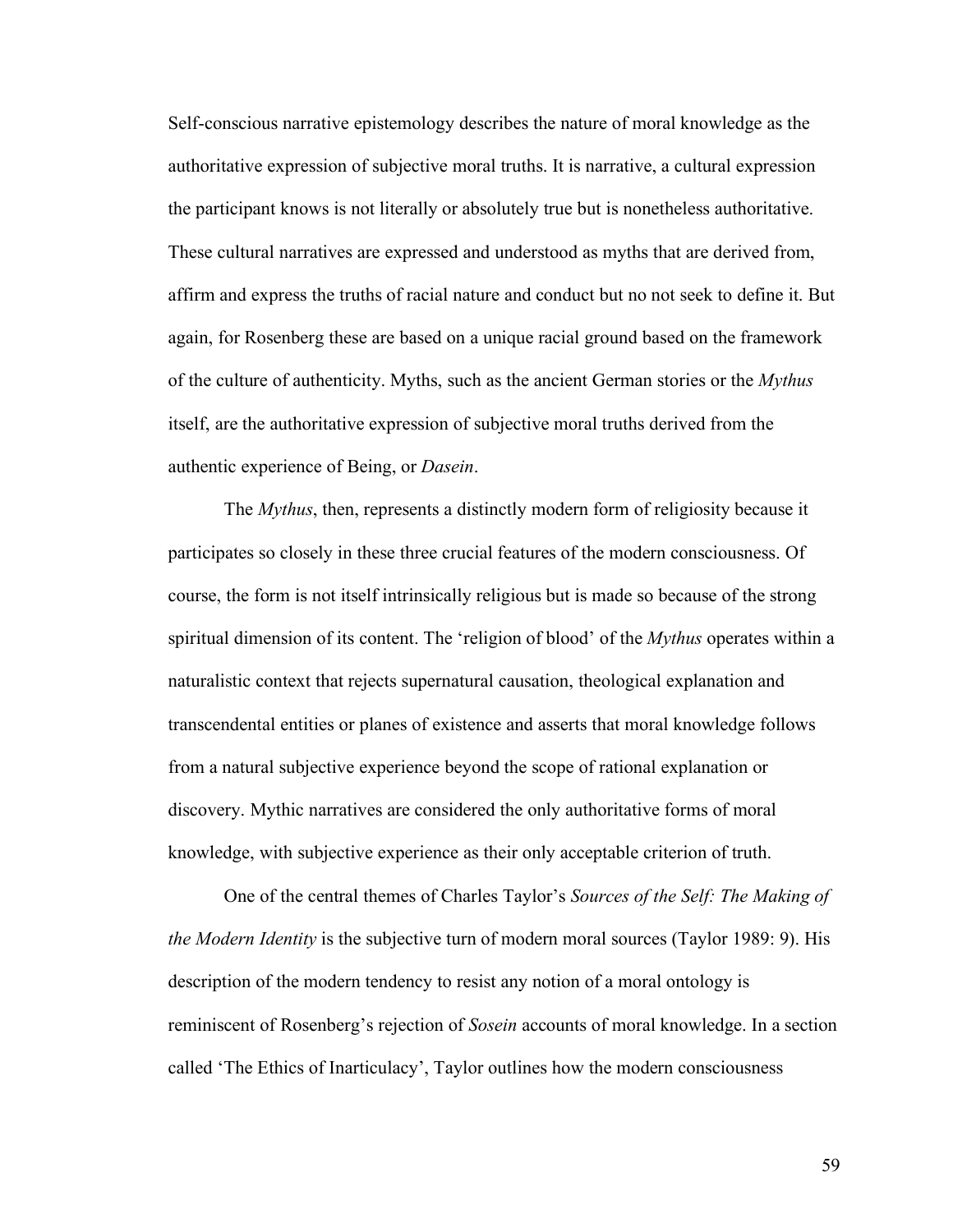possesses a strong faith in natural moral intuitions and powerful distrust of grand narratives of moral authority; these views are very often associated with a naturalist or sociobiological outlook (Taylor 1989: 53-90). The *Mythus,* of course, also shares a naturalist viewpoint in how it understands the location of moral authority and the nature of knowledge about the natural world. It also defines itself against rational moral ontologies that claim to represent an absolute moral truth and instead claims a purely subjective location of moral sources.

The *Mythus* shares these characteristics with other modern forms of moral thinking and religiosity. Many forms of New Age spirituality rarely claim that their gods, goddesses or divine entities have a literal existence; they focus instead on how the participants 'feel' an inner connection, how the myths and narratives resonate with their inner depths. Many modern people, both Christian and non-Christian alike, insist on a strict separation between their subjective faith and the 'objective' facts of modern science. Paul Tillich, for example, defines faith as

the state of being grasped by an ultimate concern. And, since only that which is the ground of our being and meaning should concern us ultimately, we can also say: Faith is the concern about our existence in its ultimate 'whence' and 'whither.' (Tillich 1955: 51)

This faith is obviously subjective, and the 'ultimate concern' has a narrative quality to it. Of course, Tillich would obviously reject not only any kind of spiritualized racism as a valid kind of ultimate concern, but also insist that the definition of one's ultimate concern cannot be purely subjective. Yet it is clear that the *Mythus* of Nordic race does function in a similar way; it affirms a narrative describing the special quality of Nordic blood as a sort of ultimate concern and constructs its religiosity on a subjective understanding of our moral sources. The tension between objective and subjective definitions of morality is an important characteristic of modernity.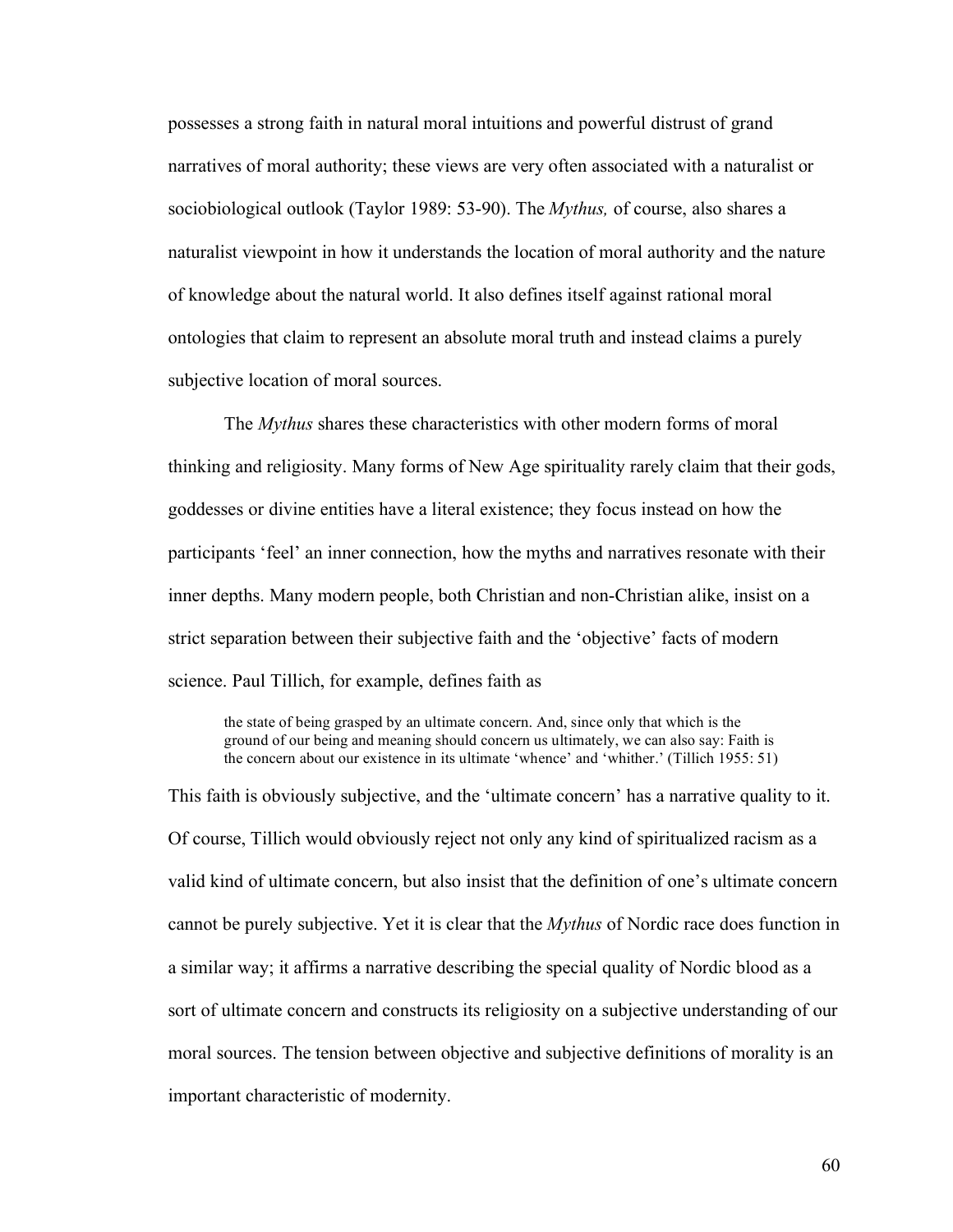There are, of course, other tensions and logical inconsistencies between the three aspects of modern consciousness, but these are as characteristic of our own culture as much as Rosenberg's thought. What makes Rosenberg different is that he incorporates them into a religious world-view by giving subjective moral insights a spiritual dimension and creating a mythic understanding of truth. It is a religiosity that selfconsciously regards its myths as fictions yet affirms the authenticity of its moral truths. Science is regarded as the authoritative way of understanding the operation of the natural world, and even informing the content of these myths, but is also relegated to a separate, objective realm of investigation. This modern, mythic religiosity participates in what Sarah Worth calls the 'paradox of fiction', the capacity of human beings to become emotionally effected by stories its readers or listeners know are not true (Worth 2004, 443-445). Thus, Rosenberg can hail Wotan as the god of the Germans, while at the same time asserting that the god never existed. He can write an entire book, explicitly called a *Mythus*, that he hopes will inspire a religion of the blood based on a self-conscious *Weltanschauung*. This religion is not one of ritual, doctrine or based on organized institutions, but a kind of personal experience and affirmation of the spiritual nature of a self that has a racial identity as its foundation. Except for the replacement of an individual personal experience with a racial one, this kind of religiosity shares a great deal in common with modern spirituality. The *Mythus*, though idiosyncratic and even antimodern in its tribalist content, is thoroughly modern in its articulation of a 'Nazi spirituality.'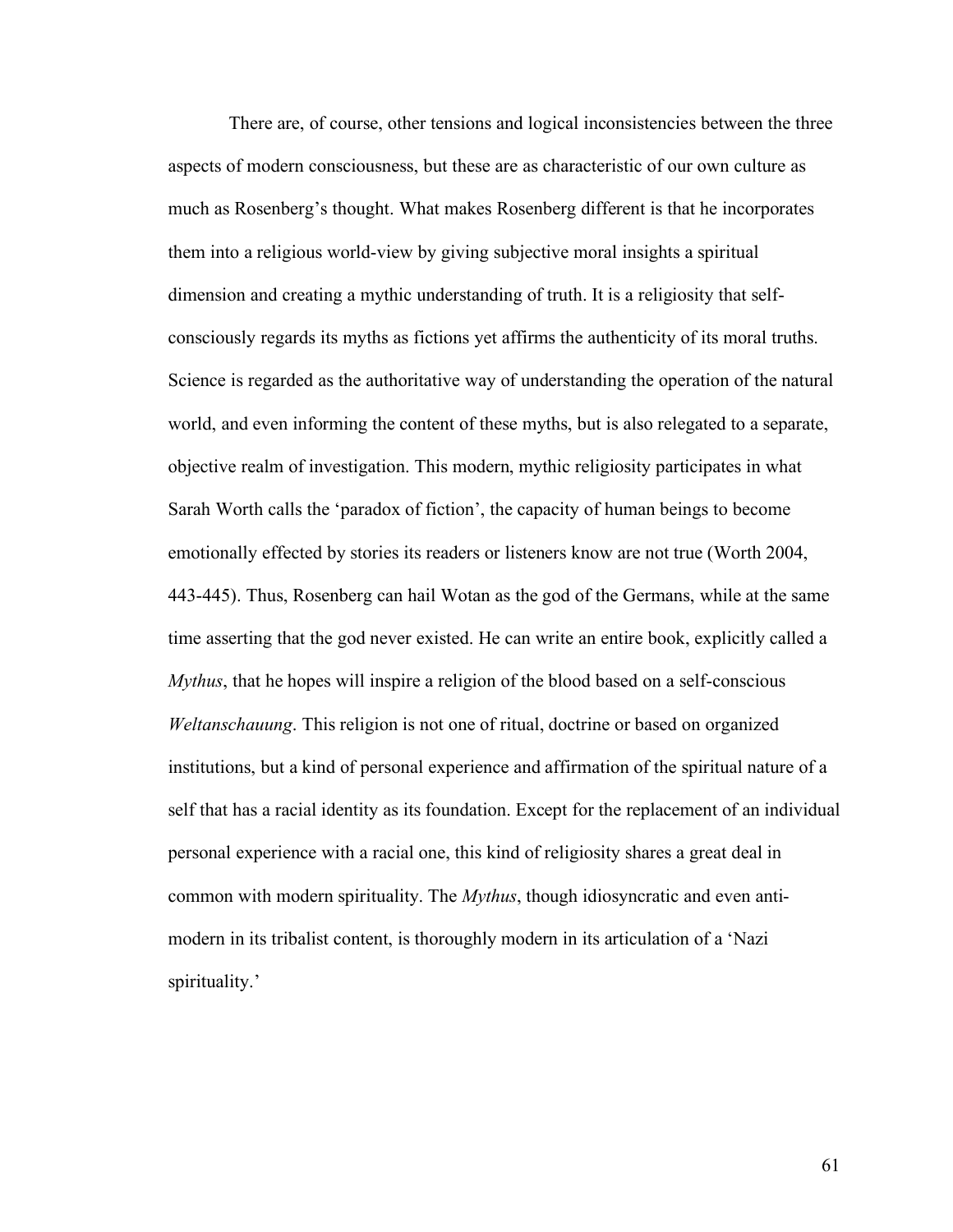### CHAPTER FOUR

# **CONCLUSIONS**

The atrocities committed by the Nazi regime, and the obvious connection between the Mythus and the thinking that went into the Final Solution, make Rosenberg and National Socialism the subject of obvious moral condemnation. Yet more than a few studies of National Socialism take the form of polemic, dismissing the movement as a strange aberration, a unique monstrosity, or a peculiarly German entity that is divorced or antagonistic toward modernity (see Voegelin 2000; Mosse 1964; Stern 1961; Herf 1984) . Or they attempt to trace the intellectual sources of its ideas in order to understand where its hyper-nationalism, racist ideology and extreme anti-Semitism come from (see Mosse 1964, 1970, 1985; Vieler 1999; Viereck 2004). Nazi thought, like Rosenberg's Mythus, is also commonly attacked for its anti-intellectual outlook and outright irrationalism (see Broszat 1966; Fest 1970; Cecil 1972; Tal 2004). All of these approaches tend to place Nazi ideology in a safe, self-contained box of evil that dismisses Nazi ideas as perverse distortions of good things like Romanticism, innately despicable hatreds like anti-Semitism, or a thinly disguised drive for power. Few take Nazism seriously as a movement that inspired people. This kind of approach might suggest that something inspirational must be in some way good. That is not what I am suggesting. I suggest only that there was something about National Socialism that made it attractive to people beyond the usual diabolical motives.

The study of the religious aspects of National Socialism do focus on this inspirational aspect, but usually focus on the questionable content of its religious ideas.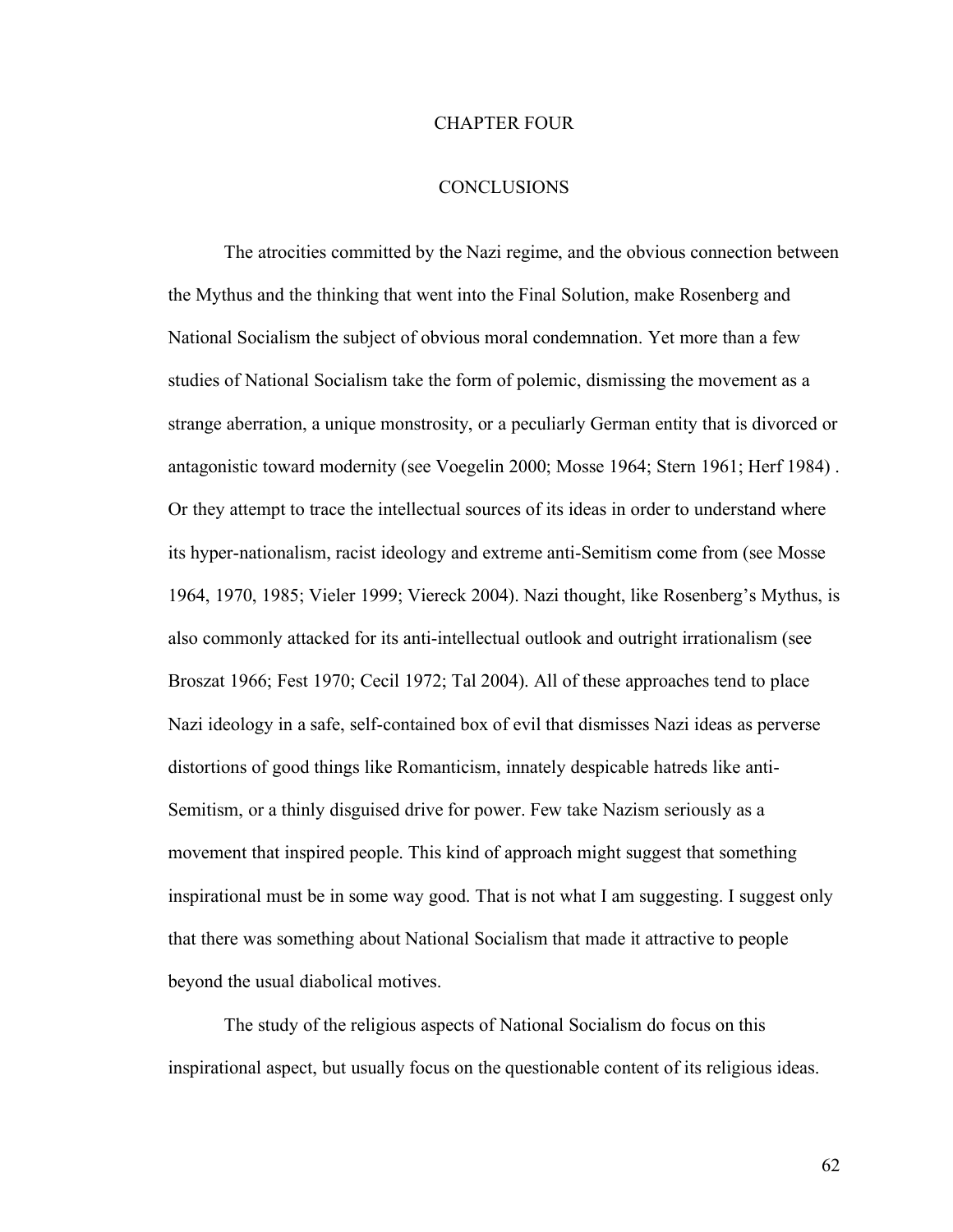Pois and Poliakov call Nazism a religion of nature and fear that the removal of the transcendent doomed the movement to immorality (Pois 1986: 156-158; Poliakov 1974: 329-330). Rhodes calls Nazism a millennial revolution that combined some strange ideologies together in a dangerous package (Rhodes 1980: 198-199). Voegelin does analyze the form of Nazi religiosity, calling it a gnostic political religion, but argues that this was a thoroughly anti-modern throwback to the flawed Gnostic religiosity of a medieval mystic (Voegelin 2004). Only Richard Steigmann-Gall challenges this kind of approach by arguing that many of the sources of Nazism were all too mundane by demonstrating how Christian ideas and average Christians were swept up by the movement (Steigmann-Gall 2003: 266-267). He pays significant attention to Rosenberg is his analysis of Nazism, and concludes that he showed strange loyalty to Christian ideas. Steigmann-Gall thereby questions the traditional approach to National Socialism that places it in its own safe category of evil.

This is the approach that I took in this essay, only I chose to focus on the thought of Alfred Rosenberg as an example of Nazi ideology and examine the *form* more than the *content* of his thought. I chose three elements that I believed to be major elements of the modern consciousness: scientific naturalism, the culture of authenticity and selfconscious narrative epistemology. I discovered that Rosenberg's *Mythus* is analyzable by these categories. The truths of this mythic religion are grounded in a privileged gnostic insight that Rosenberg believes unique to the Nordic race, but this racially exclusive *Dasein* is only the content for a modern form of religiosity that is all too familiar.

Scientific naturalism has a difficult time making moral judgments in our culture; many argue that is has nothing to say about moral knowledge. The culture of authenticity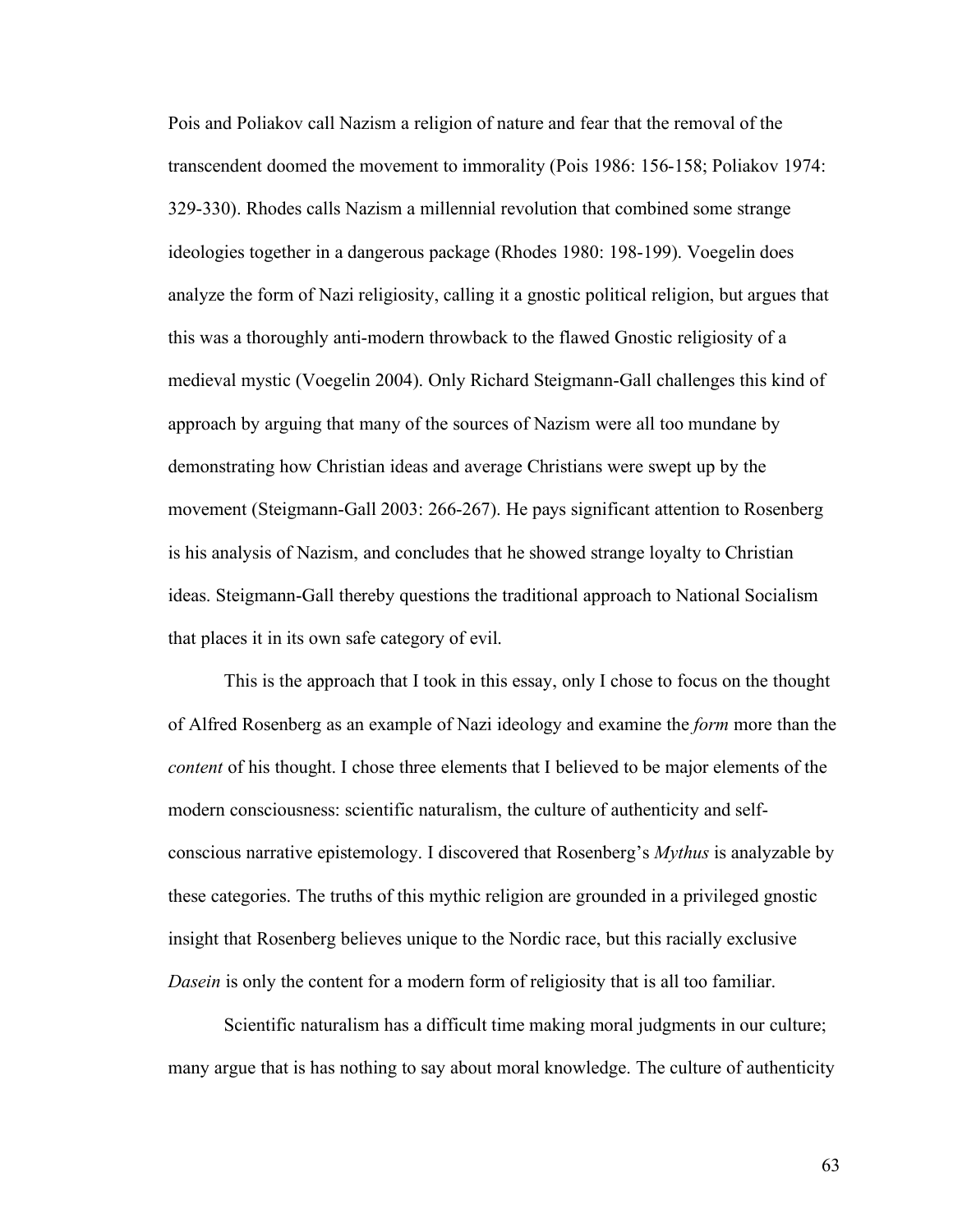privileges the subjective inner depths as a moral source, and through it, as a source of cultural expression and dedication to whatever narrative or myth we hold to be true. Modern culture honours those who hold to what they believe in, fight for it and are even willing to die for it, as if this devotion to their own beliefs were an authentic and satisfactory criterion of moral judgment. Yet Alfred Rosenberg also died for what he believed in. He went to the gallows in 1946 for participating in a cause that he honestly believed was a just one. But he believed in the superior qualities of the German race, its destiny to rule, and in the need to fight the supposedly evil menace of the Jewish race. While it is true that these three elements reflect the content of National Socialism, he nevertheless was willing to die for them.

The modern tendency to honour those who stand by what they believe irrespective of criticism depends on the same moral sources that led Rosenberg to affirm the validity of his religious *Mythus* of Nordic blood. Rosenberg claimed the truth of his *Mythus* based on a subjective insight that takes the form of a belief. Whether it is founded on individualistic or a special racial nature, this purely subjective claim to moral truth cannot in any way form an adequate standard of moral assessment. This is extremely uncomfortable in a liberal culture that takes the privacy and independence of conscience as a legal right. If ordinary Germans in the 1930s claimed the ability to make moral judgments based on a subjective understanding of truth, what does that suggest for the modern which simply replaces the racial ground of moral insight with an individualistic one? I do not presume to have the answer to what criterion of judgment can be applied to those who are willing to stand by their beliefs no matter what the cost. I argue only that the tendency to honour people purely for adherence to their beliefs is derived from the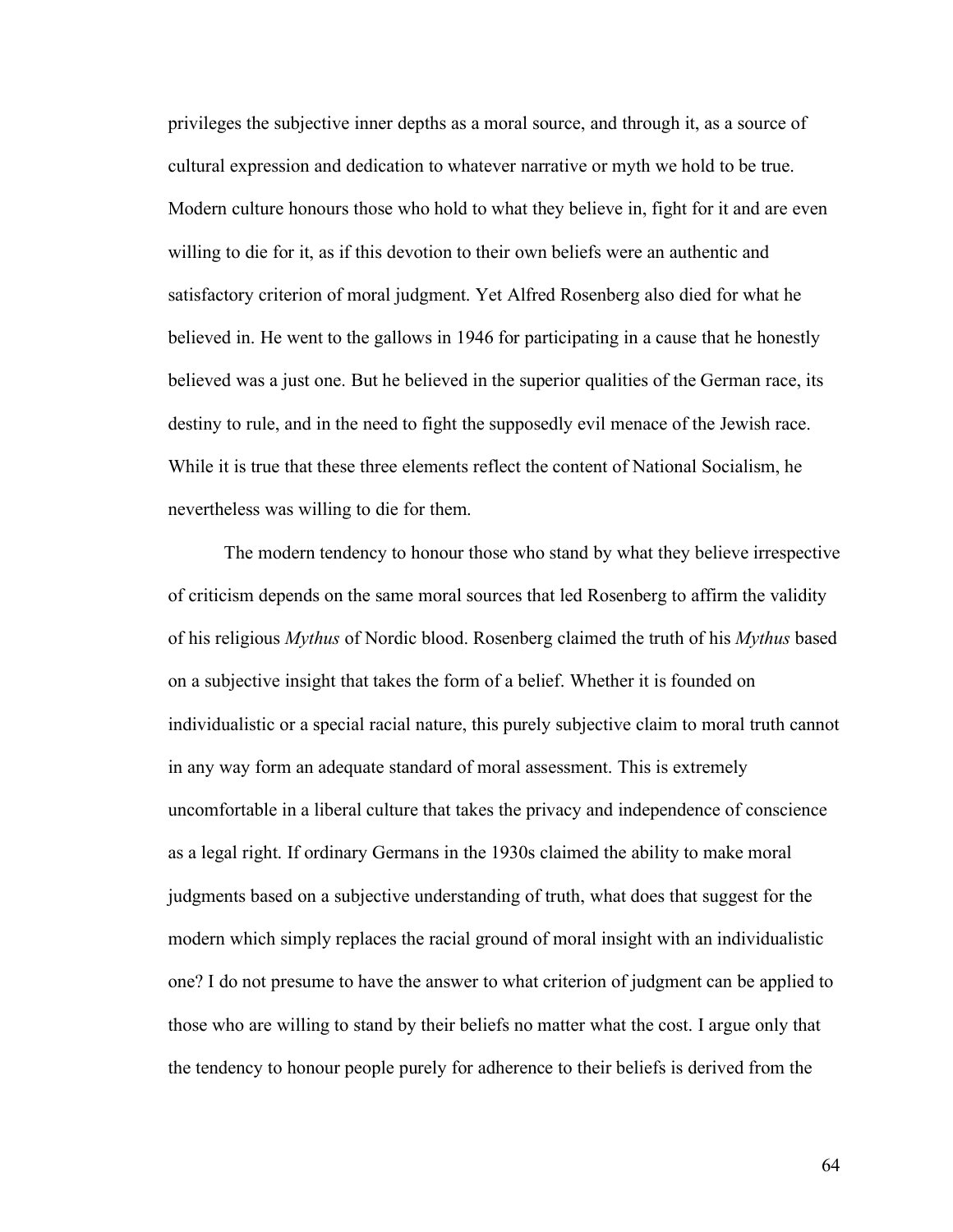same three elements of the modern consciousness that inform Rosenberg's *Mythus*. In a world that is constantly aware of alternative sources and definitions of truth, our beliefs take on a mythic element analogous to the self-conscious narrative epistemology that derives from scientific naturalism and the culture of authenticity. But these relativistic and subjective truth claims cannot stand on their own as our own personal *Mythus*.

Nazi spirituality shared a form similar to that of modern consciousness. This is why it is important to analyze and understand what motivates people to join, participate and commit crimes in the name of a cause or movement rather than simply placing that movement and its adherents in a safe category of evil all its own. By seeking what we have in common with those we would prefer to think of as radically foreign examples of evil, we gain an insight into the potentially dangerous nature of our own forms of consciousness. This is not to say that modern culture is as evil as the murderous political movement that shared important features of its form; Rosenberg's Nazi blood religion is grounded on a collective identity rather than an individual one that makes it particularly amenable to fascist politics, a quality not shared by a culture of a similar form but founded on individualism. But it does indicate the dangers of a spirituality that encourages a subjective sense of morality and a narrative or mythic understanding of moral knowledge.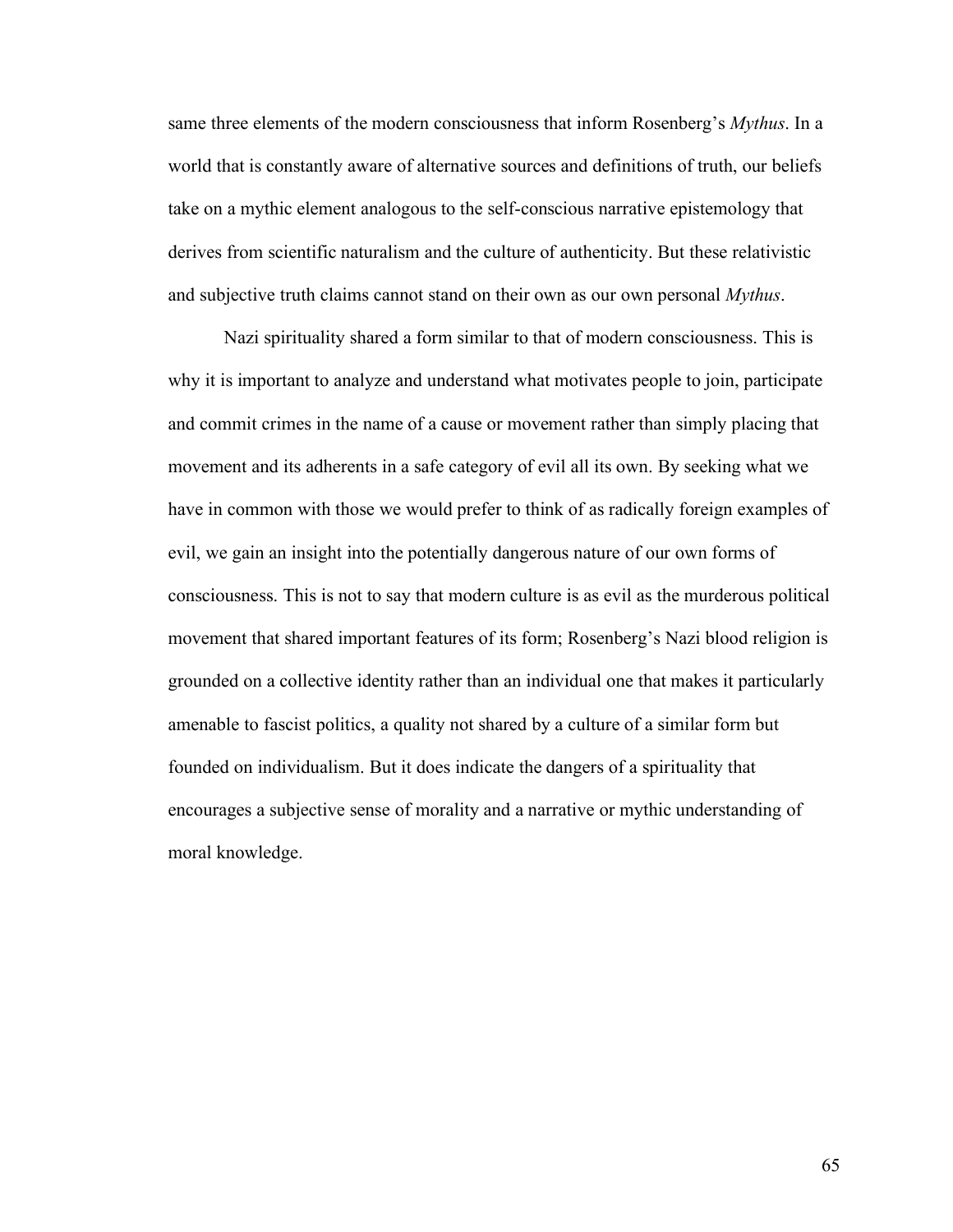### WORKS CITED

- Bausinger,Hermann. 1994. "Nazi Folk Ideology and Folk Research." Pp.11-33 in *The Nazification of an Academic Discipline: Folklore in the Third Reich.* Edited and translated by James R. Dow & Hannjost Lixfield Indianapolis: Indiana University Press.
- Bell, Michael. 1997. *Literature, Modernity and Myth: Belief and Responsibility in the Twentieth Century.* New York: Cambridge University Press.
- Berger, Peter. 1967. *The Sacred Canopy: Elements of a Sociological Theory of Religion.* New York: Anchor Books.
- Bollmus, Reinhard. 1993. "Alfred Rosenberg: National Socialism's 'Chief Ideologue?'" Pp.183-193 in *The Nazi Elite*. Edited by Ronald Smelser and Rainer Zitelmann. Translated by Mary Fischer. Published: London : Macmillan Press Ltd.
- Boyatzis, Chris. 2001. "A Critique of Models of Religious Experience." *International Journal for the Psychology of Religion* 11.4: 247-258.
- Bracher, Karl Dietrich. 1970. *The German Dictatorship: The Origins, Structure and Effects of National Socialism.* New York: Praeger Publishers.
- Bramwell, Anna. 1985. *Blood and Soil: R. Walther Darre and Hitler's Green Party.* Abbotsbrook: Kensel Press.
- Bramwell, Anna. 1989. *Ecology in the*  $20<sup>th</sup>$  *Century: A History.* New Haven: Yale University Press.
- Broszat, Martin. 1966. *German National Socialism 1919-1945.* Translated by Kurt Rosenbaum and Inge Pauli Bohme. Santa Barbara: Clio Press.
- Bullock, Alan. 1964. *Hitler: A Study in Tyranny.* New York: Harper and Row.
- Cecil, Robert. 1972. *The Myth of the Master Race. Alfred Rosenberg and Nazi Ideology.* New York: Dodd, Mead.
- Fest, Joachim. 1970. *The Face of the Third Reich: Portraits of the Nazi Leadership.* New York: Pantheon Books.
- Gasman, Daniel. 1971. *The Scientific Origins of National Socialism.* New York: American Elsevier.
- Gilman, James E. 1986. "R.G. Collingwood and the Religious Sources of Nazism." *The Journal of the American Academy of Religion* 54.1: 111-127.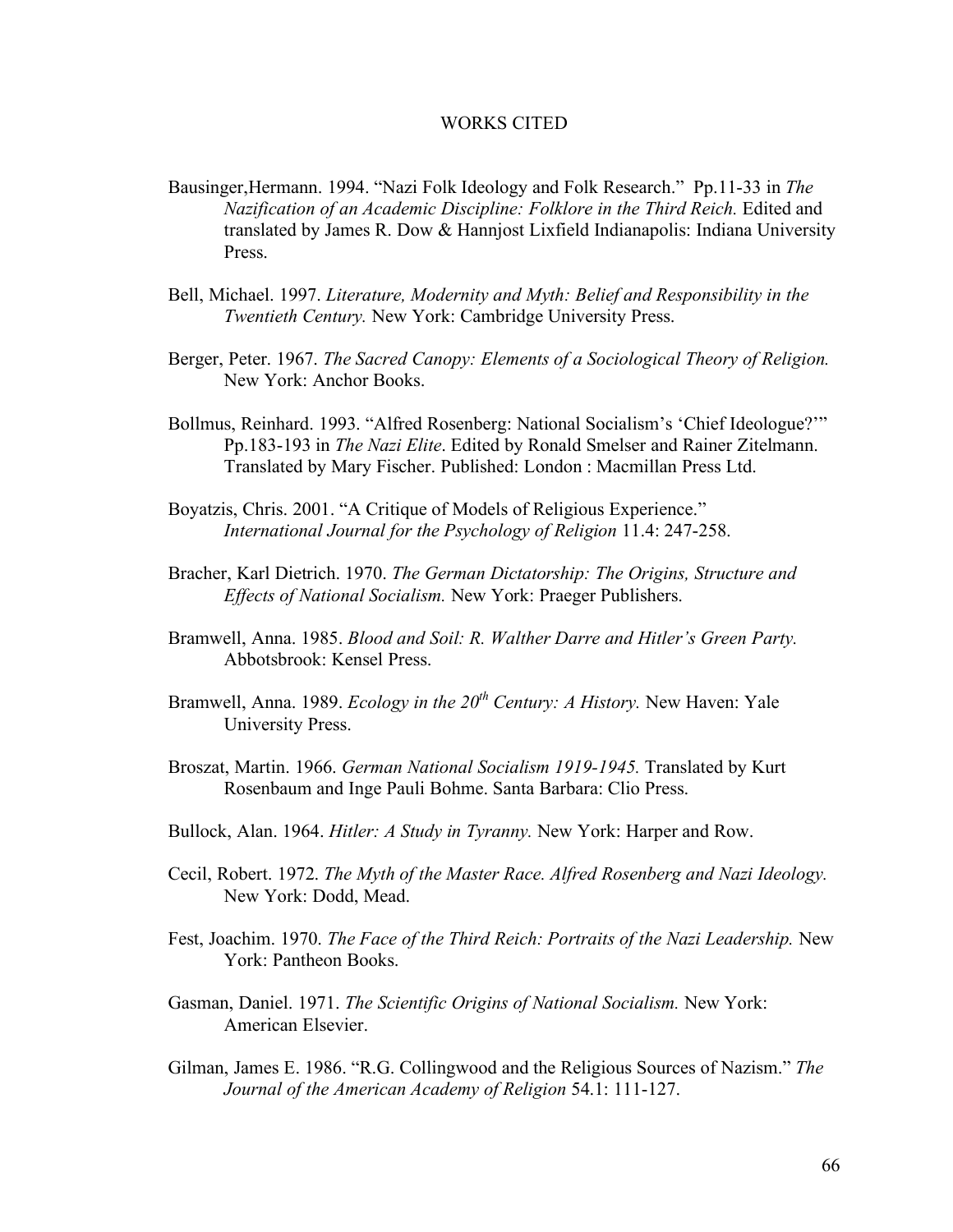- Goodrick-Clarke, Nicholas. 1985. *The Occult Roots of Nazism.* New York: New York University Press.
- Goodrick-Clarke, Nicholas. 2002. *Black Sun: Aryan Cults, Esoteric Nazism and the Politics of Identity.* New York: New York University Press.
- Hauner, M. 1984. "A German Racial Revolution." *Journal of Contemporary History.* 19.46: 669-687.
- Herf, Jeffery. 1984. *Reactionary Modernism: Technology, Culture and Politics in Weimar and the Third Reich : Technology, Culture, and Politics in Weimar and the Third Reich.* New York: Cambridge University Press.
- Lewison, Ludwig.1934. "The Revolt Against Civilization." Pp.143-160 in *Nazism: Assault on Civilization*. Edited by Pierre van Paassen and James Waterman Wise. New York: Harrison Smith and Robert Haas.
- McMullin, Ernan. 2005. "Materialism." Pp.5775-5778 in *The Encyclopedia of Religion, 2nd Edition Vol.9*. Editor in Chief Lindsay Jones. New York: Thomson Gale.
- Mosse, George L. 1964. *The Crisis of German Ideology: The Intellectual Origins of the Third Reich.* New York: Grosset and Dunlap.
- Mosse, George L. 1970. *Germans and Jews: the Right, the Left and the Search for a 'Third Force' in Pre-Nazi Germany*. Detroit: Wayne State University Press.
- Mosse, George L. 1978. *Toward the Final Solution: A History of European Racism.* Madison: University of Wisconsin Press.
- Mosse, George L. 1980. *Masses and Man: Nationalist and Fascist Perceptions of Reality.* Detroit: Wayne State University Press.
- Nova, Fritz. 1986. *Alfred Rosenberg: Nazi Theorist of the Holocaust*. New York: Hippocrene Books.
- Pois, Robert. 1986. *National Socialism and the Religion of Nature.* London: Croom Helm Ltd.
- Poliakov, Leon. 1974. *The Aryan Myth: A History of Racist and Nationalist Ideas in Europe.* Translated by Edmund Howard. London: Sussex University Press.
- Reich, Wilheim. 1970. *The Mass Psychology of Fascism*. Translated by Vincent Carfagno. New York: The Noonday Press.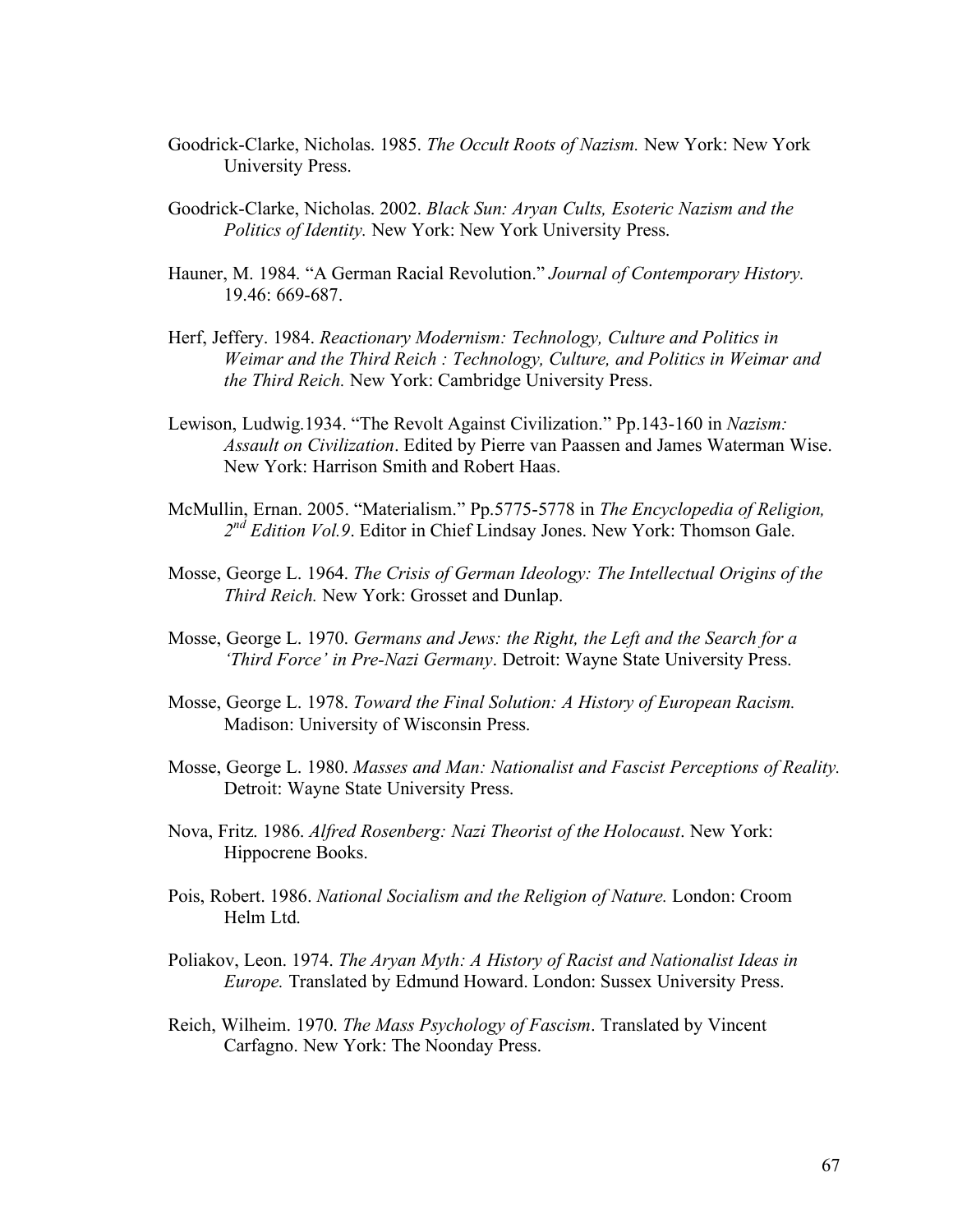- Rhodes, James M. 1980. *The Hitler Movement: A Modern Millenarian Revolution.* Stanford: Hoover Institution Press.
- Roetter, Friedrich. 1939. *Might is Right*. London: Quality Press Ltd.
- Roseman, Mark. 1966. "National Socialism and Modernisation" Pp.197-229 in *Fascist Italy and Nazi Germany: Comparisons and Contrasts*. Edited by Richard Bessel. Cambridge: Cambridge University Press.
- Rosenberg, Alfred.1970. *Race and Race History and Other Essays by Alfred Rosenberg*. Translated and Edited by Robert Pois. New York: Harper and Row Publishers.
- Schweitzer, Arthur. 1964. *Big Business in the Third Reich.* Bloomington, Indiana: University of Indiana Press.
- Steigmann-Gall, Richard. 2003. *The Holy Reich: Nazi Conceptions of Christianity 1919- 1945.* New York: Cambridge University Press.
- Stern, Fritz. 1974. *The Politics of Cultural Despair: A Study in the Rise of the Germanic Ideology.* Berkely: University of California Press.
- Stout, Jeffrey. 2005. "Naturalism." Pp.6428-6431 in *The Encyclopedia of Religion, 2nd Edition Vol.9*. Editor in Chief Lindsay Jones. New York: Thomson Gale.
- Tal, Uriel. 2004. *Religion, Politics and Ideology in the Third Reich*. New York: Routledge.
- Taylor, Charles. 1989*. Sources of the Self: The Making of the Modern Identity.* Cambridge, Mass.: Harvard University Press.
- Taylor, Charles. 1991. *The Malaise of Modernity.* Toronto: House of Anansi Press.
- Tillich, Paul. 1955. *Biblical Religion and the Search for Ultimate Realilty*. Chicago: University of Chicago Press.
- Trevor-Roper, Hugh. 1953. *The Mind of Adolph Hitler*. Translated by Norman Cameron and R.H. Stevens. New York: Farrar, Strauss and Young.
- *Nazi Conspiracy and Aggression.* Vol. II. USGPO, Washington, 1946, Pp.593-616
- Vieler, Eric, H. 1999. *The Ideological Roots of German National Socialism*. New York: Peter Lang Publishing.
- Vierek, Peter. 2004. *Metapolitics: From Wagner and the German Romantics to Hitler, Expanded Edition*. New Brunswick, NJ: Transaction Publishers.